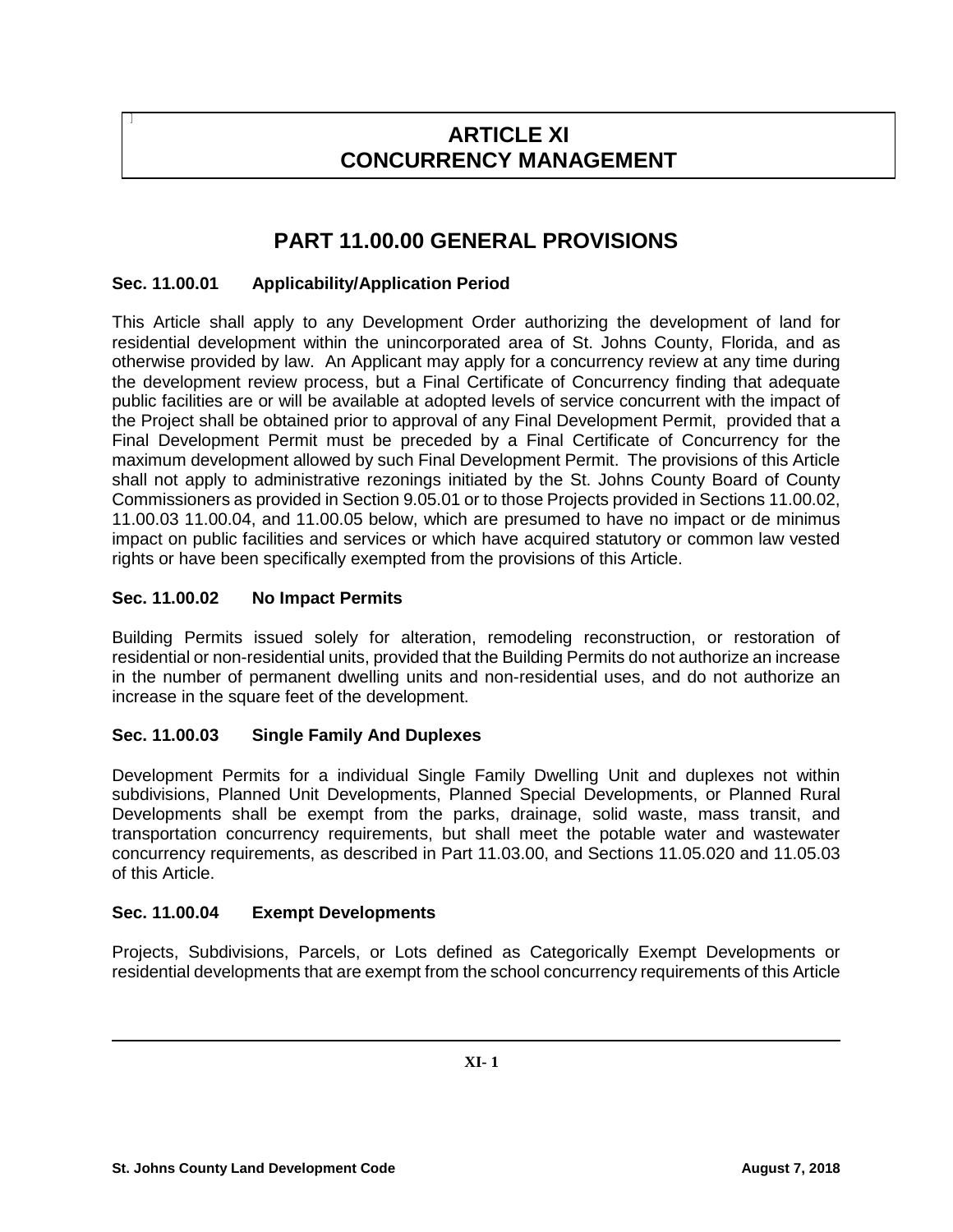as defined in Section 11.08.03 or that have previously received a "Concurrency Exemption Determination" pursuant to Part 11.08.00.

## **Sec. 11.00.05 Exemption for Non-Residential Developments (2018)**

Non-Residential development shall be exempt from the requirements of this Article beginning August 7, 2018 to promote business and economic growth within St. Johns County. Nonresidential development shall meet all other provisions of this Code including but not limited to the drainage, potable water and wastewater requirements at the time of Construction Plan review. A detailed site access and operational analysis will be required prior to Construction Plan approval for all Non-residential developments generating 300 or more p.m. peak hour trips to determine if improvements are needed within the immediate impact area to provide for safe and efficient access to the proposed development.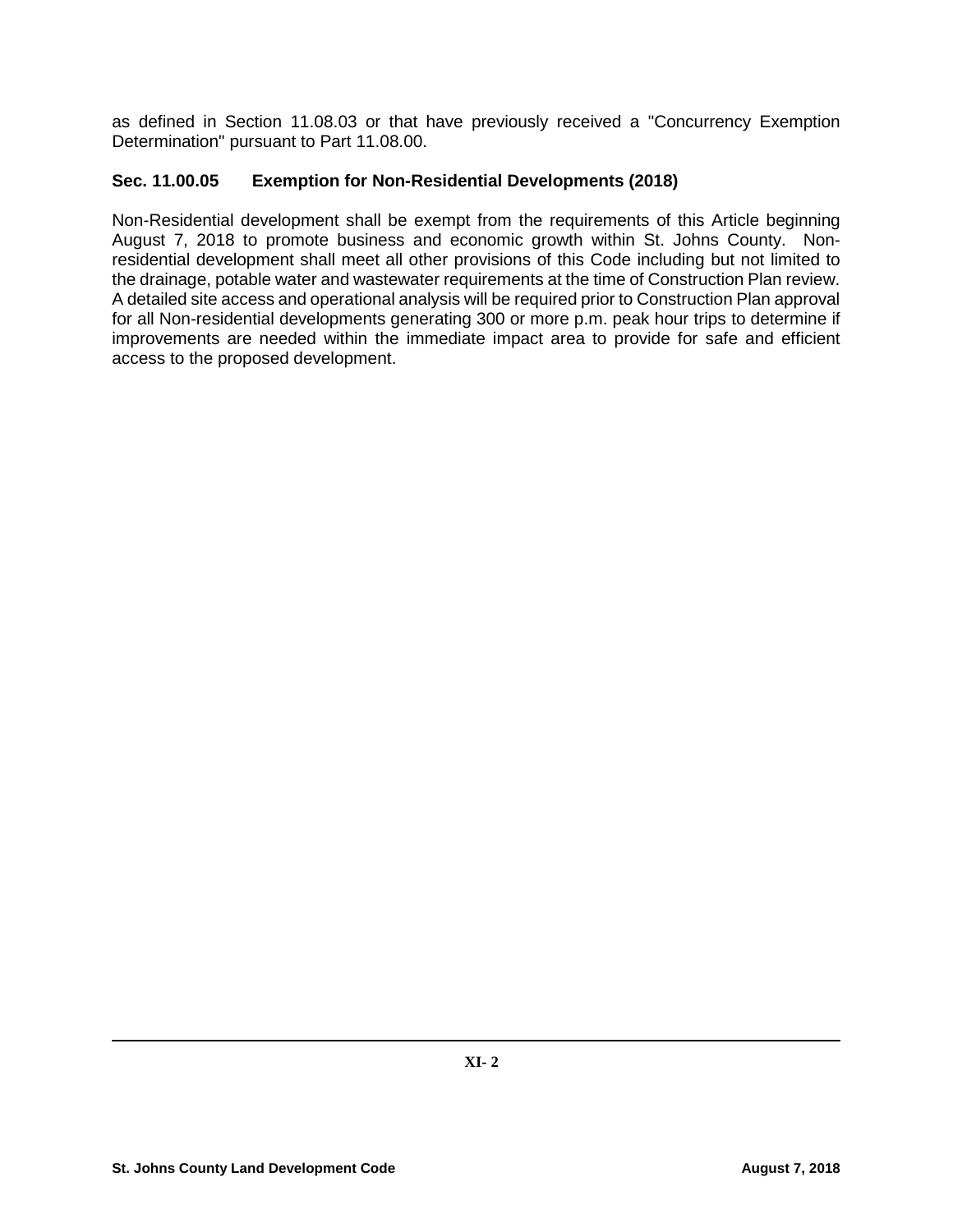# **PART 11.01.00 EFFECT ON OTHER ARTICLES AND REGULATIONS**

This Article shall not affect, in any manner, any other aspect of development and improvement standards or requirements, or any other aspect of the Development of land or provision of public improvements subject to this Land Development Code, the Comprehensive Plan, or other regulations of the County, which shall be operative and remain in full force and effect without limitation with respect to all such Development. The provisions of this Article hereby supersede all prior regulations of St. Johns County related to the implementation of Level of Service standards for public facilities and services. Where this Article conflicts with another County Ordinance or the Concurrency Procedures Manual, the provisions of this Article shall prevail to the extent of such conflict except as otherwise provided herein.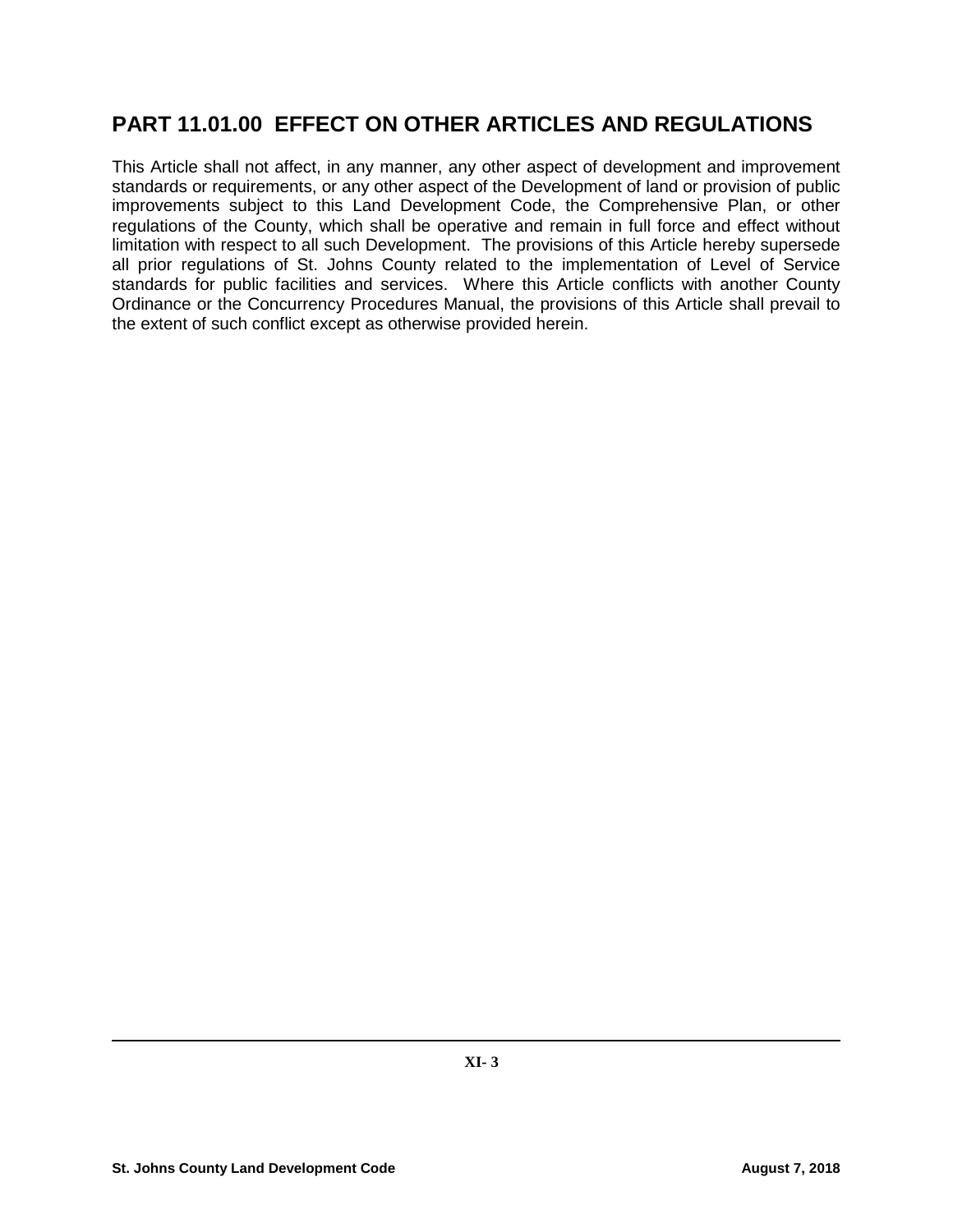# **PART 11.02.00 CONCURRENCY REVIEW SYSTEM**

The County Administrator shall be responsible for receiving and distributing the Applications for Concurrency Determination to the Evaluating Departments pursuant to Section 11.02.02.A. and for coordinating the findings of the Evaluating Departments pursuant to Section 11.02.02.C. and shall prepare a Concurrency Report as required by Section 11.02.04 of this Article. The County Administrator shall: review and approve Small Projects, as provided in Section 11.02.01.E; review and approve with the recommendations of the Evaluating Departments Projects which generate 11 to 50 average weekday peak hour trips (Minor Project); and review and compile a report with the recommendations of the Evaluating Departments for review and approval by the County Administrator for those Projects which generate more than 50 average weekday peak hour trips (Major Project).

# **Sec. 11.02.01 Applicability**

- A. This Article shall not be applicable to non-residential developments submitted after August 7, 2018, categorically exempt Projects or Projects with valid Concurrency Exemption Determinations, or as provided in Part 11.08.00. School Concurrency requirements shall not be applicable to residential development considered exempt from the school concurrency requirements pursuant to Section 11.08.03 of this Article.
- B. Except as provided in Section 11.02.01.A., no Final Development Permit shall be granted, approved, or issued unless a Final Certificate of Concurrency has been issued by the County pursuant to this Article.
- C. All applications for a Final Development Permit shall be distributed upon receipt by the appropriate Evaluating Department to the County Administrator.
- D. Single-Family Dwelling Units and Duplexes: The determination of concurrency for potable water and wastewater facilities for single family dwelling unit or duplexes, which are not in Subdivisions, Planned Unit Developments, Planned Special Developments, or Planned Rural Developments, shall be made simultaneously with the processing of the Applicant's Building Permit, and a determination in accordance with Part 11.03.00 and Sections 11.05.02 and 11.05.03 shall be made by the County Administrator.
- E. Small Projects: The determination of concurrency for Small Projects which generate 10 or fewer average weekday peak hour trips, shall be made simultaneously with the processing of the Applicant's development permit, and a determination in accordance with Part 11.03.00 and Sections 11.05.02 and 11.05.03 of this Article shall be made by the County Administrator with determinations made by the Evaluating Departments as necessary and upon request by the County Administrator.
- F. Minor Projects: The determination of concurrency for Minor Projects, which generate 11 to 50 average weekday peak hour trips, shall be made simultaneously with the processing of the Applicant's development review application, as applicable, and a determination in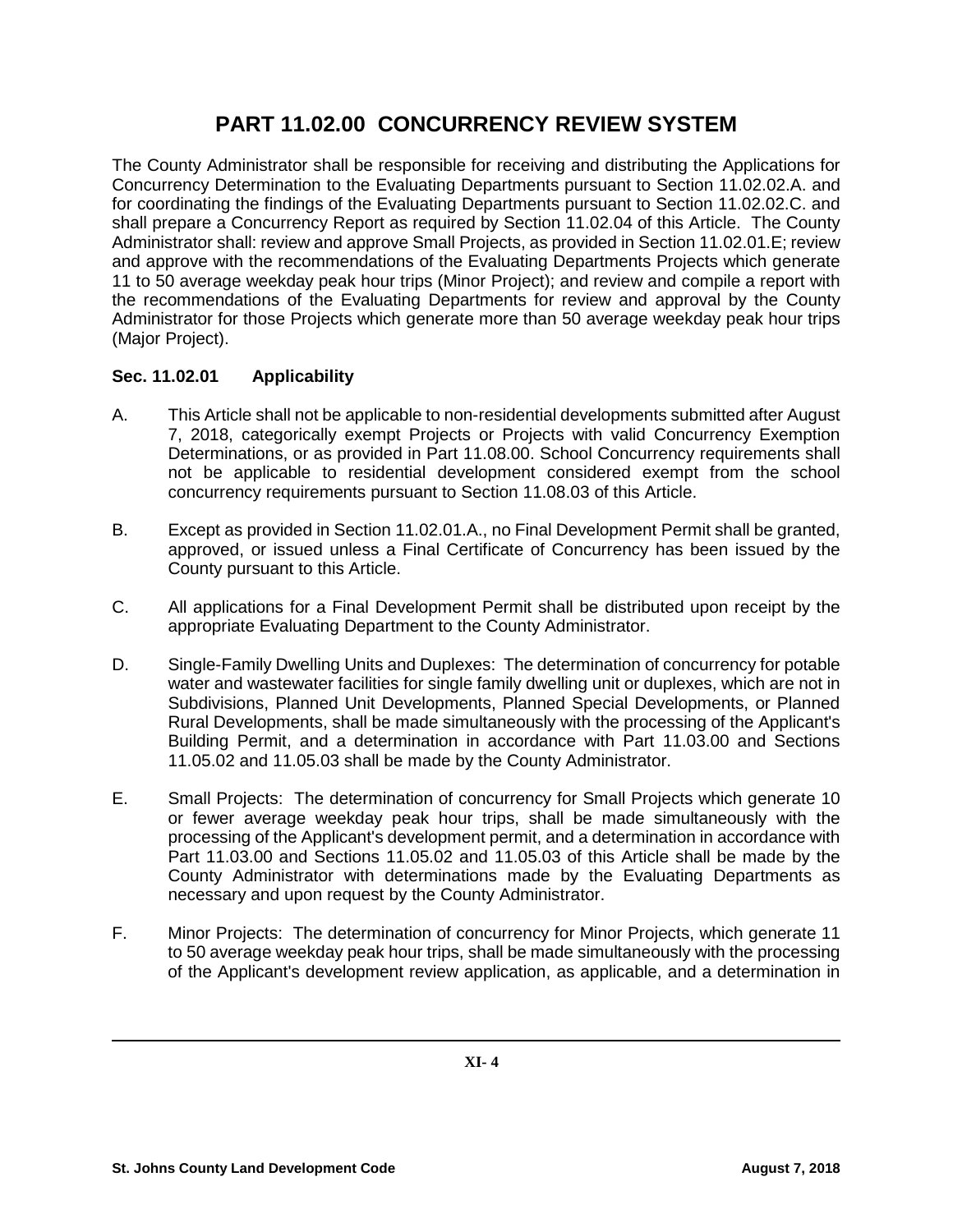accordance with Part 11.03.00 and Part 11.05.00 of this Article shall be made by the County Administrator with determinations made by the Evaluating Departments as necessary and upon request by the County Administrator. The applicant may be required to provide additional data to satisfy the minimum requirements for concurrency review, including but not limited to, applicable traffic data, as required by the County in accordance with the Traffic Impact Study Methodology and Procedures, Appendix "A" of this Code, or a water/sewer availability letter from the appropriate utility in accordance with Part 11.04.00 of this Article. An applicant for a Minor Project may file a concurrency application separately when a development review application is not proposed.

A project may also be classified as a Minor Project if determined by the County Administrator that it generates 50 PM peak hour trips or less after accounting adjustments for pass-by trips and compared to adjacent-street traffic volume. The pass-by trip total must be reduced if it exceeds 10% of the adjacent-street traffic volume.

- G. Major Projects (Residential): An Application for Concurrency Determination and a Traffic Impact Analysis (TIA) are required to be submitted to the Growth Management Department for review by the Evaluating Departments for all major residential projects, which generate more than 50 average weekday peak hour trips. The TIA shall follow the methodologies adopted in the Traffic Impact Study Methodology and Procedures, Appendix "A" of this Code.
- H. Developments of Regional Impact (DRIs): DRIs that have satisfied the transportation concurrency requirements by entering into a binding agreement to pay for or construct its proportionate share of required improvements, provided such proportionate share contribution or construction is sufficient to accomplish one or more mobility improvements that will benefit a regionally significant transportation facility consistent with provisions set forth in Section 163.3180, Florida Statutes, and have been approved by the St. Johns County Board of County Commissioners, are subject to concurrency requirements as a Major Project for all other concurrency public facilities and services. An Application for Concurrency Determination is required to be submitted to the Growth Management Department for review of these public facilities, and a transportation report shall be provided to facilitate the reservation of project trips on the Major Road Network in five (5) year increments or other approved DRI phasing schedule consistent with the DRI transportation review, the DRI Phasing Schedule, and the Traffic Impact Study Methodology and Procedures, Appendix "A" of this Code. The transportation concurrency report shall be updated every two (2) years until build out, consistent with the DRI biennial reporting schedule.

# **Sec. 11.02.02 Application for Concurrency Determination**

A. Completeness Review

Within five (5) working days of receiving an Application for Concurrency Determination, the County Administrator shall determine whether the application is complete. An Application for Concurrency Determination for a residential development that is not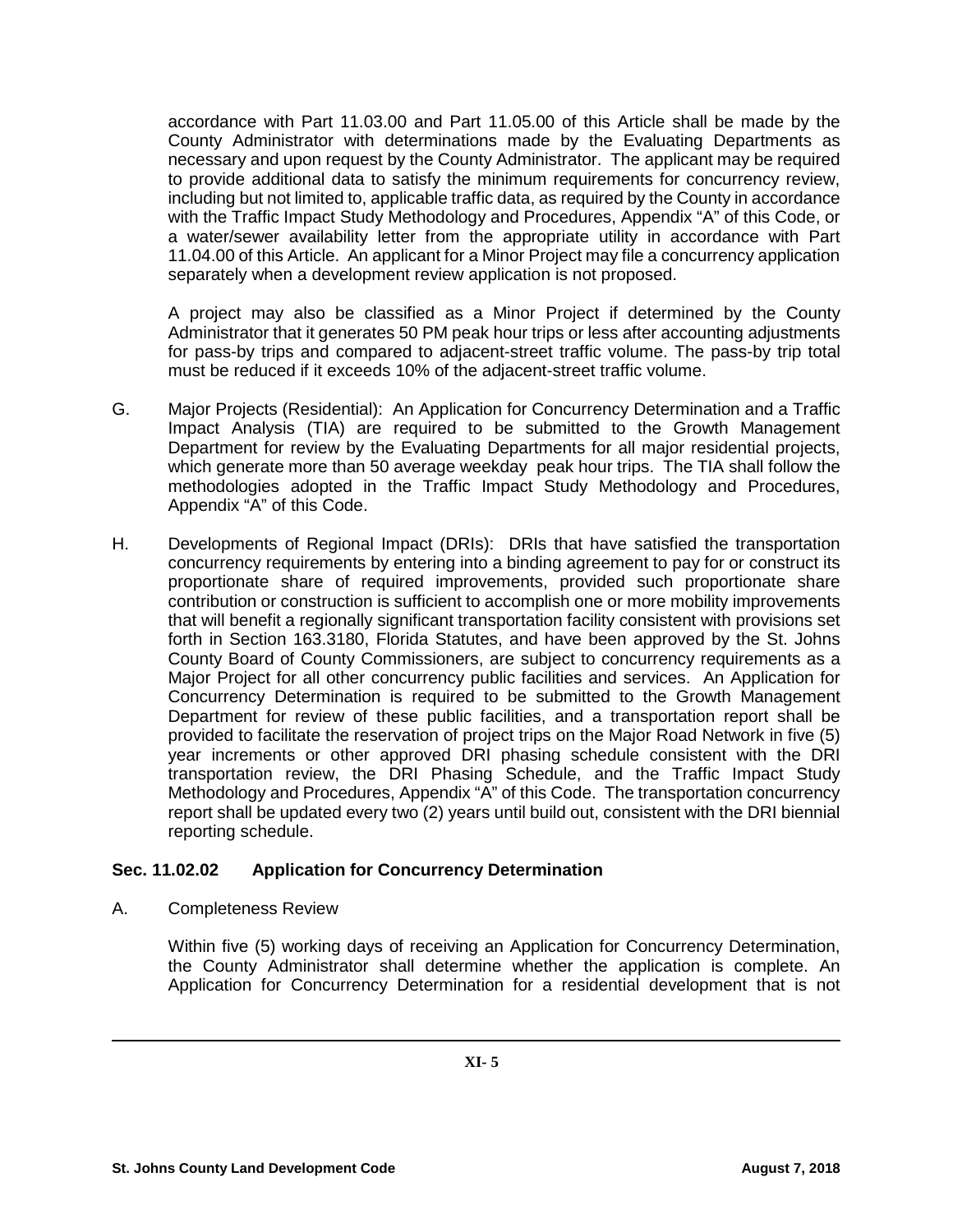exempt from the school concurrency requirement will be considered incomplete unless a companion Application for School Concurrency has been submitted to the St. Johns County School District. If the County Administrator finds that the Application is not complete, a letter shall be sent to the Applicant within five (5) working days identifying all additional or revised information which is required; the County Administrator shall take no further action on the application until the information is received. If the County Administrator finds that the application is complete, the application shall be forwarded to the Evaluating Departments.

B. Sufficiency Review by Evaluating Departments

Upon receipt of the application as described in Section 11.02.03.A., the Evaluating Departments shall have fifteen (15) working days to determine whether the application is sufficient or sufficient with conditions. If additional or revised information is required, the Evaluating Department shall notify the County Administrator, which shall send a letter to the Applicant identifying all additional or revised information which is required. The Applicant shall have up to sixty (60) calendar days from the date the letter is sent to submit all additional or revised information. The County Administrator shall take no further action on the application until the requested information is received. If the Applicant does not submit the requested information within the described sixty (60) calendar days, the application will be deemed withdrawn.

If the Applicant submits additional information within the time limit specified herein, the County Administrator shall forward the additional information to the appropriate Evaluating Departments. If an Evaluating Department then determines that additional or revised information is required, the Evaluating Department shall notify the County Administrator, which shall send a letter to the Applicant identifying all additional or revised information that is required.

The Applicant shall have up to twenty (20) calendar days from the date the letter is sent to submit all additional or revised information as specified by the County Administrator. If such information does not meet the requirements specified by the County Administrator, the Evaluating Department shall notify the County Administrator, and the County Administrator shall notify the Applicant in writing that the Application is deemed withdrawn.

Upon a final determination by each Evaluating Department that the application is sufficient, each Evaluating Department shall provide the County Administrator with a letter or other instrument for each proposed Application for Concurrency Determination that determines the Level of Service of facilities which will be impacted by the Project, the extent of the impact generated by the Project and whether those facilities have sufficient capacity to serve the proposed Project at or above the adopted Level of Service.

The Evaluating Departments will issue to the County Administrator a written approval, approval with conditions, or denial for its portion of the application based upon Part 11.03.00 and Part 11.05.00 of this Article.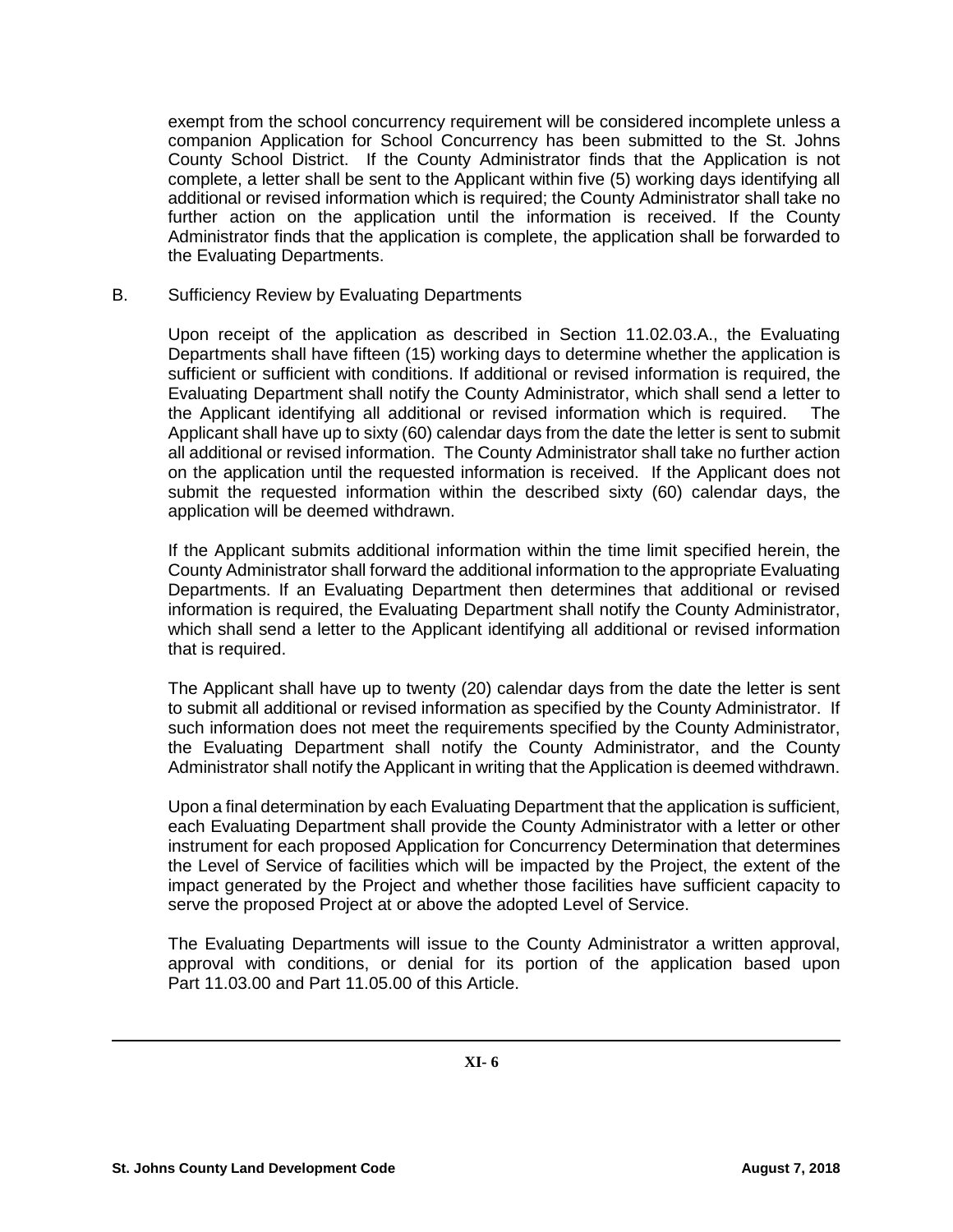# **Sec. 11.02.03 Evaluating Departments**

The Evaluating Departments or their successors, as designated by the County Administrator, shall be responsible for evaluating the adequacy of existing and planned facilities with regard to proposed Development Permits for developments generating 11.0 average weekday peak hour trips or more.

# **Sec. 11.02.04 Issuance Of Certificate Of Concurrency For Minor Projects**

For Minor Projects that submit a formal Application for Concurrency Determination, a Final Certificate of Concurrency, Final Certificate of Concurrency with Conditions, or a denial shall be issued by the County Administrator within ten (10) working days of receipt of the recommendations from the Evaluating Departments; the ten (10) working day period can be extended upon approval of the Applicant for the purposes of addressing conditions to the Final Certificate of Concurrency or a pending denial. If the application is denied, the County Administrator shall issue a Denial Determination to the Applicant that identifies:

- A. The decision reached by each Evaluating Department and the reason(s) for denial, and outlines.
- B. The procedures required to be followed in order to appeal the decision.

For Minor Projects reviewed in conjunction with Construction Plan review process, concurrency shall be considered approved with construction plan approval and shall remain valid with the approved construction plan.

# **Sec. 11.02.05 Issuance of Certificate of Concurrency for Major Projects**

For Major Projects, a Final Certificate of Concurrency, Final Certificate of Concurrency with Conditions, or a denial shall be issued by the County Administrator within twenty (20) working days of receipt of the recommendations from the Evaluating Departments; the twenty (20) working day period can be extended upon approval of the Applicant for the purposes of addressing conditions to the Final Certificate of Concurrency or a pending denial. If the application is denied, the County Administrator shall issue a Denial Determination to the Applicant that identifies the decision reached by each Evaluating Department and the reason(s) for denial, and outlines the procedures required to be followed in order to appeal the decision.

#### **Sec. 11.02.06 Reserved**

## **Sec. 11.02.07 Monitoring And Review Of Concurrency For Preliminary Development Permits**

The County Administrator shall be responsible for monitoring and enforcing the conditions and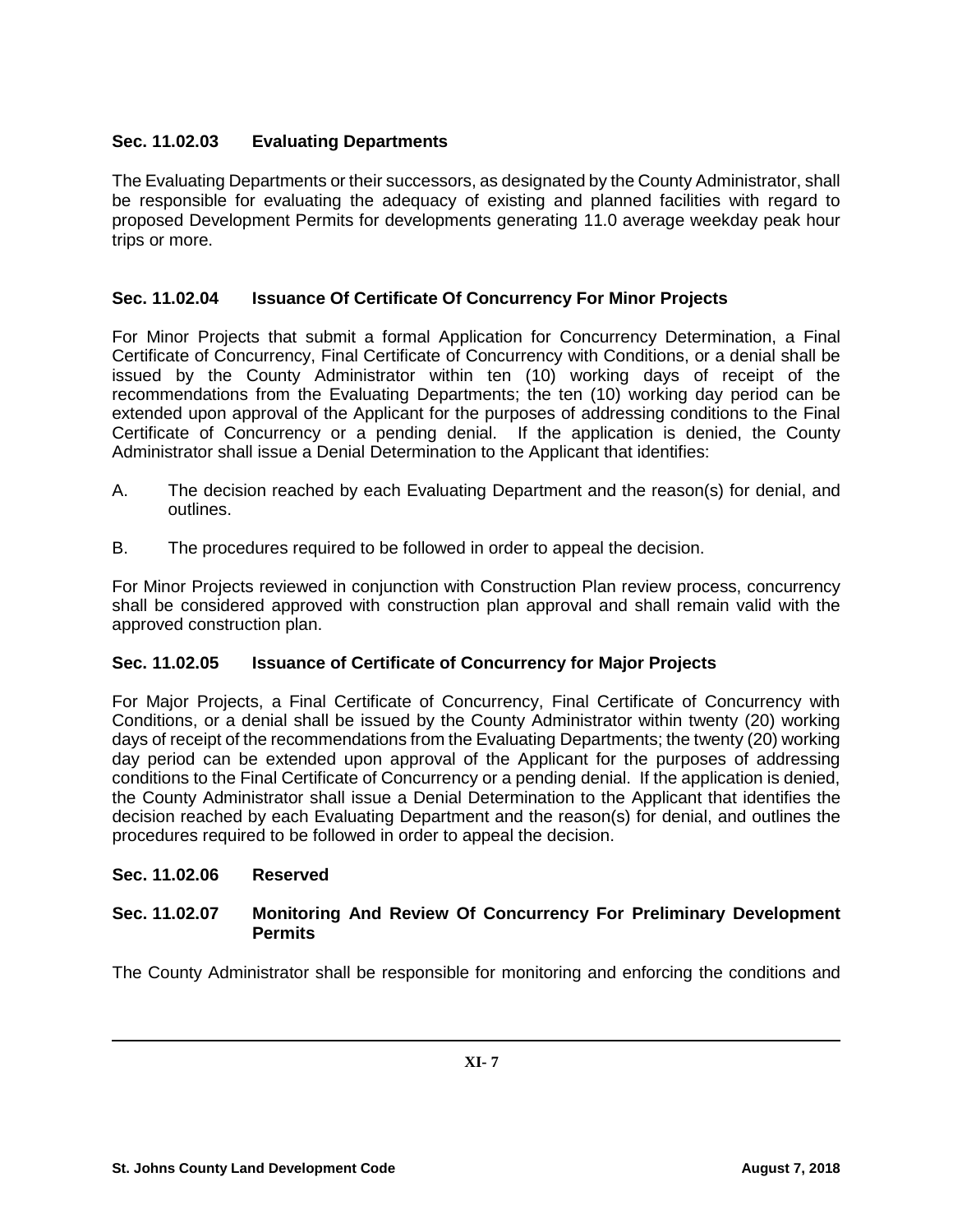stipulations contained in all Final Certificates of Concurrency that were completed during earlier steps of the Development review process. Monitoring will ensure that consistent concurrency review procedures are maintained and that unnecessary duplication is avoided.

# **Sec. 11.02.08 Withdrawal Of Application**

The Applicant may withdraw an Application for a Concurrency Determination at any time by submitting a written request to the County Administrator. An application will be deemed withdrawn by the County Administrator due to incomplete or insufficient information pursuant to Section 11.02.02.C. of this Article. The withdrawal of an Application for a Concurrency Determination shall result in the forfeiture of all Administrative Fees paid by the Applicant for the processing of the Application.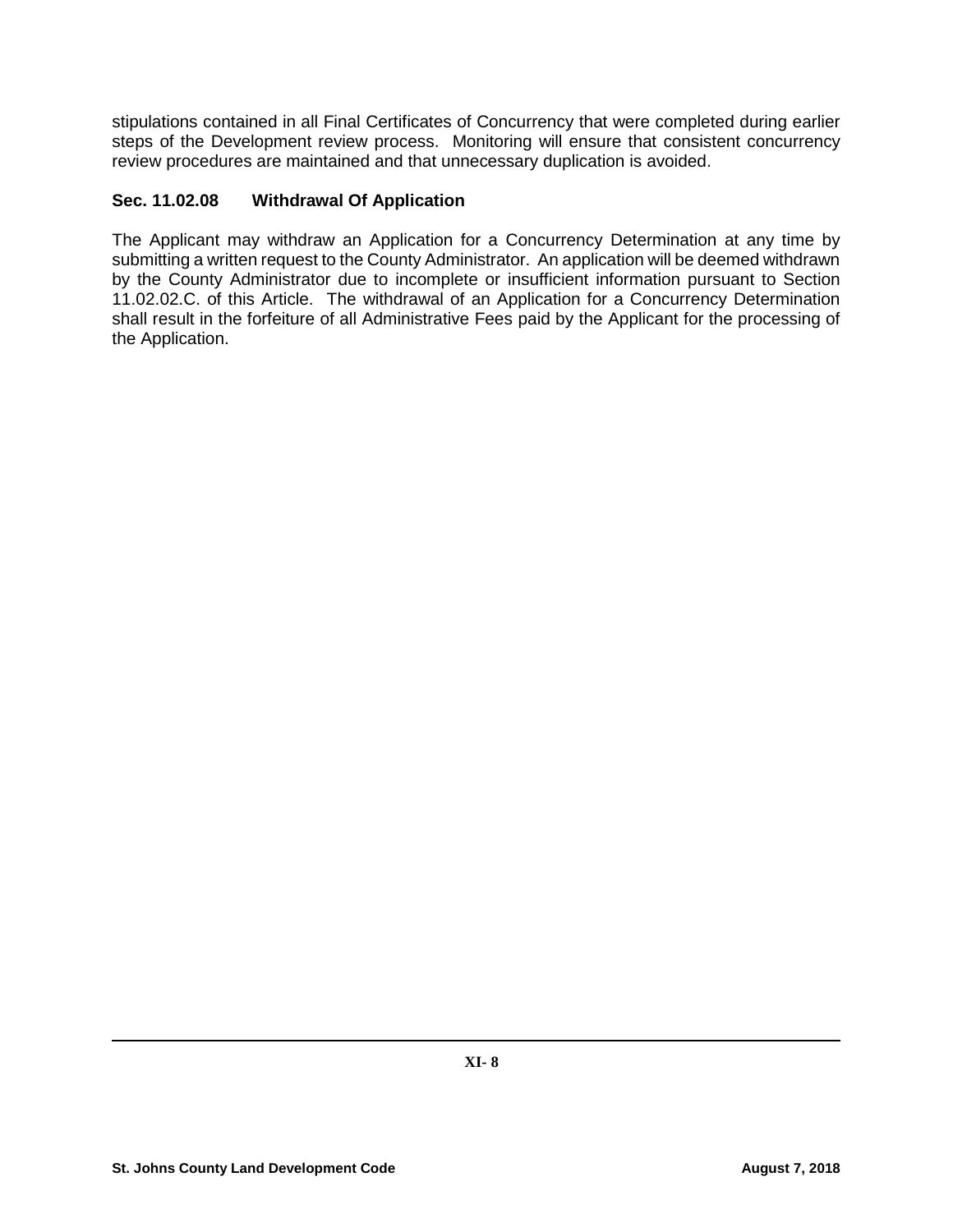# **PART 11.03.00 DETERMINATION OF CONCURRENCY**

## **Sec. 11.03.01 No Final Development Permit Issued Until Finding Of Concurrency Is Made**

No Final Development Permits for residential developments shall be approved until the County Administrator has issued a Final Certificate of Concurrency finding that adequate public facilities are or will be available at Adopted Levels of Service concurrent with the impact of the Project; or a Final Certificate of Concurrency approving the Project with conditions. If the determination indicates that there is no available capacity within the applicable traffic impact area or service area, the County Administrator shall either:

- A. Issue a Final Certificate of Concurrency, subject to one or more of the following conditions:
	- 1. Reducing the size, intensity, or density of the Project, or changing the phasing of the Project, to achieve available capacity.
	- 2. Provision of the Public Facilities and Services necessary to achieve available capacity. The commitment to construct or provide such Public Facilities and Services, pursuant to the requirements of Section 11.03.06, prior to the issuance of a Final Development Permit shall be included as a condition to the Final Certificate of Concurrency. The County may, at its option, provide for reimbursement to the Applicant for the cost of facilities providing capacity in excess of the capacity necessitated by the demands created by the Project.
- B. Deny issuance of a Final Certificate of Concurrency

The Applicant can reapply for concurrency when the Public Facilities and Services needed to achieve available capacity are provided as determined in Sections 11.03.06 and 11.03.07.

# **Sec. 11.03.02 Categories Of Concurrency Review**.

In order to ensure that adequate Public Facilities and Services are available concurrent with the impact of the Project, the binding effect of a concurrency determination shall be limited as follows:

A. Informational Concurrency Determination

Upon payment of an Informational Concurrency Determination processing fee, any person may request a determination of available capacity for a specified parcel or parcels by the County Administrator. In its sole discretion, the County Administrator shall establish a time limit for the completion of an Informational Concurrency Determination. The County Administrator may issue an Informational Concurrency Determination which shall establish that the Public Facilities and Services are available at the time of issuance of the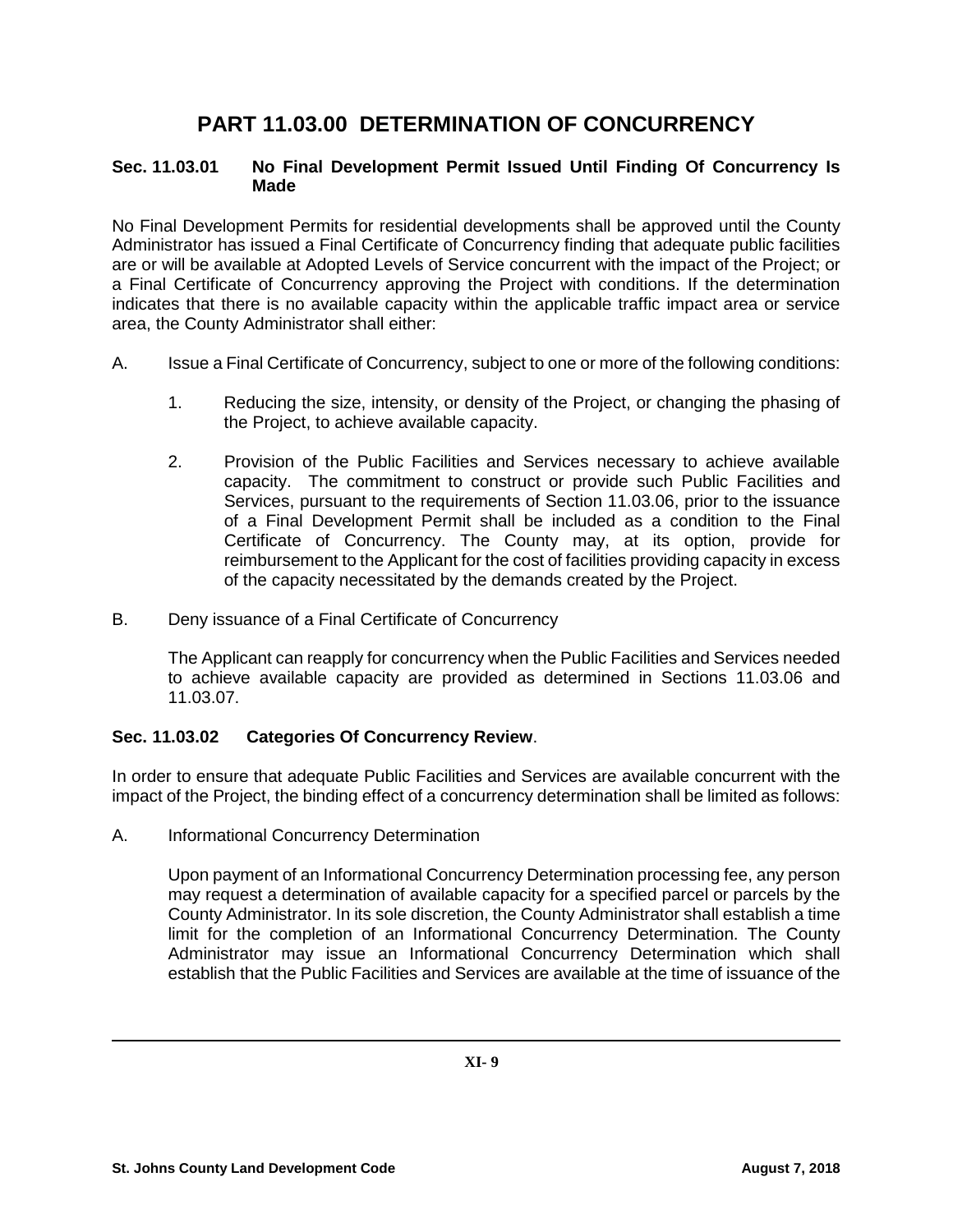Informational Concurrency Determination but may not be available at the time of any subsequent concurrency determination review. An Informational Concurrency Determination shall not be construed to guarantee the availability of adequate facilities at the time that subsequent Development Permit applications are submitted. An Informational Concurrency Determination for a Major Project requires the Applicant to submit a traffic impact analysis per the Traffic Impact Study Methodology and Procedures (Appendix A of this Code). An Informational Concurrency Determination shall not form the basis for the issuance of a Final Certificate of Concurrency nor shall it result in the reservation of capacity.

B. Final Concurrency Determination

A Final Concurrency Determination shall be obtained prior to the approval of any Final Development Permit for residential development pursuant to Section 11.00.00 of this Article. A Final Concurrency Determination shall result in the issuance of a Final Certificate of Concurrency and establish that:

- 1. The Public Facilities and Services are available at the time of issuance of the Final Certificate of Concurrency.
- 2. The Final Certificate of Concurrency is issued for the same amount of development for all public facilities.
- 3. That Public Facilities and Services will be available at all subsequent stages of the Development approval process up to the date of expiration of the Final Certificate of Concurrency or the extended capacity reservation, subject to the following conditions and time limits set:
	- a. Transportation, Solid Waste, Drainage, Parks and Recreation, Mass Transit Facilities, and Public Schools

For transportation, solid waste, drainage, parks/ recreation, and mass transit facilities, the Final Certificate of Concurrency shall guarantee that there will be a finding of concurrency at subsequent steps in the development approval process for a given property or a Project for a period of two (2) years for each phase following the approval of the Final Certificate of Concurrency. For public schools, the Final Certificate of Concurrency shall guarantee that there will be a finding of school concurrency at subsequent steps in the development approval process for a given property or a Project for a period of two (2) years (no phases) following the approval of the Final Certificate of Concurrency or modification of a previously approved Final Certificate of Concurrency to add school concurrency. If the Applicant with a valid, unexpired Final Certificate of Concurrency obtains Construction Plan approval, Final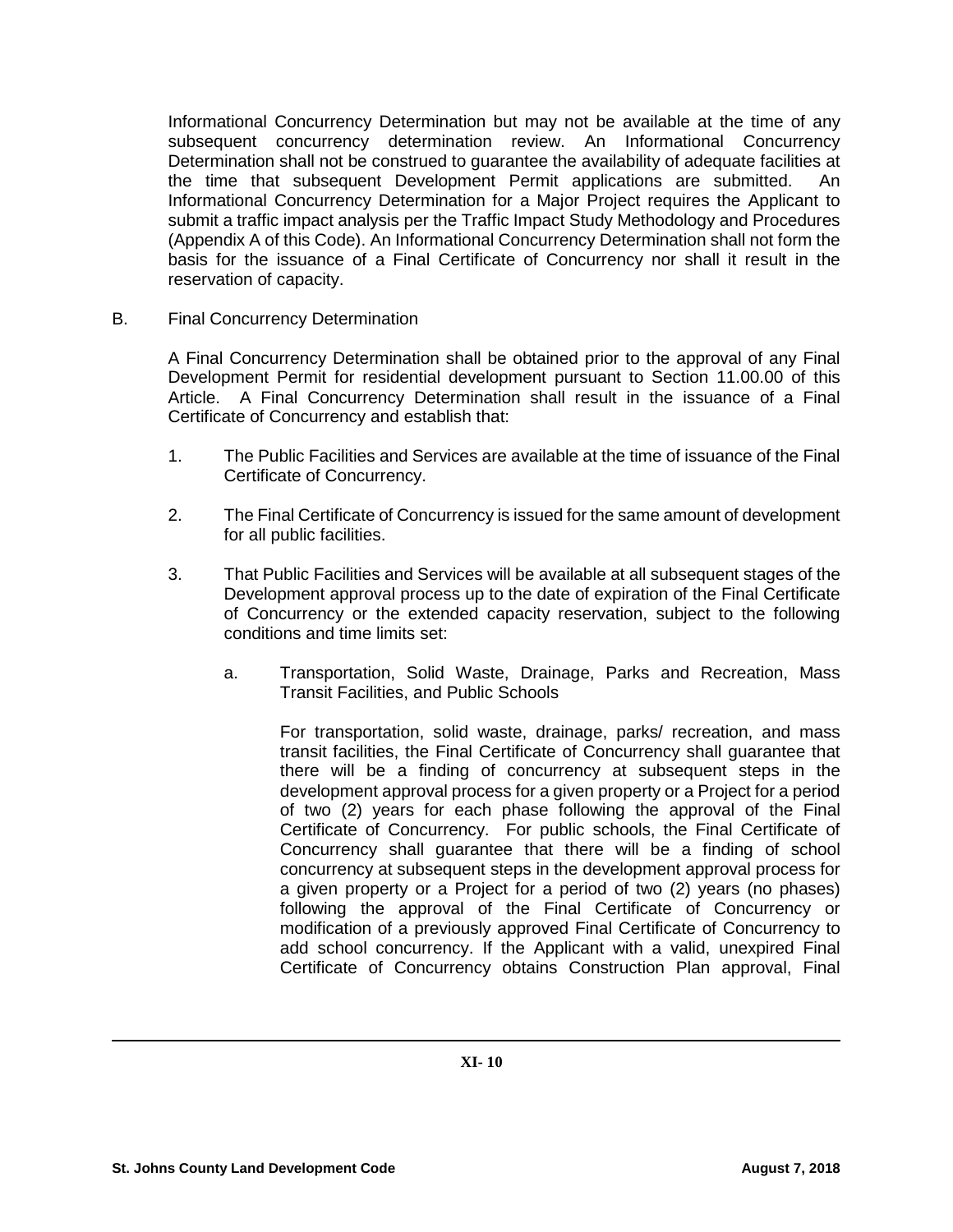Subdivision Plat approval, or a Building Permit, as applicable, for horizontal or vertical Construction within the two (2) year period, the Final Certificate of Concurrency shall remain in effect until the expiration of the Building Permit, Final Subdivision Plat or Construction Plan approval to which it applies. If the Applicant fails to obtain such approval within the two (2) years, the Final Certificate of Concurrency may be extended for up to an additional three (3) year period provided the Applicant:

- (1) Pays the applicable reservation (impact) fee within two (2) years following the issuance of the Final Certificate of Concurrency and signs a waiver of rights for the refund of impact fees in consideration for the extension of the Final Certificate of Concurrency using one of the following options;
	- (a) The applicant may pay 100% of the applicable impact fee in consideration of a three (3) year extension; or
	- (b) The applicant may pay one-third (1/3) of the applicable impact fee in consideration of a one (1) year extension. For each subsequent one-third payment, an additional one year extension may be granted, not to exceed a total of three (3) years extension.
- (2) Upon applying for a Building Permit, the Applicant pays the difference, if any, between the reservation fee paid in advance to extend the Final Certificate of Concurrency and the total impact fee, as determined at the time of permit application; and
- (3) Submits documentation from the Utility Provider verifying water and sewer capacity is available for the additional three (3) years for the Equivalent Residential Connections (ERCs) required by the amount of Development contained in the Final Certificate of Concurrency.
- b. Water and Wastewater Facilities within the Service Area of the St. Johns County Water System or St. Johns County Wastewater Treatment System, or Municipal System, or Franchised Utility.

The payment of water and wastewater connection fees guarantees that there will be a finding of concurrency for water and wastewater facilities at subsequent steps in the development approval process for the amount of Development for which water and wastewater connection fees have been paid.

c. Not withstanding the above provisions, any Certificate of Concurrency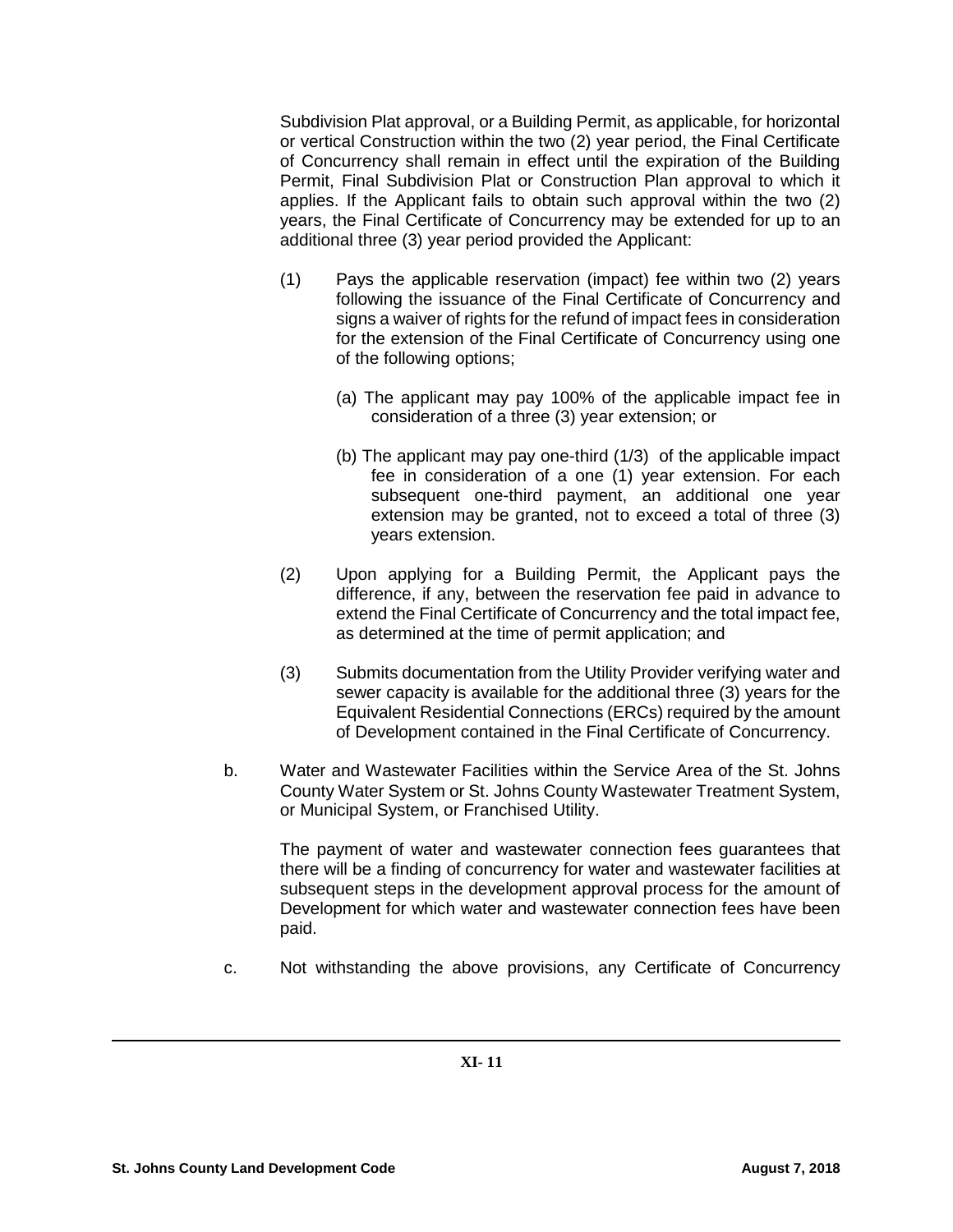period of efficiency may be extended by the County Administrator for a reasonable period not to exceed two (2) years during such period as the subject development or project is reasonably determined to be materially delayed by civil litigation directly addressing and restricting the allowed or permitted use or development of the subject land. Such litigation shall not include that which is principally based on real or alleged failure to pay any debt, bankruptcy of any entity or person, or ownership of the subject land, nor shall such litigation be that in which the developer or Certificate holder or any government agency is a plaintiff. Such Extended Certificate shall be made conditional on resolution of (i) the litigation in a manner determined by the County not to be contrary to the public interest; and (ii) the Extended Certificate not being used to authorize development until the litigation is in the opinion of the County so resolved or finalized. After the litigation on which extension is so resolved or finalized, then the remaining period of efficiency of the period of the Certificate shall be that which would have existed or been available had the Certificate not been so extended.

# **Sec. 11.03.03 Consistency Of Phased Projects With Final Certificates Of Concurrency**

A. Multi-phase Projects

Multi-phase projects may have a Final Certificate of Concurrency effective for up to two (2) years for each phase with extensions as provided in Section 11.03.02.B not to exceed a total of five (5) years for all phases for all public facilities except schools. Phases must be consistent with PUD phasing, if applicable, such that each concurrency phase shall have the same amount of development as the corresponding PUD phase. Under no circumstances can any Final Certificate of Concurrency be extended beyond a total of five (5) years for all phases by pre-payment of impact fees pursuant to Section 11.03.02.B.

# B. Developments of Regional Impact (DRIs)

DRIs that have satisfied the transportation concurrency requirements by entering into a binding agreement to pay for or construct its proportionate share of required improvements, provided such proportionate share contribution or construction is sufficient to accomplish one or more mobility improvements that will benefit a regionally significant transportation facility consistent with provisions set forth in Section 163.3180, Florida Statutes, shall have concurrency phases consistent with the phasing schedule approved in the DRI Development Order, conditioned upon compliance with all DRI Development Order requirements and conditions related to public facilities and services that are subject to concurrency.

# **Sec. 11.03.04 Effect Of Determination Of Concurrency For Preliminary Development Permits**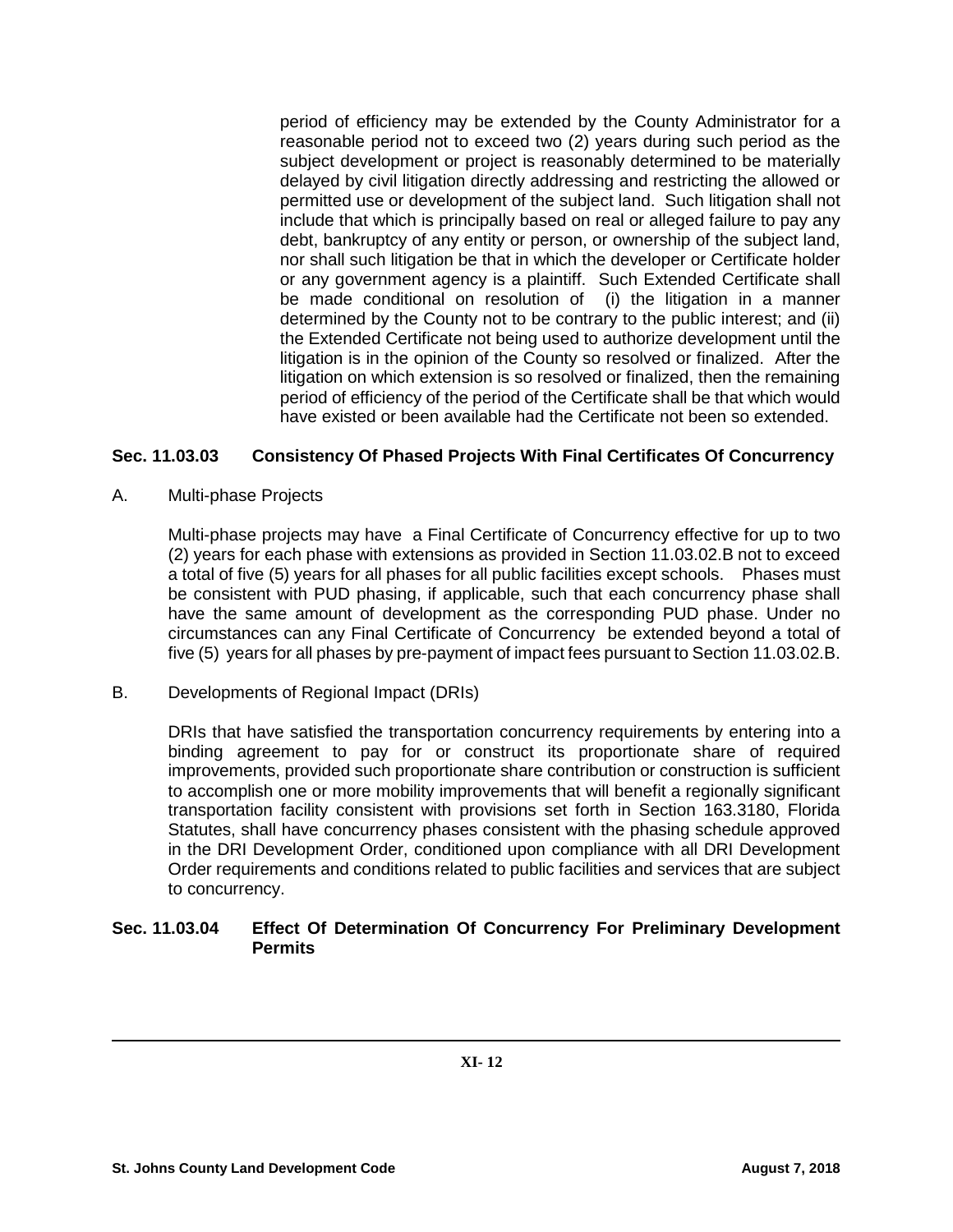## A. Reservation of Capacity

The Applicant shall be required to pay the current reservation (impact) fee in order to extend the duration of a Final Certificate of Concurrency determination as provided in Section 11.03.02 provided, however, that a reservation (impact) fee paid by an Applicant at one stage of the Development approval process shall be credited towards the payment of a reservation (impact) fee normally required at the Certificate of Occupancy stage in the Development approval process and the payment of impact fees or connection fees applicable to the facilities for which capacity has been reserved. If a Final Certificate of Concurrency is voided because of the expiration of a reservation of capacity, the Applicant shall not be entitled to a refund of the reservation fees paid. The provision of public facilities pursuant to Section 11.03.01, in order to avoid the denial of a Final Certificate of Concurrency, shall be deemed to effectuate a reservation of capacity in accordance with the provisions and requirements of this Section.

B. Zoning Special Uses or Variances

Unless accompanied by a specific plan for Development, including the densities and intensities of the Project, or approval authorizing Construction, an Applicant for a zoning Special Use or Variance shall not be subject to concurrency review.

### **Sec. 11.03.05 Effect Of Final Determination Of Concurrency For Final Development Permits**

In order to receive approval for a Final Development Permit for residential development, the Applicant must have a valid Final Certificate of Concurrency. If an Applicant with a valid, unexpired Final Certificate of Concurrency obtains Construction Plan, Final Subdivision Plat, or Building Permit approval for horizontal or vertical Construction, as applicable, within the time limit specified in Section 11.03.02.B.3., the Final Certificate of Concurrency shall remain in effect as long as the Project continues in compliance with the phasing schedule approved in the Final Certificate of Concurrency provided, however, that the Final Certificate of Concurrency may be extended for an additional three (3) years if the Applicant pays the applicable reservation (impact) fee. If the Applicant fails to obtain a Final Development Permit within the time frames specified in Section 11.03.02.B.3., a new Final Certificate of Concurrency shall be required. Notwithstanding anything to the contrary contained in this Concurrency Management Article, a Final Certificate of Concurrency may be issued for a period of time of up to ten (10) years pursuant to and subject to the terms and conditions contained in a valid existing Development agreement entered into by the Applicant and the County pursuant to Sections 163.3220 through 163.3243, F.S., as amended.

A. To the extent the reserve capacity issued to the Development through the Final Certificate of Concurrency is not demanded by the completed or modified development, the unused capacity is released, phase by phase, as applicable. If the Final Certificate of Concurrency expires for any phase, then, upon expiration, the reserved capacity for the expired phase and any subsequent phases is released for use by other Applicants.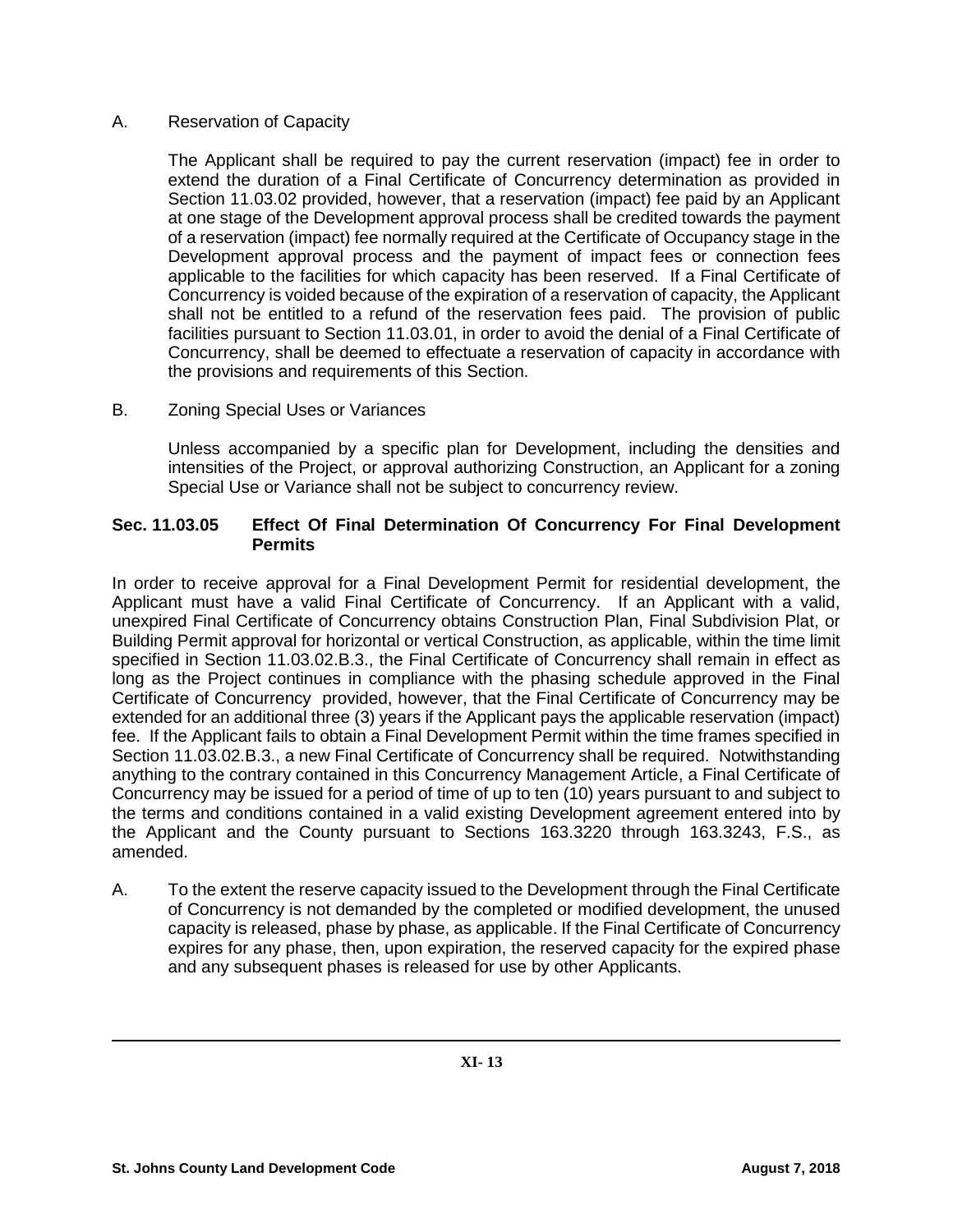B. If the underlying Final Development Permit to the Final Certificate of Concurrency is revoked, denied or expires, the reserve capacity is released for use.

## **Sec. 11.03.06 Minimum Requirements**

In order to ensure that adequate Public Facility and Service capacity is available concurrent with the impact of a Project, the following minimum requirements shall apply.

A. Category 1 Criteria

For wastewater, potable water, solid waste and drainage facilities, at a minimum, a proposed Project shall meet the following standards to satisfy the concurrency requirements.

- 1. If a Development Permit is issued subject to the condition that, at the time of issuance of a Certificate of Occupancy or its functional equivalent, the necessary facilities and services are in place and available to serve the proposed Development.
- 2. If at the time the Development Permit is issued, the necessary facilities and services are guaranteed in an enforceable Development Agreement, as presently provided in Section 163.3220, F.S., and as may be provided in future updates to Florida Statutes, or an agreement or Development Order issued pursuant to Chapter 380.06, F.S., to be in place and available to serve the proposed Project at the time of the issuance of a Certificate of Occupancy or its functional equivalent. (Section 163.3180(2), F.S.).
- B. Category 2 Criteria

For parks and recreation facilities, at a minimum, a proposed Project shall meet the following standards to satisfy the concurrency requirement.

- 1. If at the time the Development Permit is issued, the necessary facilities and services are in place or under Construction.
- 2. If a Development Permit is issued subject to the condition that, at the time of the issuance of a Certificate of Occupancy or its functional equivalent, the acreage for the necessary facilities and services to serve the proposed Project is dedicated or acquired by the County, or funds in the amount of the developer's fair share are committed.
	- a. A Development Permit is issued subject to the conditions that the necessary facilities and services needed to serve the proposed Project are scheduled to be in place or under actual Construction not more than one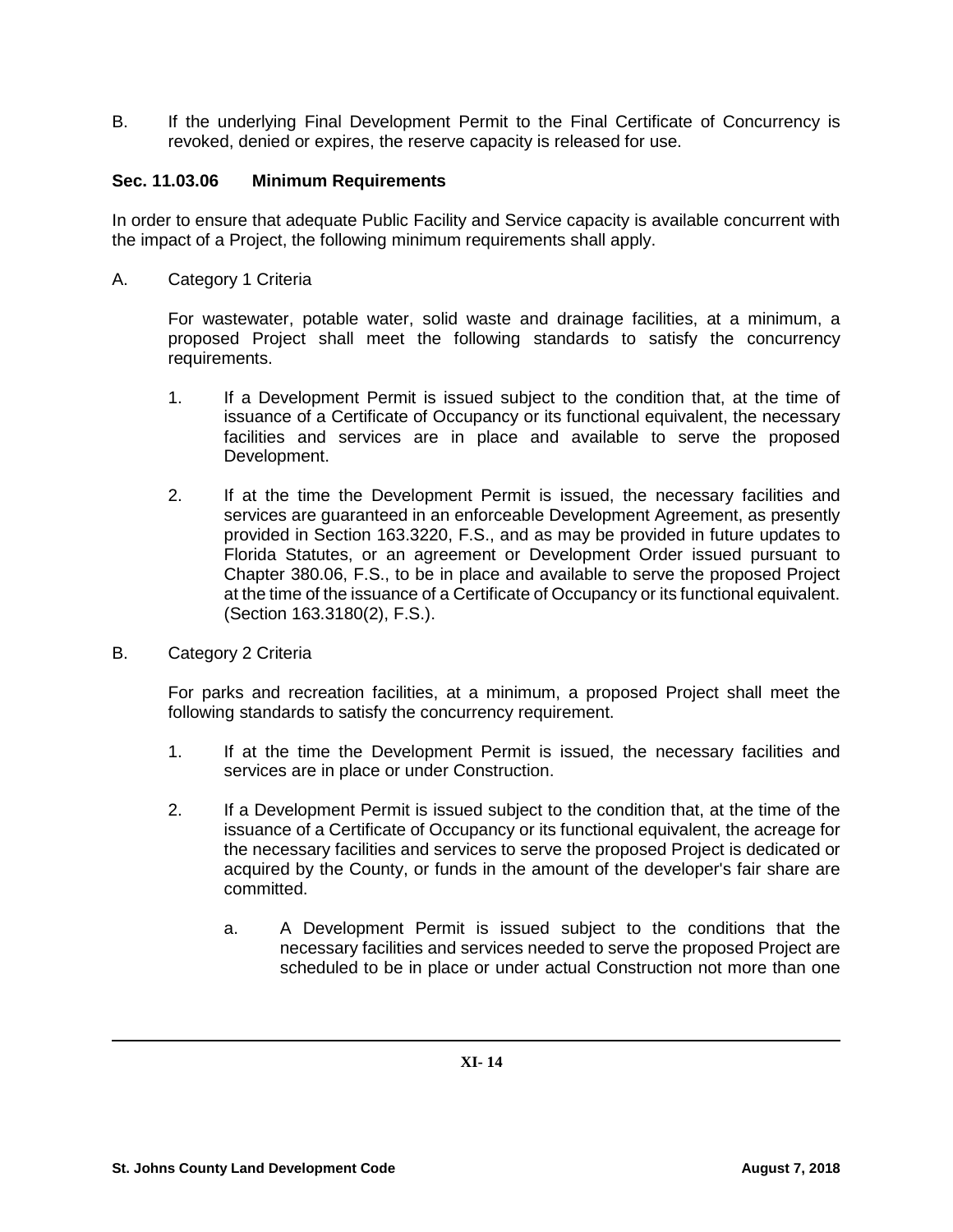(1) year after the issuance of a Certificate of Occupancy or its functional equivalent as provided in the Five Year Schedule of Capital Improvements.

- b. At the time the Development Permit is issued, the necessary facilities and services are the subject of a binding executed agreement which requires the necessary facilities and services to serve the proposed Project to be in place or under actual Construction not more than one (1) year after the issuance of a Certificate of Occupancy or its functional equivalent.
- c. At the time the Development Permit is issued, the necessary facilities and services are guaranteed in an enforceable Development Agreement.
- C. Category 3 Criteria

For transportation facilities (roads and mass transit facilities designated in the adopted St. Johns County Comprehensive Plan), at a minimum, a proposed Project shall meet the following standards to satisfy the concurrency requirement, except as otherwise provided in this Article.

- 1. If at the time the Development Permit is issued, the necessary facilities and services are in place or under Construction.
- 2. If a Development Permit is issued subject to the conditions that the necessary facilities and services to serve the new development are scheduled to be in place or under Construction not more than three (3) years after the issuance of a Building Permit or its functional equivalent that results in traffic generation. Transportation projects that are financially secure or are included in the first three (3) years of the applicable, adopted Florida Department of Transportation Five Year Work Program satisfy this requirement.
- 3. If at the time a Development Permit is issued, the necessary facilities and services are the subject of a binding executed agreement which requires the necessary facilities and services to serve the new development to be in place or under actual Construction no more than three years after the issuance of a Building Permit or its functional equivalent that results in traffic generation.
- 4. If at the time a Development Permit is issued, the necessary facilities and services are guaranteed in an enforceable Development Agreement, pursuant to Section 163.3220, F.S., as may be amended from time to time, to be in place or under actual Construction not more than three years after issuance of a Building Permit or its functional equivalent that results in traffic generation; and one of the following criteria is met: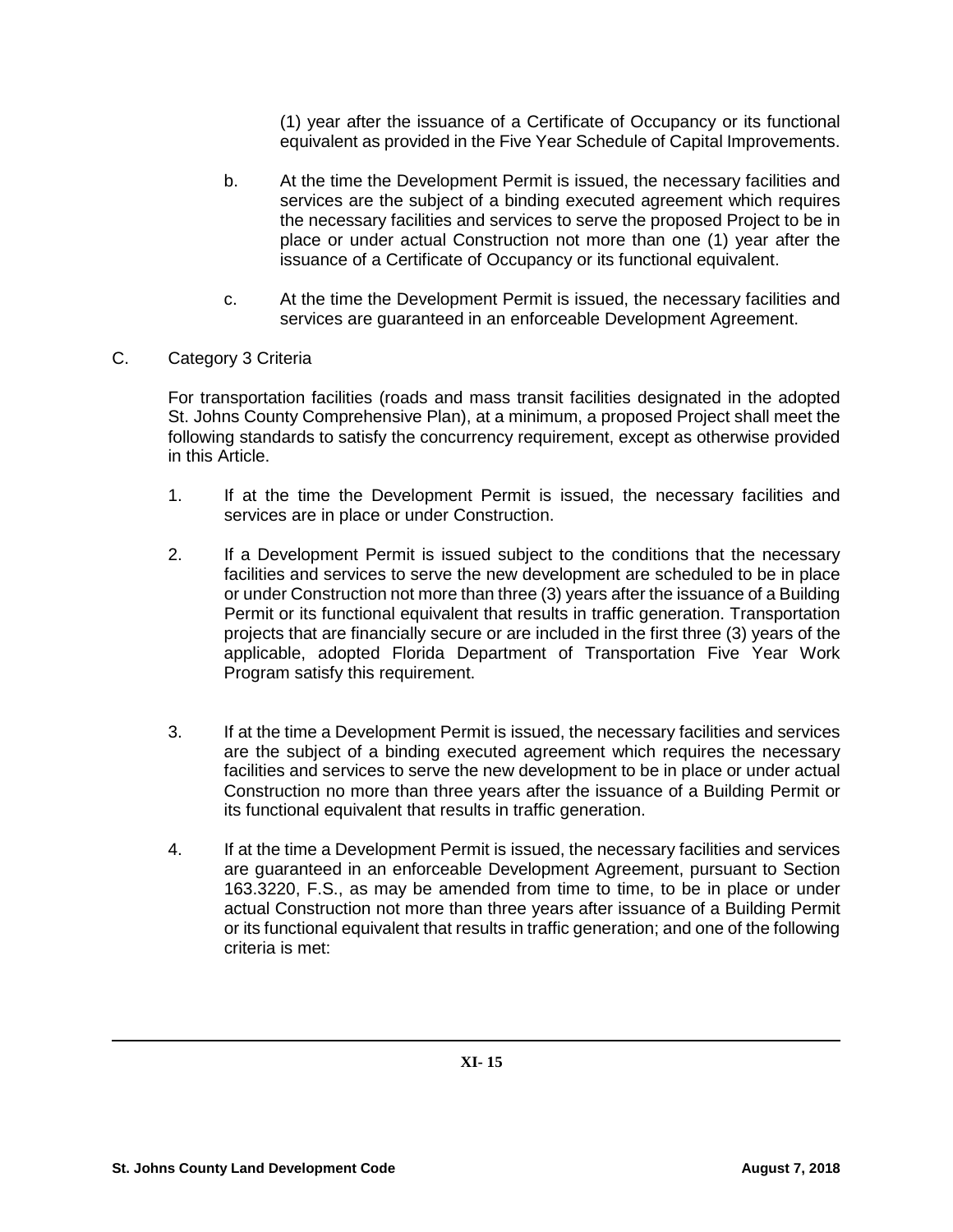- a. The proposed Project is located within a Development Area designated on the Future Land Use Map of the St. Johns County Comprehensive Plan.
- b. The proposed Project is located in an area in which a community water system and central wastewater system is presently available to serve, and will serve the proposed Development.
- c. A community water system and central wastewater system will be provided to the proposed Development pursuant to a binding written agreement or an enforceable Development Agreement.
- 5. For the purpose of issuing a Development Permit, a proposed urban redevelopment Project located within a defined and mapped Existing Urban Service Area as established in the Comprehensive Plan pursuant to Section 163.3164(29), F.S., shall not be subject to the concurrency requirements for up to 110 percent of the transportation impact generated by the previously existing<br>Development. For the purposes of this provision, a previously existing For the purposes of this provision, a previously existing Development is the actual previous built Use which was occupied and active within a time period established in the Comprehensive Plan.
- 6. The County may allow a landowner to proceed with Development of a specific Parcel of land notwithstanding a failure of the Development to satisfy transportation concurrency, when all the following factors are shown to exist:
	- a. The County's adopted Comprehensive Plan is in compliance.
	- b. The proposed Development would be consistent with the Future Land Use Map designation for the specific property and the goals, objectives and policies of the adopted County Comprehensive Plan.
	- c. The County has adopted into its Comprehensive Plan a process for assessing, receiving, and applying a proportionate fair share of the cost of providing the transportation facilities necessary to serve the proposed Development through a binding commitment. The assessment shall bear a direct relationship to the transportation impact that is generated by the proposed Development.
	- d. The developer executes a legally binding commitment to provide mitigation proportionate to the transportation impact generated by the actual development of the property.
- D. Category 4 Criteria

For public school facilities, at a minimum, a proposed residential Project shall meet the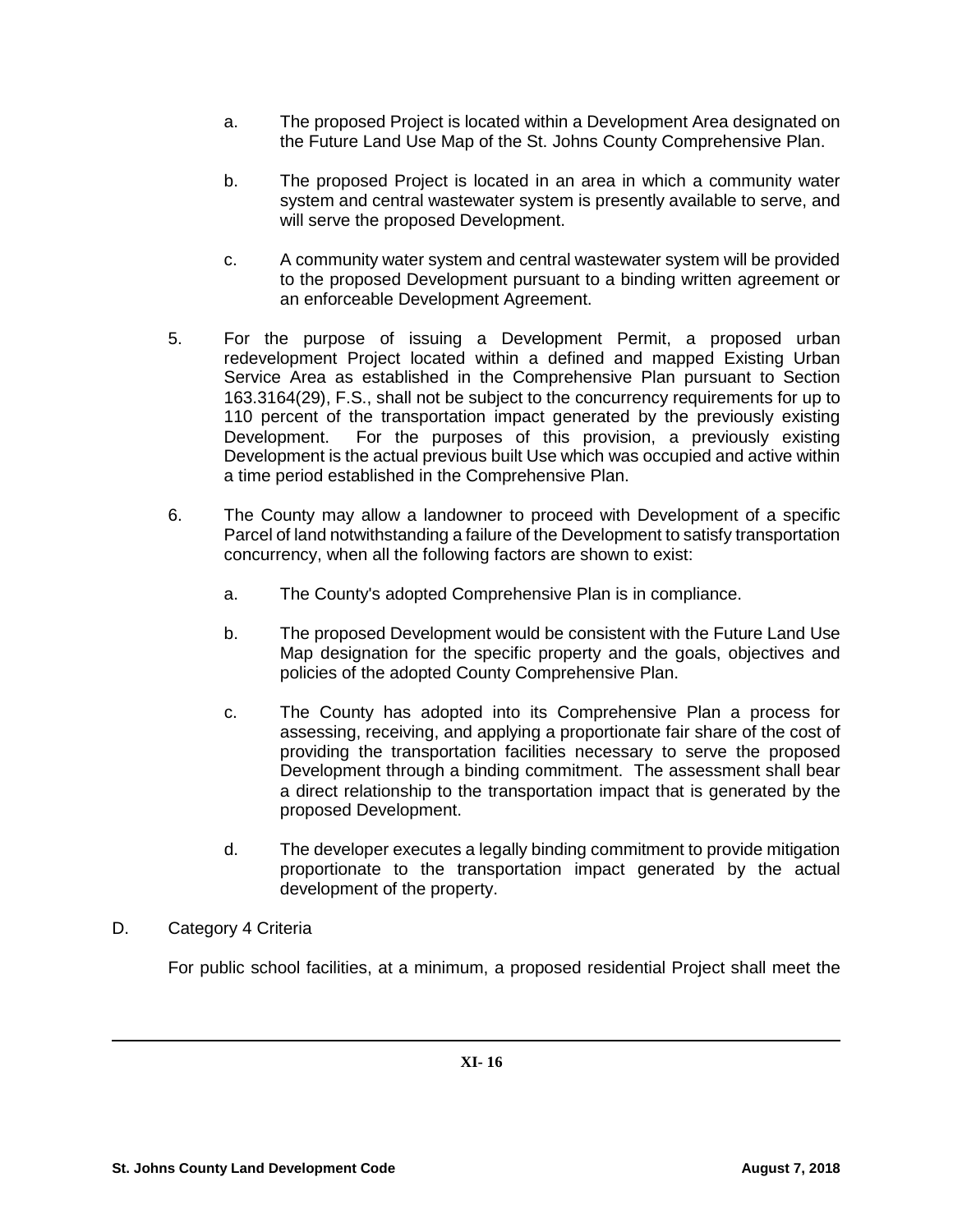following standards to satisfy the concurrency requirement.

- 1. The School District's findings indicate adequate school facilities will be in place or under actual construction in the affected concurrency service area (CSA) within three (3) years after the issuance of the subdivision plat or site plan for each level of school;
- 2. Adequate school facilities are available in an adjacent CSA or under actual construction within three (3) years and the impacts of development shall be shifted to that area. If capacity exists in more than one CSA or school within a CSA, the School District shall determine where the impact shall be shifted;
- 3. The developer executes a legally binding commitment to provide mitigation proportionate to the demand for public school facilities to be created by the actual development of the property subject to the final plat or site plan, as provided in this element.
- 4. In the event that there is not sufficient capacity in the affected concurrency service area or an adjacent concurrency service area, the developer shall also have the option to delay approval to a date when capacity and level of service can be assured.

## Intergovernmental Coordination

The Minimum Requirements shall apply only to those facilities within the unincorporated area of the County. If a portion of the applicable service area or Traffic Impact Area lies within an adjacent County or a local government within St. Johns County, only those facilities lying within the unincorporated County shall be evaluated; provided, however, that the Public Facilities and Services lying within the adjacent County, local government of St. Johns County, or the St. Johns County School District may be evaluated if the County has entered into an interlocal agreement with such County or local government providing for concurrency review. If the County has entered into an interlocal agreement providing for concurrency review, the Adopted Level of Service standard for those facilities lying within the adjacent County, local government, or the St. Johns County School District shall be those adopted by such adjacent County, local government, or School District. A certification from the adjacent County or local government that the issuance of the Development Permit will not cause a reduction in the Level of Service standards for those facilities lying within the adjacent County, local government, or School District shall be required prior to the issuance of a Final Certificate of Concurrency.

## **Sec. 11.03.07 Determination of Available Capacity for Applications for Concurrency Determinations**

For the purpose of evaluating the available capacity of Public Facilities and Services for proposed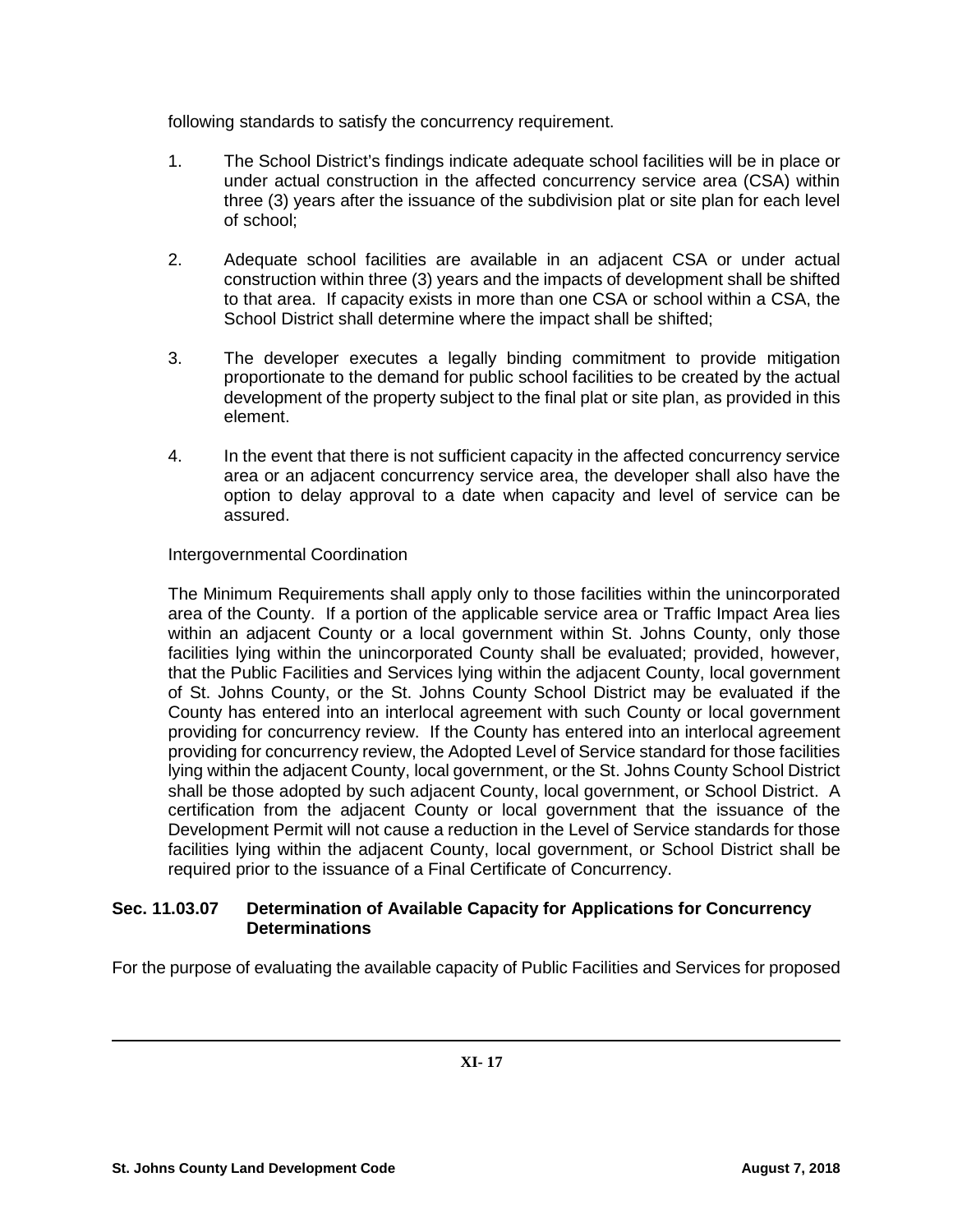Projects, the following calculation methodology shall apply:

- A. Ascertain total capacity
	- 1. The method to individually determine total capacity of wastewater, solid waste, drainage, and potable water facilities will be consistent with the Category 1 Criteria.
	- 2. The method to individually determine total capacity of parks and recreation facilities will be consistent with Category 2 Criteria.
	- 3. The method to individually determine total capacity of road and mass transit facilities will be consistent with Category 3 criteria.
	- 4. The method to individually determine total capacity of public school facilities will be consistent with Category 4 criteria.
- B. Ascertain available capacity by subtracting from the total capacity the sum of:
	- 1. The demand for the Public Facilities and Services created by existing Development.
	- 2. The demand for the Public Facilities and Services created by the anticipated completion of approved Developments based upon the annually adjusted background growth rate.
	- 3. The demand for the Public Facilities and Services created by the anticipated completion of the Project under consideration for concurrency determination.

#### **Sec. 11.03.08 Modification of Approved Projects With Final Certificates of Concurrency**

A modification to an existing Final Certificate of Concurrency is required for approval by the County Administrator prior to the approval of a modification to a Development Permit where a change in Use, intensity, or density of the approved Project, which, either individually or cumulatively with other changes, results in increased impacts to public facilities and services by the modification.

- A. A new Final Certificate of Concurrency is required if the modification generates 4.0 or more average weekday peak hour trips.
- B. A change in the legal description and acreage shall require an amendment to the Final Certificate of Concurrency.
- C. A new Final Certificate of Concurrency shall be required if the new Project boundary or change in acreage results in additional impacts or impacts different public facilities and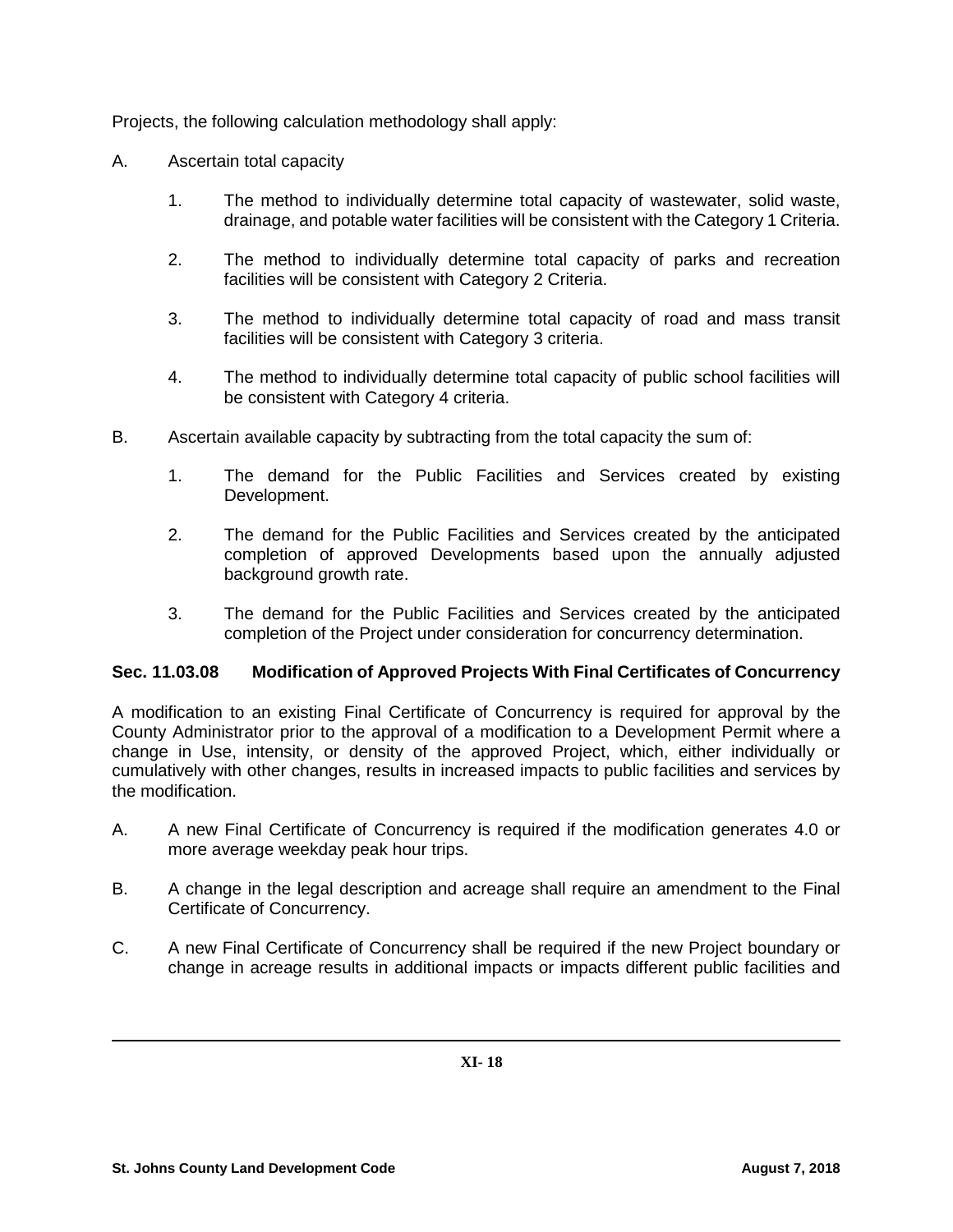services.

D. An updated School Concurrency Determination letter from the St. Johns County School District will be required for any increase in residential units for all residential developments that are subject to school concurrency.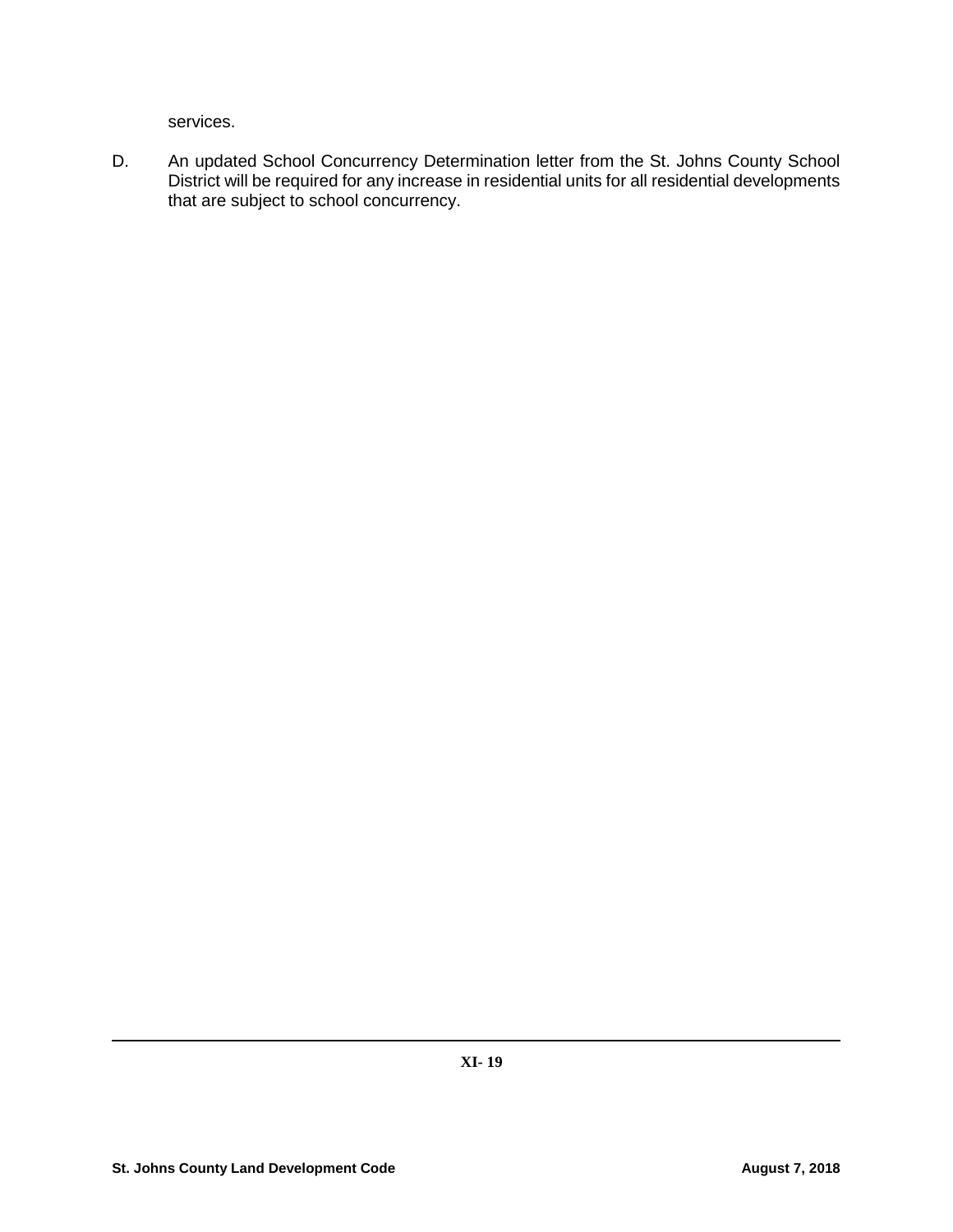# **PART 11.04.00 DATA REQUIREMENTS**

## **Sec. 11.04.01 Developer Submissions**

All Applications for Concurrency Determination shall provide sufficient information to determine the impact of such Development pursuant to the concurrency evaluation procedures. The application shall be made on a form established by the County Administrator. Such information shall include, but shall not be limited to:

- A. The total number and type of Dwelling Units for residential Development applications.
- B. The type and intensity of non-residential Use(s), where appropriate, at a level of detail consistent with the type of Development application.
- C. The location of the Project and the identification of facilities impacted by the Project pursuant to the provisions of Part 11.05.00 of this Article.
- D. The identification of Project phasing, where applicable.
- E. Any other appropriate information as required pursuant to Part 11.05.00 of this Article.

## **Sec. 11.04.02 Concurrency Information Base**

The County shall develop and maintain an inventory of existing land Uses and projected land Uses, based upon Final Development Permit approvals, in order to monitor the impact of Final Development Permit approvals on the availability of public facilities. This data will be updated annually and will be designed to provide incremental data pertaining to existing, approved and planned Development. At a minimum, the information base shall contain the following information:

- A. Final Development Permits issued during the past year.
- B. Concurrency Exemption Determinations issued during the past year.
- C. The number of residential Dwelling Units and square feet of non-residential Development for which Final Development Permits or Concurrency Exemption Determinations have been issued during the past year.
- D. The number of expired or abandoned Final Development Permits.
- E. Dwelling Units and non-residential square footage completed.
- F. Dwelling Units and non-residential square footage under Construction.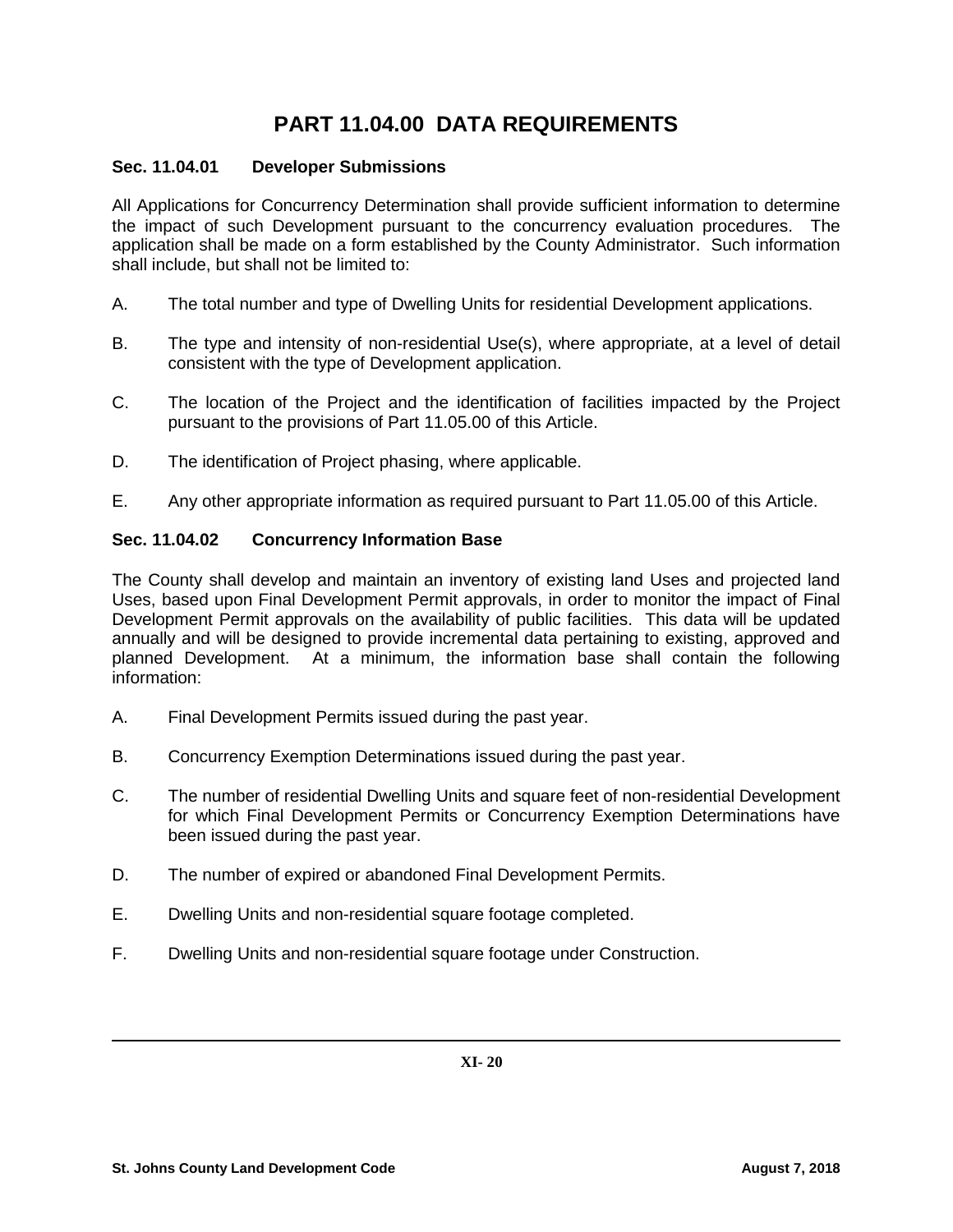- G. The capacity of existing Public Facilities and Services.
- H. The capacity created by the anticipated completion of Public Facilities and Services included in the Schedule for the current year.
- I. The impact created by existing Development on Public Facilities and Services based on standard units of demand.
- J. The impact created by the anticipated completion of Developments with approved Development Permits on Public Facilities and Services.

## **Sec. 11.04.03 Relationship to Information Base**

The County Administrator shall be responsible for developing and maintaining the County's Concurrency Information Base. The Concurrency Information Base shall be designed to provide support to appropriate County departments engaged in Development Order review and monitoring, Concurrency reviews, Plan updates and in the planning and/or provision of public facilities.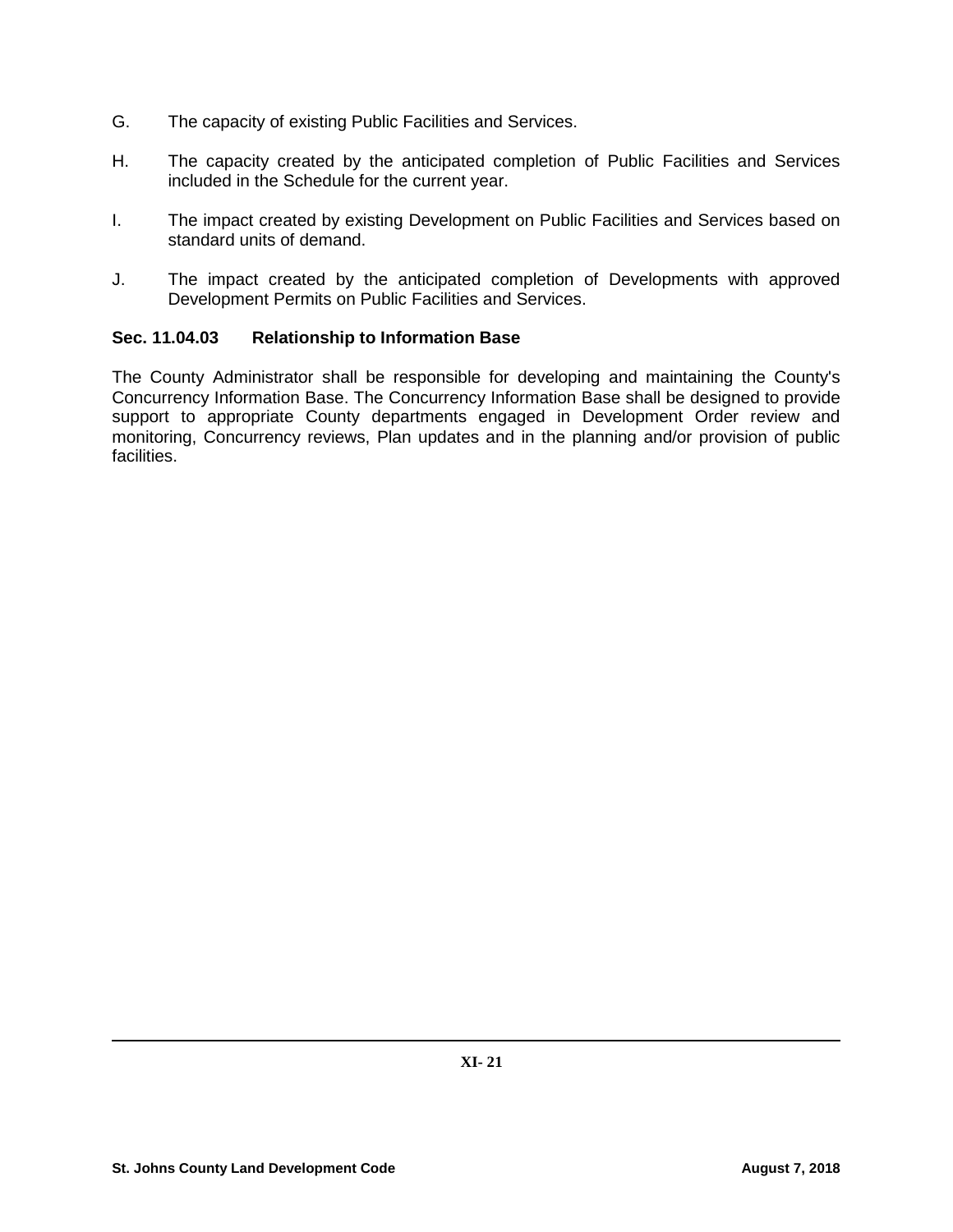# **PART 11.05.00 MEASUREMENT OF LEVEL OF SERVICE STANDARDS**

# **Sec. 11.05.01 Transportation**

# A. Level of Service (LOS) Standards

Consistent with the Comprehensive Plan Adoption Document, Traffic Circulation Policies and Capital Improvements Level of Service Policies, the LOS Standards shall serve as the minimum criteria for determining whether available capacity exists on Arterial and Collector roads within a Traffic Impact Area impacted by a Proposed Development and which are maintained by either the County or the Florida Department of Transportation.

# B. Data Requirements and Concurrency Evaluation

The data requirements and concurrency evaluation shall be performed in accordance with Section 11.03.07 of this Article and the Traffic Impact Study Methodology and Procedures Manual (Appendix A). The traffic analysis shall be submitted simultaneously with the Concurrency Application.

- 1. A traffic impact study for a multi-phase Project shall be submitted in conjunction with the first Application for Concurrency Determination for the Project and shall include all future Development phases. The traffic study shall remain valid and in effect for a one (1) year period. Subsequent Development phases seeking a Final Concurrency Determination shall be required to update the traffic impact study with current data if the Application for Concurrency Determination for said Development phases is submitted more than one (1) year from the Project's original Application for Concurrency Determination.
- 2. Phased Projects will be required to perform a traffic study which analyzes both the impact of the phase(s) seeking a Certificate of Concurrency and the ultimate build out of the entire Project. The analysis of the total build out of the Project will be performed as part of the concurrency application for the first phase of the Project in order to assess the ultimate transportation needs of the entire Project, but shall not be used as a basis for a determination of transportation concurrency or for issuance of a Certificate of Concurrency. The methodology for performing the analysis shall be based on the following:
	- a. The Study Area of the total build out of the Project will be determined by the extent of all impacted segments for the total Project, including future phases and phases which have previously received a Certificate of Concurrency or Concurrency Exemption. The phase(s) of the Project seeking a Certificate of Concurrency will be evaluated for transportation concurrency based only on the Traffic Impact Area using the criteria contained in Appendix A of this Code for the phase(s) seeking the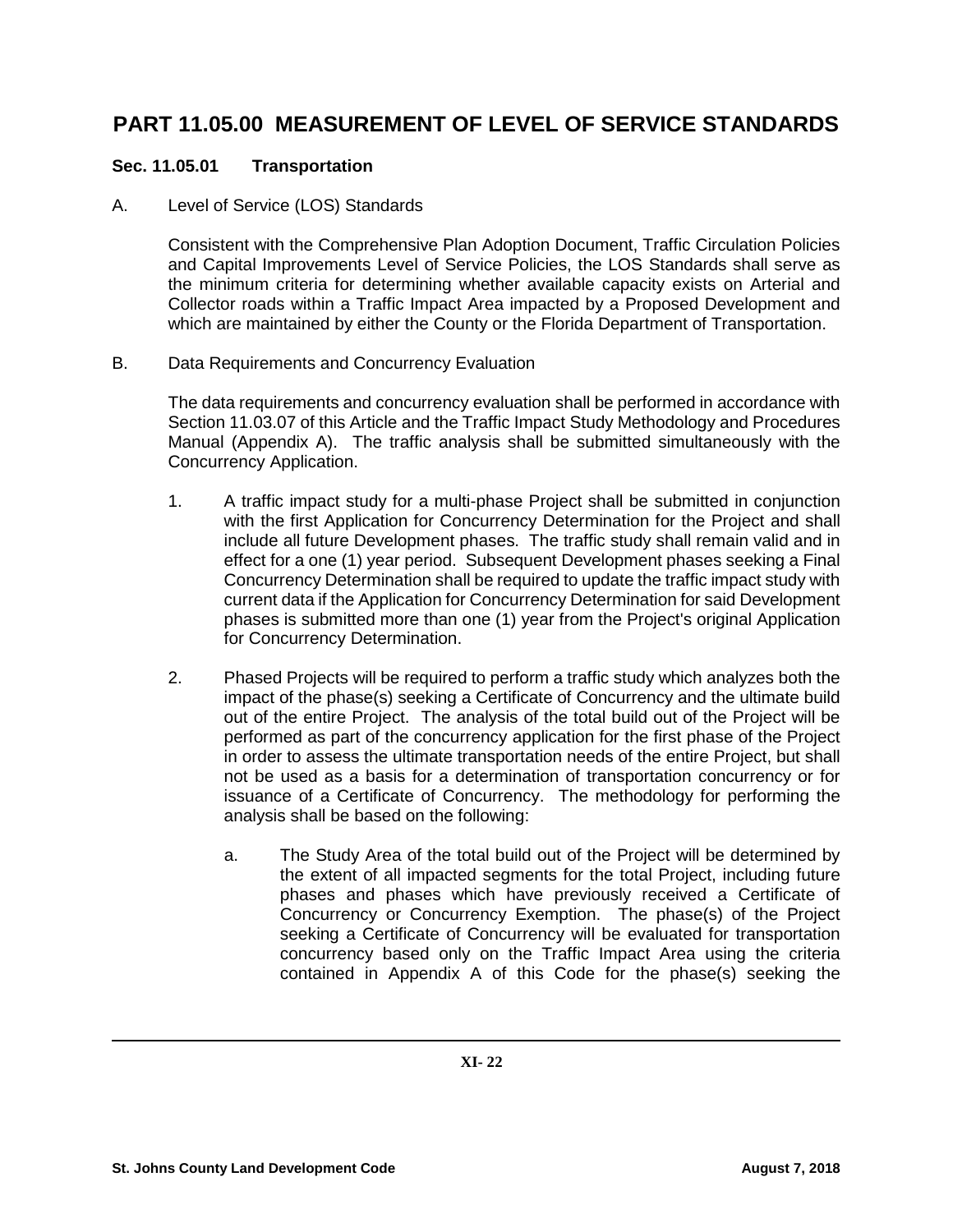Certificate of Concurrency and shall include the Development for which a Certificate of Concurrency is being sought and the cumulative Development within the Project for which a Certificate of Concurrency has been issued subsequent to March 4, 1991.

b. Projects that consist of an expansion or an addition to existing Development previously permitted will be analyzed based upon the cumulative impact of all Development for which a Final Certificate of Concurrency has been previously issued; however if existing Development has been constructed, the expansion or addition will be analyzed based only on the impact of the expansion or addition.

#### **Sec. 11.05.02 Potable Water**

A. Level of Service (LOS) Standards

The Adopted LOS Standards shall be the LOS standards identified in the Capital Improvements Element of the Comprehensive Plan.

B. Conditions

A finding of concurrency with respect to the Adopted LOS Standards shall not preclude the placement of conditions on Development Permits regarding potable water service including, but not limited to, fire flow standards, sizing of distribution and transmission lines, and peak capacity.

C. Availability of Adequate Capacity

Applications for Concurrency Determinations shall be analyzed with respect to the availability of adequate potable water which shall be determined pursuant to the following information:

- 1. An inventory of all community water systems serving the unincorporated areas of the County, which includes, at a minimum, the following data for each system:
	- a. System capacity;
	- b. Capacity of wellfield, or other source of raw water supply;
	- c. Historical average flow of potable water;
	- d. Historical peak flow of potable water;
	- e. Number of hookups and the estimated potable water demand per hook-up;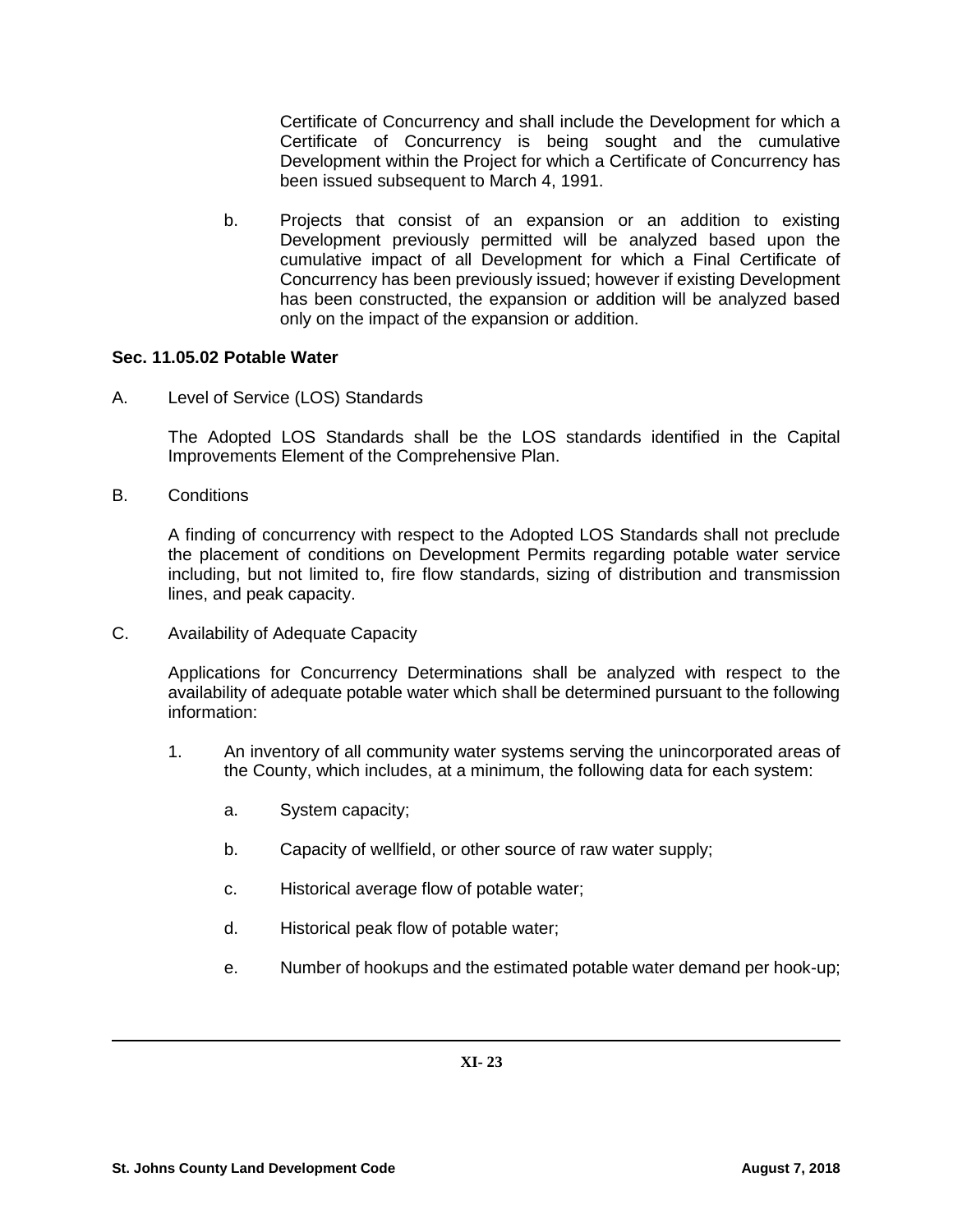- f. Number of hook-ups for which contractual commitments have been made;
- 2. Project data pertaining to the proposed Development Permit under consideration which shall be provided by the Applicant, subject to verification by the Evaluating Department, Utilities Authority, or community water supply system operator and which shall, at a minimum, contain the following:
	- a. The specific location of the Project, including the identification of the entity expected to provide service to the Project.
	- b. The proposed land Uses and land Use intensities.
	- c. Total potable water demand and peak demand projected to be generated by the Proposed Development.
	- d. Project phasing information, if applicable.
- 3 Certification
	- a. Projects Within the Service Area of a Publicly-Owned Water Supply System

If the Project is within the service area of the County Utilities Department, the County Utilities Department shall certify that potable water facilities are available at the Adopted Level of Service, consistent with Section 11.03.06 of this Article. If the proposed service provider is other than the County Utilities Department, documentation must be submitted by the provider indicating that the Project is within its service area and that adequate capacity is available to serve the Project as proposed at the adopted Level of Service. If the ability of a provider to serve a Proposed Development is contingent upon planned facility expansion, details regarding available financing and timing of such planned improvements shall be submitted.

b. Projects Within the Service Area of a Community Water System or Franchised Water Utility.

If the Project is within the service area of a community water system or franchised water utility, the Applicant shall submit a letter and information from that entity verifying that adequate capacity is available to satisfy the demand for water created by the proposed Development and to satisfy the Adopted LOS Standards for water as identified in the Comprehensive Plan. Such information shall include, at a minimum, if applicable, the Florida Department of Environmental Protection permit number issued pursuant to a completed Notice of Intent to Use General Permit for Wastewater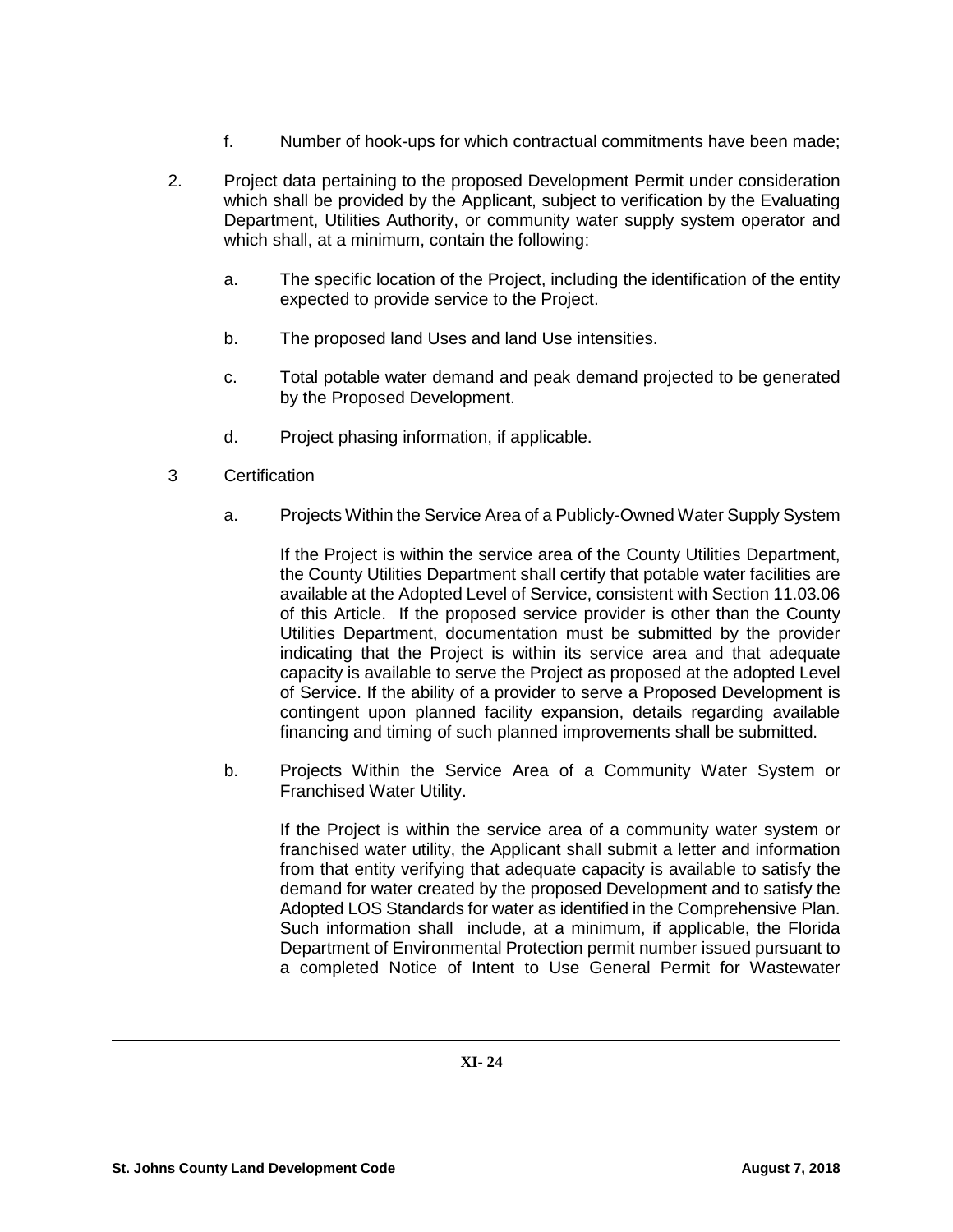Collection/Drinking Water Distribution System {Form No. 17─555.910(7)} and, if applicable, an Application to Construct a Public Drinking Water System {Form No. 17.555.910(1)}

c. Applicants Served by Wells

Where community water is not available, the Applicant shall comply with all applicable Permits or approvals from the St. Johns County Environmental Health Department or the St. Johns River Water Management District, as appropriate.

- 4. Prior to the issuance of a Certificate of Occupancy by the County, the Applicant shall be required to provide evidence of the reservation of capacity through the payment of water and wastewater connection fees for publicly owned utilities and non-franchised community water systems or a letter from a franchised utility verifying that a Utility Agreement has been executed. The Department of Environmental Protection Permit number as provided in Section 11.05.02.C.3.(b) shall be provided if applicable.
- D. Concurrency Analysis for Potable Water

Relying upon the data provided pursuant to Section 11.05.02.C, the Evaluating Department shall evaluate the impacts of the Proposed Development to determine whether the potable water facilities within the service area of the Proposed Development have available capacity to accommodate the Proposed Development. In the event that the data described in Section 11.05.02.C. are not available in their entirety, the required data may be provided by the Applicant subject to verification by the Evaluating Department.

#### **Sec. 11.05.03 Wastewater**

A. Level of Service (LOS) Standard

The Adopted LOS Standards shall be the sanitary sewer LOS standards identified in the Capital Improvements Element of the Comprehensive Plan.

B. Conditions

A finding of concurrency with respect to the Adopted LOS Standards shall not preclude the placement of conditions on Development Permits regarding wastewater service including, but not limited to, sizing of collection and transmission lines, and peak capacity.

C. Availability of Adequate Capacity

Applications for Concurrency Determination shall be analyzed with respect to the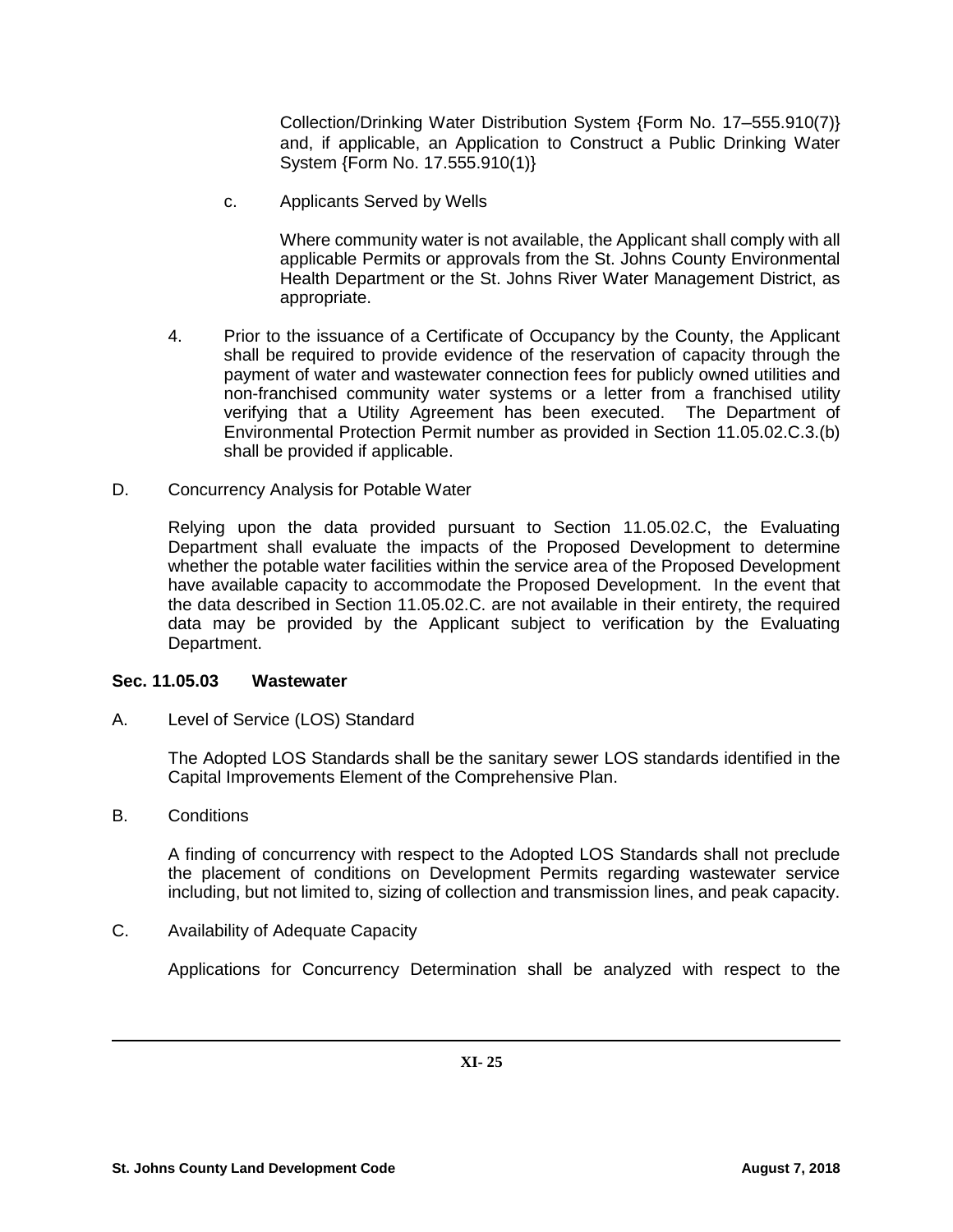availability of adequate wastewater capacity which shall be determined pursuant to the following information:

- 1. An inventory of all central wastewater systems serving the unincorporated area of the County, which includes, at a minimum, the following data for each system:
	- a. System capacity.
	- b. Historical average daily flow of treated wastewater.
	- c. Historical peak flow of treated wastewater.
	- d. Number of hook-ups and the estimated wastewater demand per hook-up.
	- e. Number of hook-ups for which contractual commitments have been made.
- 2. Project data pertaining to the proposed Development Permit under consideration which shall be provided by the Applicant, subject to verification by the County Utilities Department, Utilities Authority, municipal system, or privately owned wastewater treatment plant operator and which shall, at a minimum, contain the following:
	- a. The specific location of the Project, including the identification of the entity expected to provide service to the Project.
	- b. The proposed land Uses and land Use intensities.
	- c. Total wastewater treatment demand and peak demand projected to be generated by the Proposed Development.
	- d. Project phasing information, if applicable.
- 3. Certification
	- a. Projects within the Service Area of a Publicly-Owned Wastewater Treatment Plant

If the Project is within the service area of the County Utilities Department, the County Utilities Department shall certify that wastewater facilities are available at the Adopted LOS Standards, consistent with Section 11.03.06 of this Article. If the proposed service provider is other than the County Utilities Department, documentation shall be submitted by the provider indicating that the Project is within its service area and adequate capacity is available to serve the Project as proposed at the adopted LOS Standards. If the ability of a provider to serve a Proposed Development is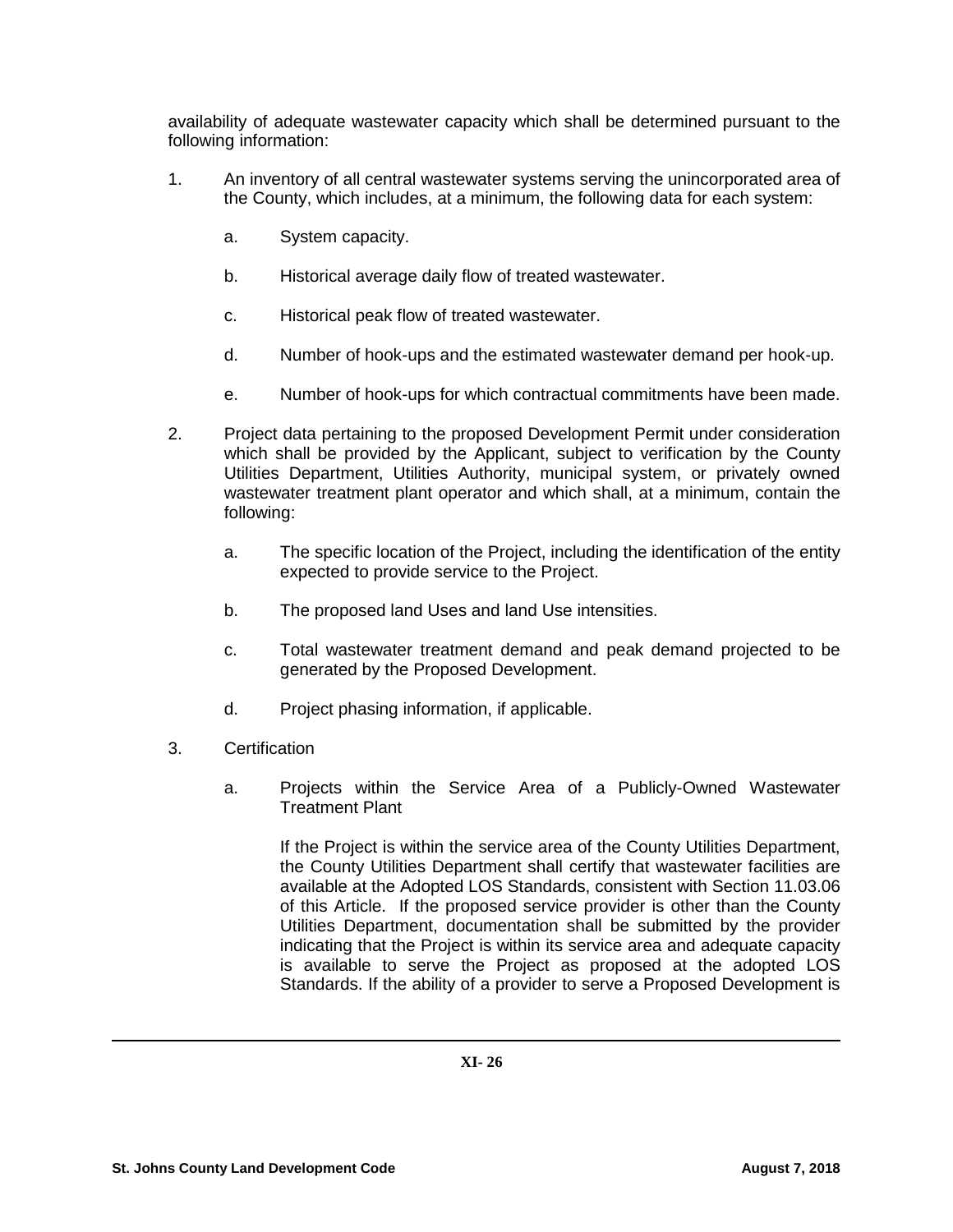contingent upon planned facility expansion, details regarding such planned improvements shall be submitted.

b. Projects Within the Service Area of a Privately-Owned Wastewater Treatment Facility

If the Project is within the service area of an individually-owned, community-owned or franchised wastewater system, the Applicant shall submit a letter and information from that entity verifying that adequate capacity is available to satisfy the demand for wastewater created by the proposed Development and to satisfy the Adopted Level of Service Standard for wastewater as identified in the Comprehensive Plan. Such information shall include, at a minimum, if applicable, the Florida Department of Environmental Protection Permit number issued pursuant to a completed Notice of Intent to Use General Permit for Wastewater Collection/Drinking Water Distribution System {Form No. 17─555.910(7)} and a copy of the latest applicable Operation and Maintenance Performance Report and, if applicable, Capacity Analysis Report prepared pursuant to Florida Administrative Code Chapter 17─600.405 or any successor regulation(s).

c. Projects Served by Septic Tanks or Package Treatment Plants

Projects served by septic tanks or package treatment plants shall comply with all applicable Permits or approvals from the St. Johns County Environmental Health Department or a Florida Department of Environmental Protection Package Sewer Treatment Plant Permit as appropriate.

- 4. Prior to the issuance of a Certificate of Occupancy by the County, the Applicant shall be required to provide evidence of the reservation of capacity through the payment of water and wastewater connection fees for publicly owned utilities or central system or a letter from a franchised utility verifying a Utility Agreement has been executed. The Department of Environmental Protection Permit number shall be referenced as provided in Section 11.05.03.C.3(b).
- D. Concurrency Analysis for Wastewater Facilities

Relying upon the data provided pursuant to Section 11.05.03.C. above, the Evaluating Department shall evaluate the impacts of the Proposed Development to determine whether the wastewater facilities within the service area of the Proposed Development have available capacity to accommodate the Proposed Development. In the event that the data described in Section 11.05.03.C. are not available in their entirety, the required data may be provided by the Applicant subject to verification by the Evaluating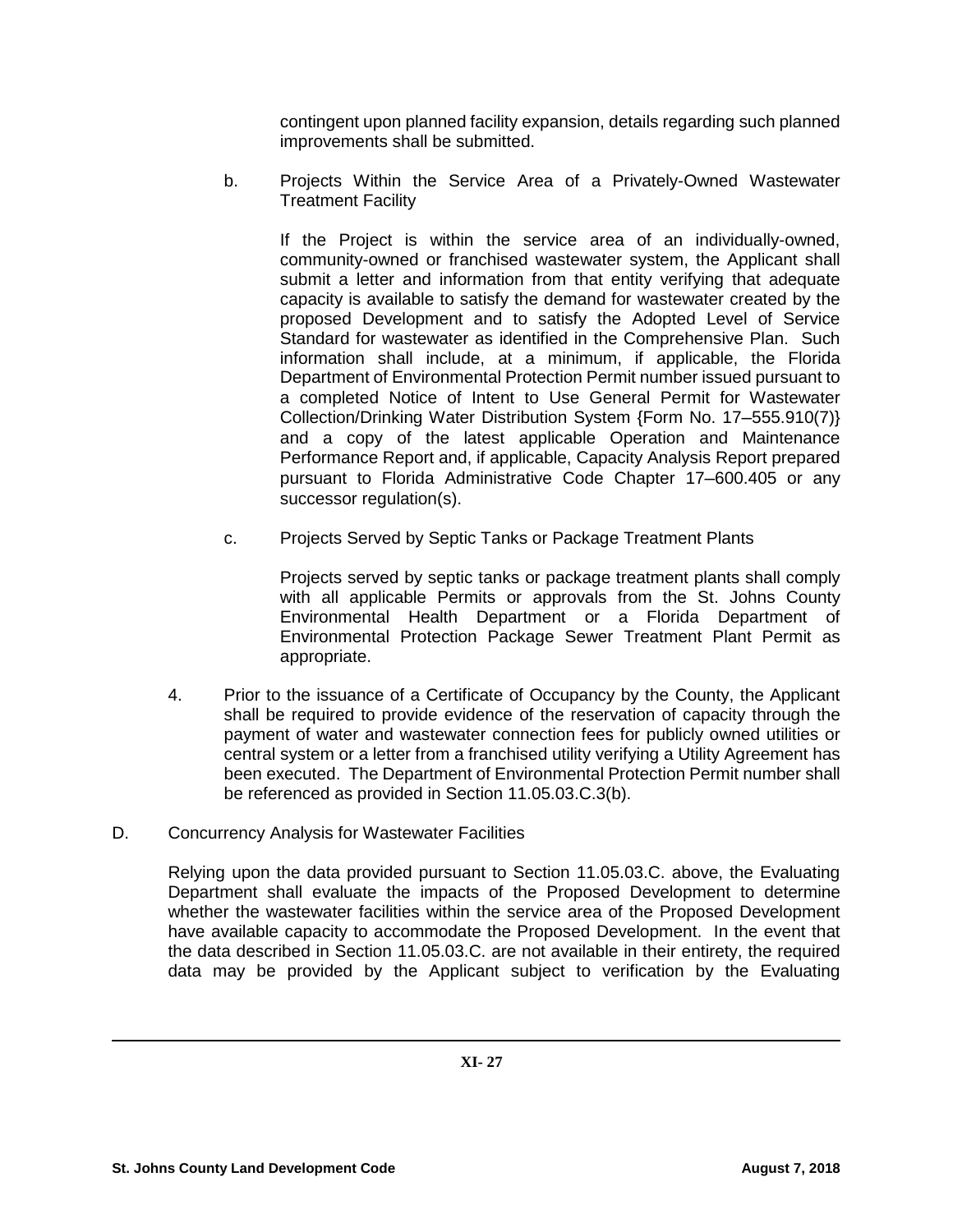Department.

## **Sec. 11.05.04 Parks/Open Space**

A. Level of Service (LOS) Standard

Consistent with the Recreation and Open Space Element and the Capital Improvements Element of the Comprehensive Plan, the following Adopted LOS Standards shall serve as the minimum criteria for determining whether available parks/open space acreage and recreation capacity exists.

- 1. For neighborhood parks, two (2) acres per 1,000 residents.
- 2. For community parks, three (3) acres per 1,000 residents.
- 3. For district parks, three (3) acres per 1,000 residents.
- 4. For regional parks/open space, twenty (20) acres per 1,000 residents.
- B. Availability of Adequate Parks/Open Space Acreage

Adequate capacity of parks and recreational facilities shall apply only to Development Permits, or those portions of Development Permits, which propose residential Development. Applications for Concurrency Determinations shall be analyzed with respect to the availability of adequate parks/open space acreage which shall be determined pursuant to the following information:

- 1. An inventory of all parks and open space acreage, including undeveloped park land, owned by the County and including, at a minimum, the following data for each facility, to be developed by the County:
	- a. Type of park (i.e., Neighborhood, Community, District or Regional Park/Open Space).
	- b. The demand for park/open space acreage, calculated by multiplying the existing population by the Adopted LOS Standard for each park type.
	- c. The acreage of each park facility, by type.
- 2. Project data pertaining to the proposed Development Permit under consideration which shall be provided by the Applicant, subject to verification by the Evaluating Department and which shall, at a minimum, contain the following:
	- a. The specific location of the Project.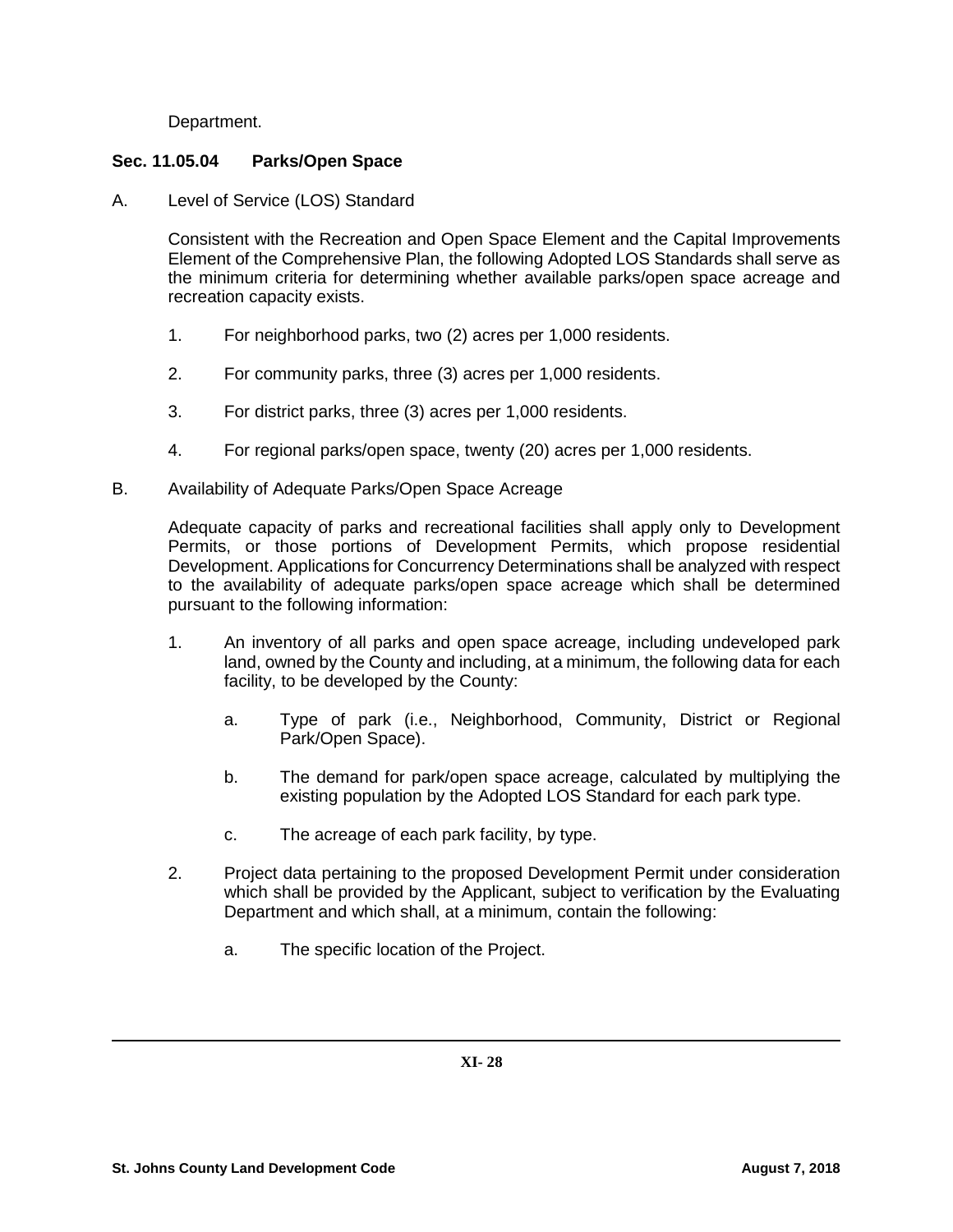- b. The total number of residential Dwelling Units proposed, by type.
- c. The total estimated residential population of the Proposed Development consistent with the average household size established by the Evaluating Department, based on latest census information or population estimates prepared by the University of Florida Bureau of Economic and Business Research.
- d. Project phasing information, if applicable.
- C. Concurrency Analysis for Parks/Open Space Acreage

Relying upon the data provided pursuant to Section 11.05.04.B. above, the Evaluating Department shall evaluate the impacts of the Proposed Development to determine whether the park and open space acreage within the County have sufficient acreage to accommodate the Proposed Development. In the event that the data described in Section 11.05.04.B. are not available in their entirety, the required data may be provided by the Applicant subject to verification by the Evaluating Department.

# **Sec. 11.05.05 Drainage**

A. Level of Service (LOS) Standard

Consistent with Level of Service policies of the Surface Water Management Sub-Element, and the Capital Improvements Element of the Comprehensive Plan, the following Adopted LOS Standards shall serve as the minimum criteria for determining whether available drainage capacity exists:

- 1. Projects shall be required to construct a complete drainage system sufficient to mitigate the impacts of a 10-year, 24-hour design rainfall event using the Soil Conservation Service type 2 modified rainfall curves.
- 2. Post Development runoff shall not exceed pre-Development runoff unless a maximum discharge rate has been adopted for the applicable drainage basin and the discharge does not exceed that rate. If a maximum discharge rate has not been adopted for the applicable drainage basin, post Development discharge may not exceed pre-Development discharge.
- B. Availability of Adequate Capacity

Applications for Concurrency Determinations shall be analyzed with respect to the availability of adequate stormwater management system capacity which shall be determined pursuant to the following information:

1. Project data pertaining to the proposed Development Permit under consideration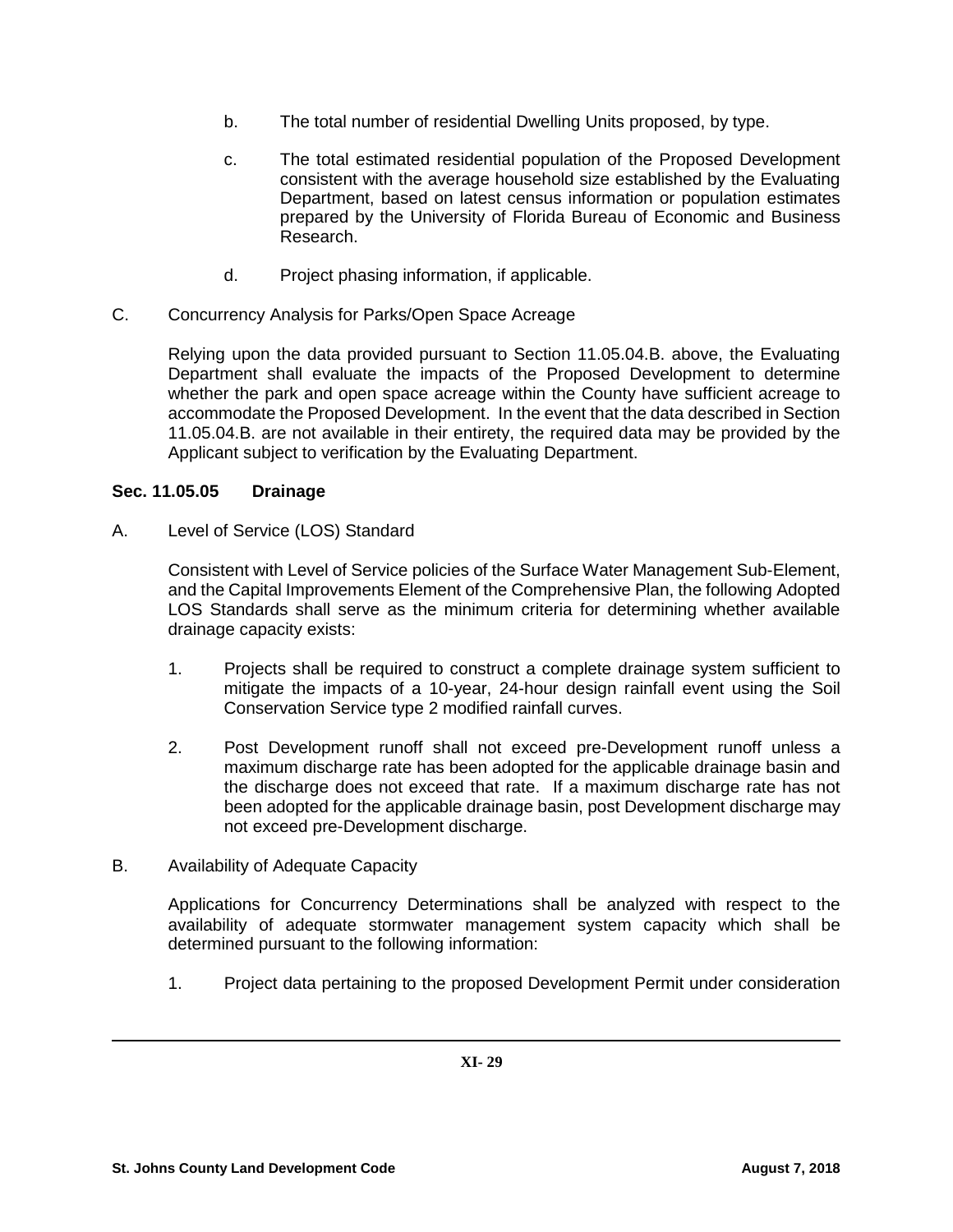which shall be provided by the Applicant, consistent with the provisions of Article VI this Code.

- 2. Project phasing information, if applicable.
- C. Concurrency Analysis for Drainage Facilities

Relying upon the data provided under Section 11.05.05.B. above, the Evaluating Department shall evaluate the impacts of the Project to determine whether the drainage facilities within the service area of the Project have available capacity to accommodate the Project.

#### **Sec. 11.05.06 Solid Waste**

A. Level of Service (LOS) Standard

Consistent with the Capital Improvements Element of the Comprehensive Plan, the following Adopted LOS Standard shall serve as the minimum criteria for determining whether available solid waste collection and disposal capacity exists:

- 1. The ability of the County to provide facilities sufficient to accommodate 4 pounds of solid waste per capita per day.
- B. Availability of Adequate Capacity

Applications for Concurrency Determinations shall be analyzed with respect to the availability of adequate solid waste collection and disposal system capacity which shall be determined pursuant to the following information:

- 1. Documentation prepared by the Evaluating Department projecting annual usage rates of solid waste disposal through the expected life of the County Solid Waste Complex, using population projections consistent with those developed by the University of Florida Bureau of Economic and Business Research.
- 2. Project data pertaining to the proposed Development Permit under consideration which shall be provided by the Applicant, subject to verification by the Evaluating Department, in sufficient detail to determine the annual impact of the Project on the solid waste facilities, including at a minimum:
	- a. The number and type of residential Dwelling Units proposed and the estimated generation of solid waste from such units.
	- b. The type and intensity of non-residential Uses and the estimated generation of solid waste from such Uses.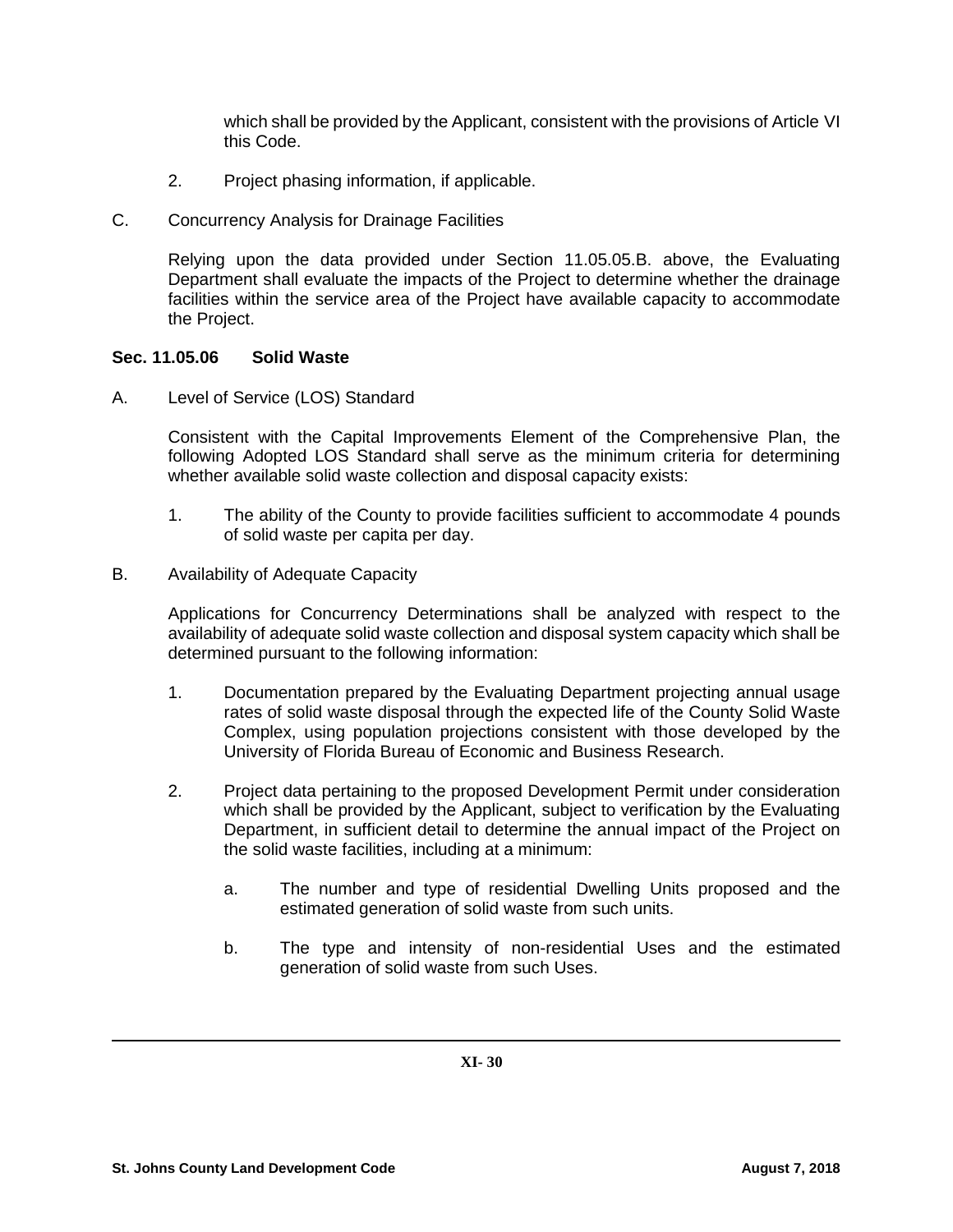- c. Project phasing information, if applicable.
- C. Concurrency Analysis for Landfill Capacity

Relying upon the data provided pursuant to Section 11.05.06.B. above, the Evaluating Department shall annually prepare a statement that available landfill capacity exists to meet existing and projected solid waste disposal requirements through the activation date of the County Solid Waste Complex. This statement will serve as the finding of concurrency for all Final Development Permits issued during the subsequent year.

## **Sec. 11.05.07 Mass Transit**

A. Level of Service (LOS) Standard

Consistent with the Mass Transit Element, and the Capital Facilities Element of the Comprehensive Plan, the following Adopted LOS Standard shall serve as the minimum criteria for determining whether available capacity exists. This LOS standard shall apply only to residential Projects.

The ability of the County to provide transportation disadvantaged services sufficient to accommodate 95,000 passenger trips per year.

- B. Applications for Concurrency Determinations shall be analyzed with respect to the availability of adequate mass transit facility capacity which shall be determined by analyzing Project data pertaining to the proposed Project provided by the Applicant, subject to verification by the Evaluating Department in sufficient detail to determine the annual impact of the Project on mass transit facilities, including, at a minimum:
	- 1. The number of persons within the Project expected to utilize transportation disadvantaged services.
	- 2. The number of transit vehicles providing service to the transportation disadvantaged within the County.
	- 3. The number of seats for each transit vehicle owned and operated by the transportation disadvantaged services provider.
- C. Concurrency Analysis for Transportation Disadvantaged Services

Relying upon the data provided pursuant to Section 11.05.07.B. above, the Evaluating Department shall evaluate the impacts of the Project to determine whether the transportation disadvantaged services within the service area of the Project have available capacity to accommodate the Project, taking into consideration the number of transit vehicles within the County; the seating capacity of individual transit vehicles; the maximum number of daily and yearly passenger trips made by each vehicle, and the number of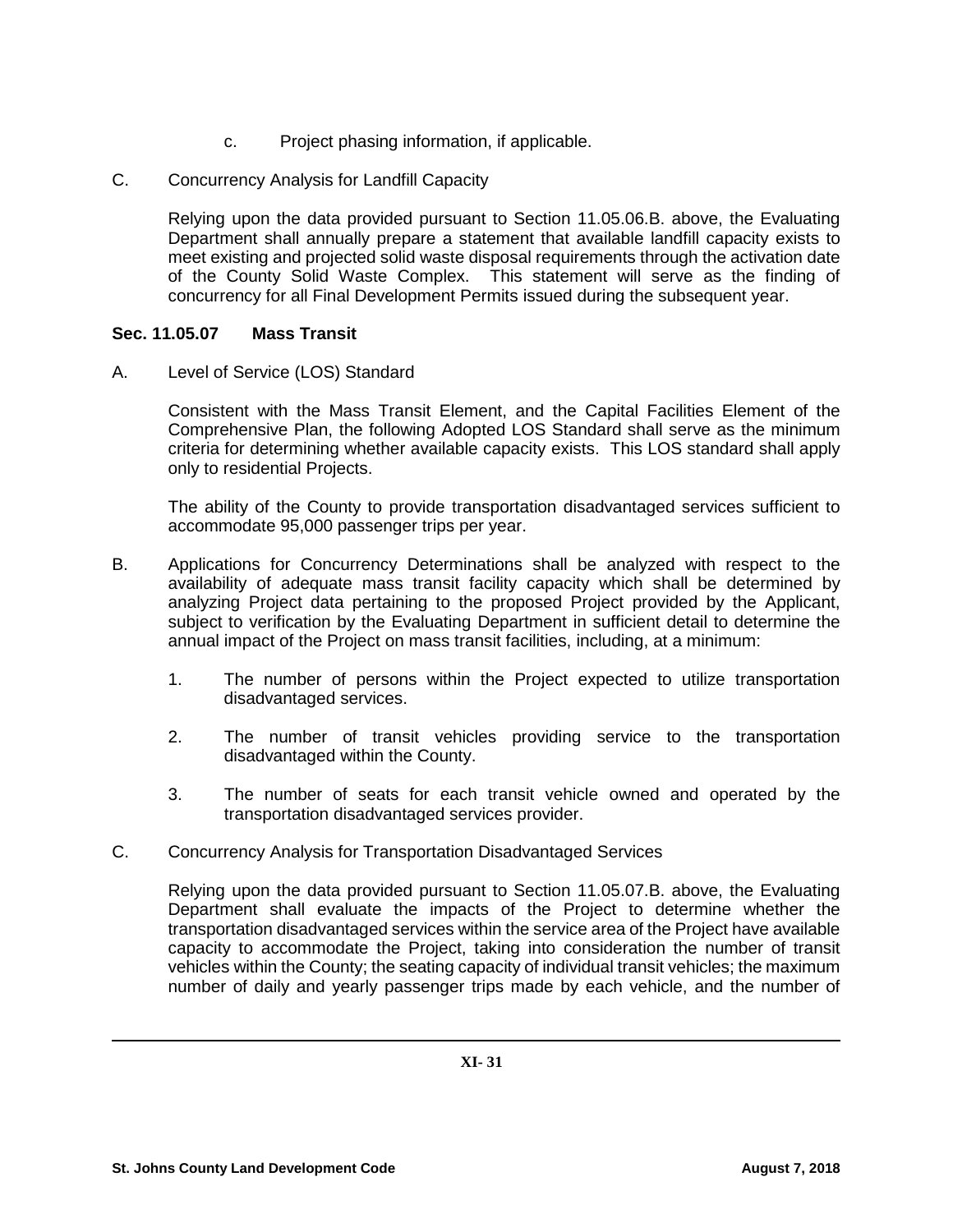persons expected to utilize transportation disadvantaged services which shall be determined by multiplying the current unincorporated County population by 0.015.

## **Sec. 11.05.08 Public Schools**

A. Level of Service (LOS) Standard

Consistent with the Public School Facilities Element and the Capital Improvements Element of the Comprehensive Plan, the following Adopted LOS Standard shall serve as the minimum criteria for determining whether available public school capacity exists within a School Concurrency Service Area. This LOS standard shall apply only to residential Projects.

The districtwide level of service standards are initially set as the 100% of the Permanent Florida Inventory of School House (FISH) Capacity based on the utilization rate as established by the State Requirements for Educational Facilities (SREF), effective August 2005.

Leased Relocatables shall be utilized to maintain the LOS on a temporary basis when construction to increase capacity is planned and in process. The temporary capacity provided by relocatables shall not exceed 20% of the Permanent FISH capacity and shall not be used for a period to exceed five years. Relocatables may also be used to accommodate special education programs as required by law.

It is the intent of the School District that new schools be designed and constructed based on the following design capacities:

| Design Capacity of 700  |
|-------------------------|
| Design Capacity of 1000 |
| Design Capacity of 1000 |
| Design Capacity of 1500 |
|                         |

B. Data Requirements and Concurrency Evaluation

The concurrency evaluation shall be performed in accordance with Section 11.03.07 of this Article pursuant to the Application for School Concurrency filed with the St. Johns County School District. The Application for School Concurrency submitted to the School District shall be submitted simultaneously with the Application for Concurrency Determination to be submitted to the County such that neither the Application for Concurrency Determination submitted to the County nor the Application for School Concurrency submitted to the School District can be processed unless the other has also been submitted.

A. Concurrency Analysis for Public School Facilities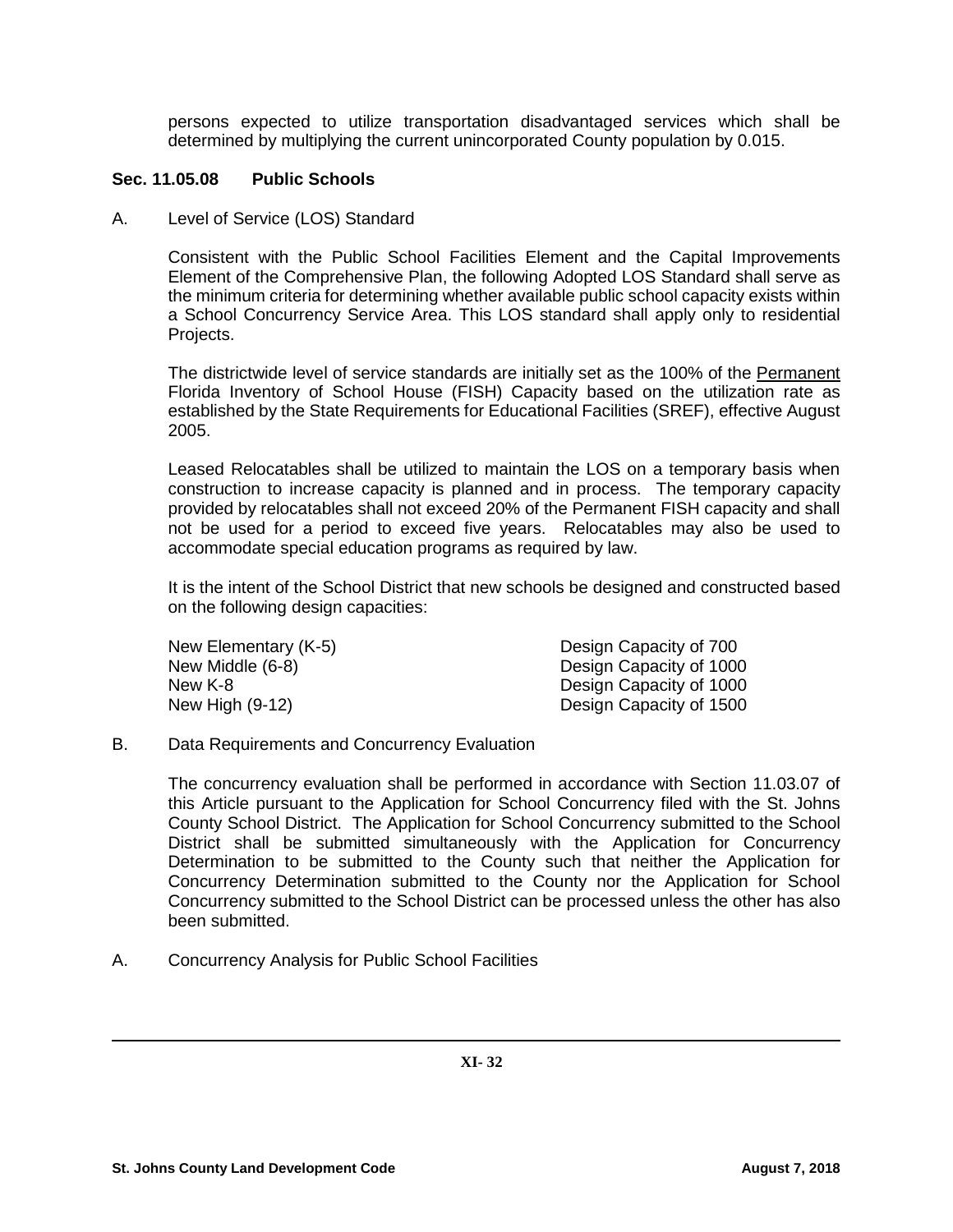Adequate capacity of public schools shall apply only to Development Permits, or those portions of Development Permits, which propose residential Development. Applications for Concurrency Determinations shall be analyzed with respect to the availability of adequate public school facility capacity by the St. Johns County School District:

- 1. The number of school age children within the Project expected to utilize public school facilities.
- 2. The availability of capacity in the applicable school concurrency service area for each level of school.
- 3. The availability of capacity in the adjacent school concurrency service area for each level of school.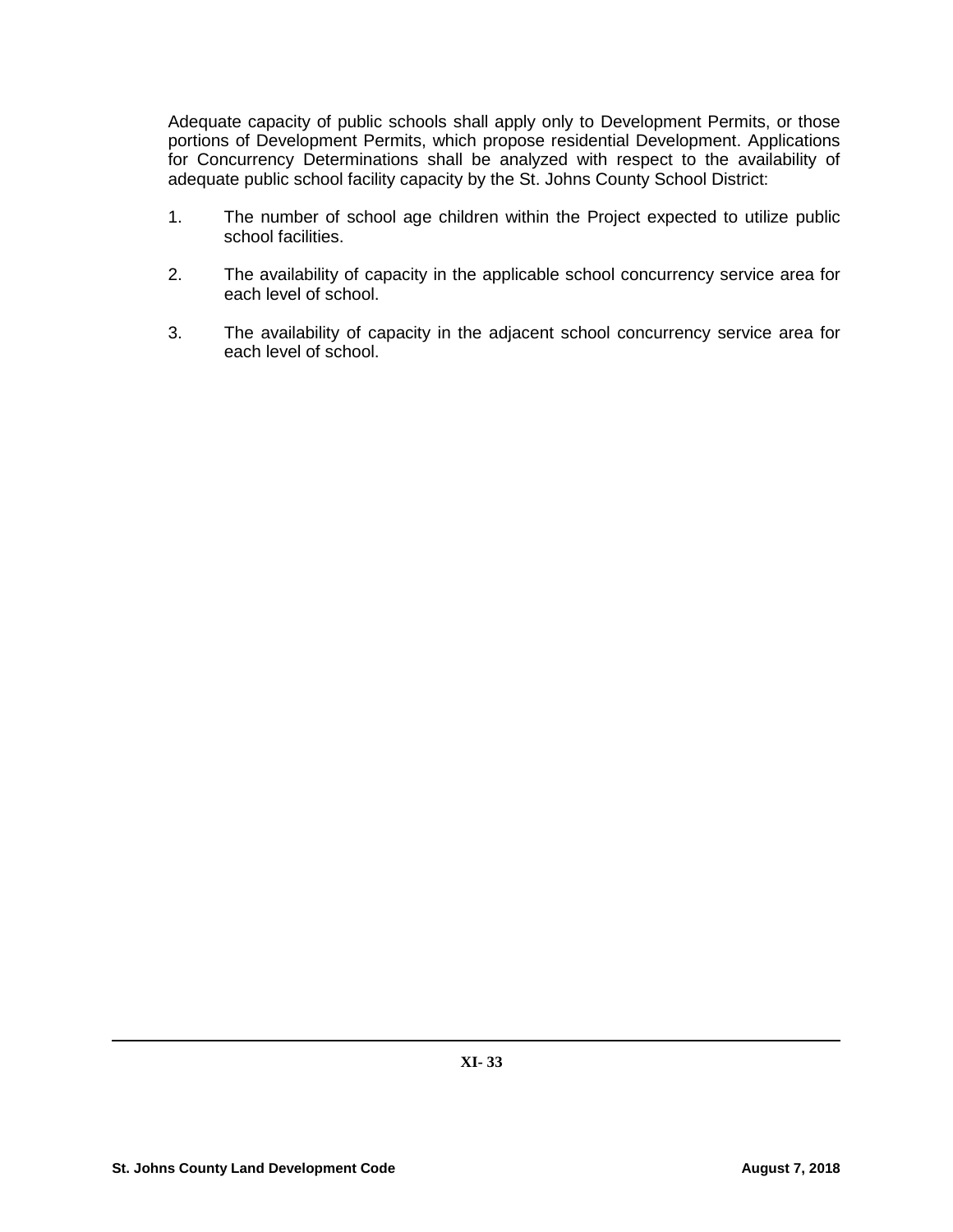# **PART 11.06.00 APPEALS**

## **Sec. 11.06.01 General Requirements**

An Applicant for a Final Certificate of Concurrency or an "adversely affected person" as defined in Section 9.07.01 of this Code may file an Appeal with the Board of County Commissioners of any decision made by the County Administrator within thirty (30) days from the date the action was taken.

A. Form

The Appellant shall file the appeal on a form established for such purpose by the County Administrator.

B. Additional Information

Nothing herein shall be construed as a limitation on the authority of the County Administrator or the Board of County Commissioners to require additional relevant information to be provided by the Appellant.

## **Sec. 11.06.02 Grounds for Appeal to the Board of County Commissioners**

An Appeal may be taken to the Board of County Commissioners in a de novo hearing only where the Appellant claims that the Criteria for evaluating the impact of the proposed Project on Public Facilities and Services as set forth in Part 11.03.00 and Part 11.05.00 of this Article were incorrectly applied, that the denial of a Final Certificate of Concurrency was based upon incorrect data, or where the Appellant claims that the application of the Concurrency Management Article to the Project would result in a taking of private property without lawful compensation. The filing of an Appeal on the basis of one of the grounds for Appeal set forth herein shall not preclude the consideration of any additional grounds for Appeal as prescribed in this Section.

# **Sec. 11.06.03 Completeness of Application**

Within ten (10) working days after initial submission of an Appeal, the County Administrator shall determine whether it is complete and shall so notify the Appellant in writing.

A. Complete Application for Appeal

If the Appeal is determined to be complete, the County Administrator shall schedule the Appeal for consideration by the Board of County Commissioners.

B. Incomplete Application for Appeal

If the Appeal is determined to be incomplete, written notice shall be sent by the County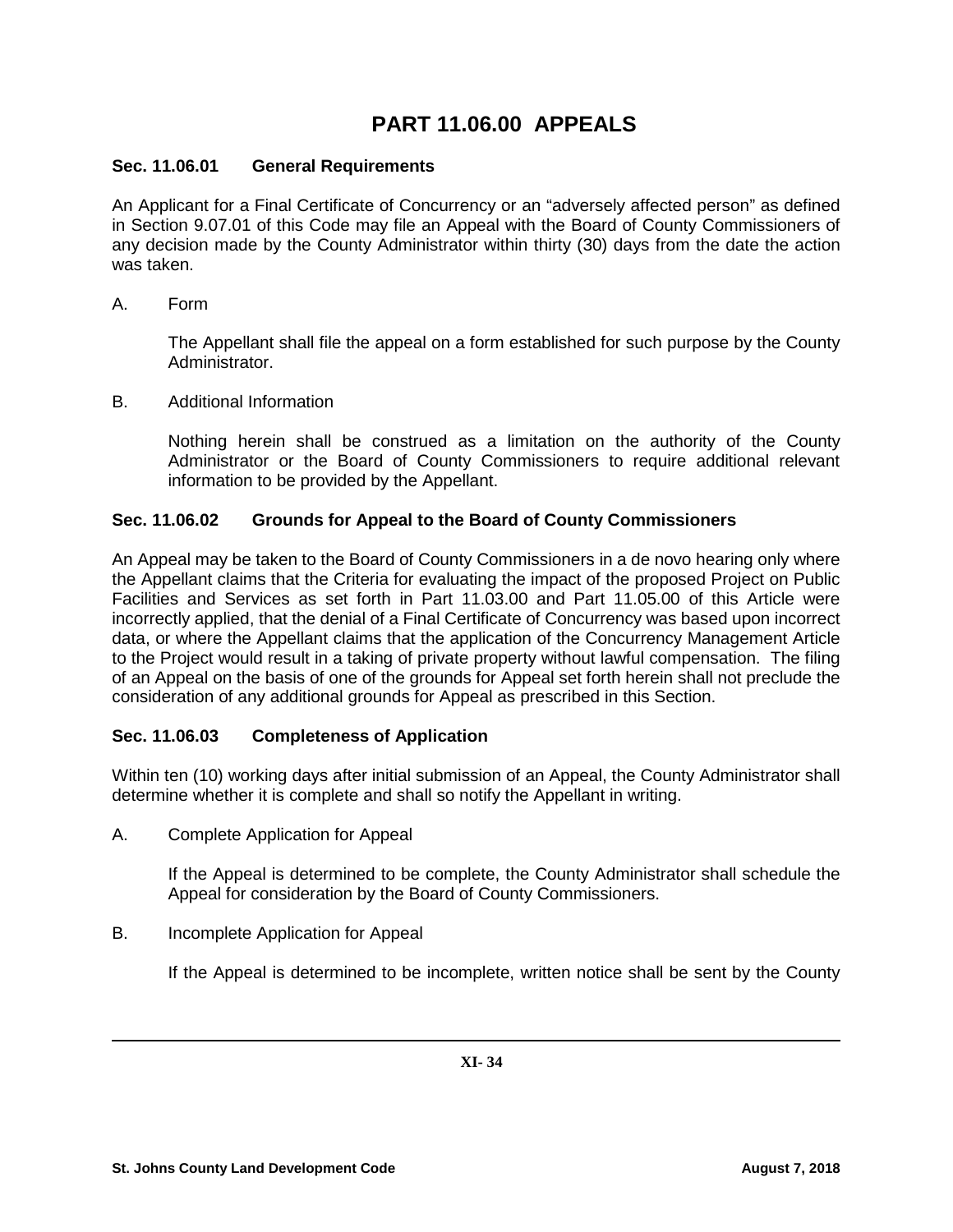Administrator to the Appellant identifying all additional or revised information required, which shall be submitted by the Appellant within sixty (60) calendar days from the date of mailing of the notice. Within ten (10) working days after receipt of such additional information, the County Administrator shall determine whether the additional information submitted by the Appellant allows for a determination of completeness.

If then determined to be complete, the County Administrator shall so notify the Appellant and shall schedule the Appeal for a hearing by the Board of County Commissioners. If still determined to be incomplete, the County Administrator shall send notice in writing to the Appellant indicating whether initially required information has not yet been provided or whether the additional information provided has raised additional questions. The Appellant may, within thirty (30) calendar days from the date of mailing of the notice, elect to submit additional information and/or respond to questions, or request in writing that the appeal be submitted to the Board of County Commissioners. If the Appellant chooses to submit additional information, the County Administrator shall review the information for completeness within ten (10) working days after receipt of the additional information and then schedule the Appeal for a hearing by the Board of County Commissioners. If the Appellant chooses to submit the Appeal to the Board of County Commissioners, the County Administrator shall schedule the Appeal for a hearing by the Board of County Commissioners.

# **Sec. 11.06.04 Decision of the Board of County Commissioners**

The Board of County Commissioners shall approve in whole or in part or deny the Appeal based upon the criteria set forth in this Article and, if applicable, the report of the County Attorney; or the Board of County Commissioners may postpone the matter for submission of additional information. If the matter is postponed for the submission of additional information, the Appellant shall have sixty (60) calendar days from the date of postponement to submit all additional or revised information specified by the County Attorney. If the Appeal claims that the Appellant's property has been taken, the County Attorney shall consider the criteria set forth in Section 11.06.06 of this Article and shall issue a written recommendation to the Board of County Commissioners within fifteen (15) working days of the date complete information, as determined by the Board of County Commissioners, has been submitted. A Decision shall be made by the Board of County Commissioners within the later of thirty (30) working days of the hearing or the issuance of the report of the County Attorney. The Decision of the Board of County Commissioners shall be in writing, shall contain findings of fact and conclusions of law, and shall refer specifically to the Property or portion of Property to which it applies. The Decision may contain reasonable conditions necessary to effect the purposes of this Article and the Concurrency Requirements of the Plan. The Decision shall be filed with the County Administrator and a copy shall be provided to the Appellant. The Decision of the Board of County Commissioners shall be considered final for purposes of judicial appeal. Review of the Decision or Order of the Board of County Commissioners shall be initiated by filing a petition for writ of certiorari with the Clerk of Courts in accordance with applicable Rules of Appellate Procedures.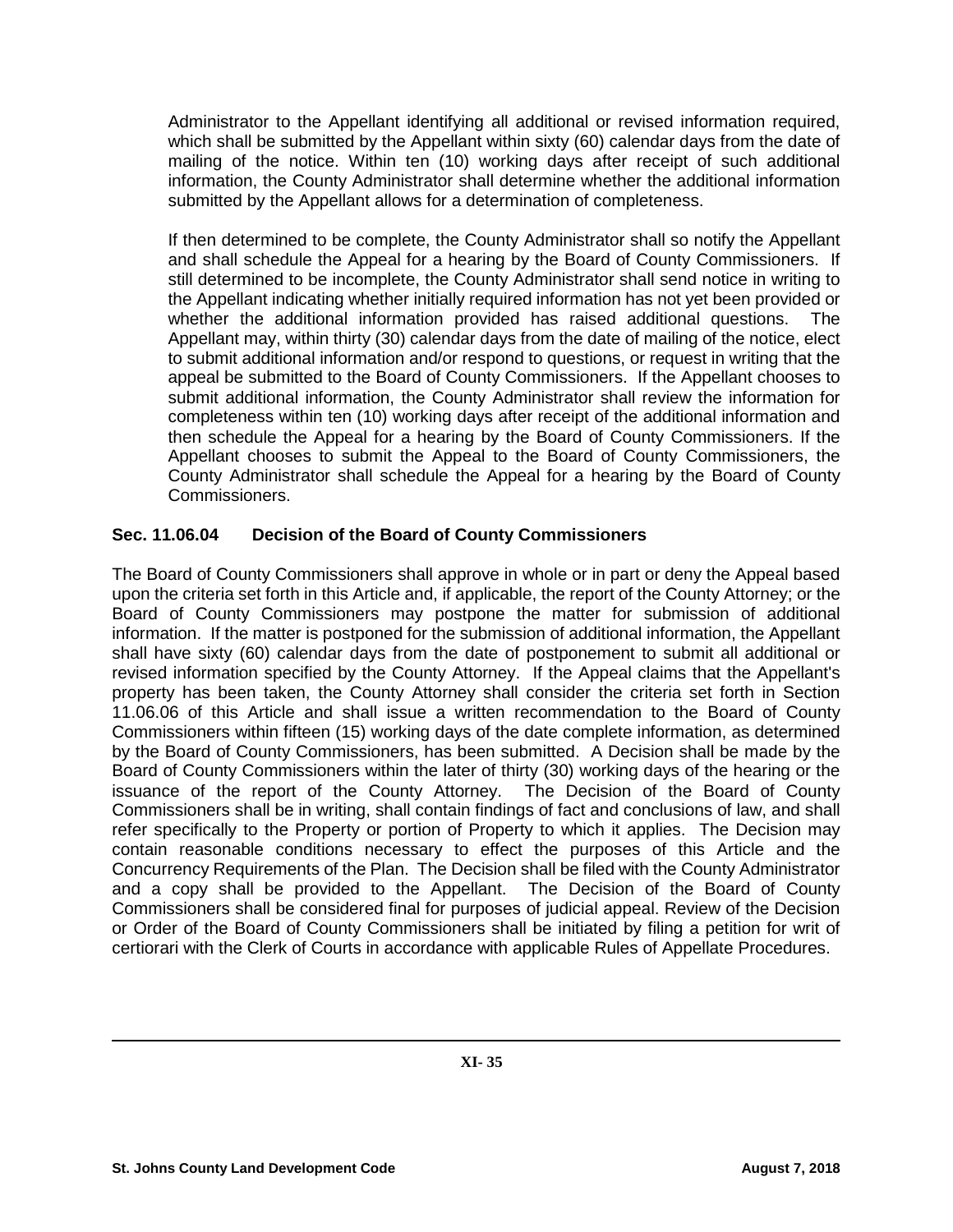# **Sec. 11.06.05 Application of Concurrency Management System Criteria**

If the grounds for Appeal are that the criteria for evaluating the impact of the Project on Public Facilities and Services as set forth in Part 11.03.00 and Part 11.05.00 of this Article were incorrectly applied, or that the denial of a Final Certificate of Concurrency was based upon incorrect data, the Board of County Commissioners shall consider only the concurrency report and the reports of the Evaluating Departments and no additional evidence may be considered or received.

## **Sec. 11.06.06 Takings**

## A. Criteria

In acting upon an Appeal claiming that the denial of a Final Certificate of Concurrency or conditional approval of a Final Certificate of Concurrency would result in a taking of private property without lawful compensation, the Board of County Commissioners shall consider the concurrency report, the reports of the Evaluating Departments, the standards specified in this Article or in the Comprehensive Plan, and other relevant evidence, and shall determine whether the enforcement of the Concurrency Management Article would result in a taking of private property in violation of the federal and Florida Constitutions. In making its determination, the County Attorney and the Board of County Commissioners may consider all relevant state and federal case law concerning regulatory takings.

B. Any Appellant challenging a Decision, determination or result made under this Article as a temporary or permanent taking of private property must exhaust the Appeal process provided by this Section and any other subsequently enacted administrative procedures for Appeal or relief before proceeding with judicial review.

# **Sec. 11.06.07 Vested Rights or Exemptions**

This Part shall not apply to any claim based upon vested rights, equitable estoppel, or an exemption from this Concurrency Management System (Article XI). All such claims shall be processed and determined in accordance with the Concurrency Exemptions provisions of Part 11.08.00 of this Article.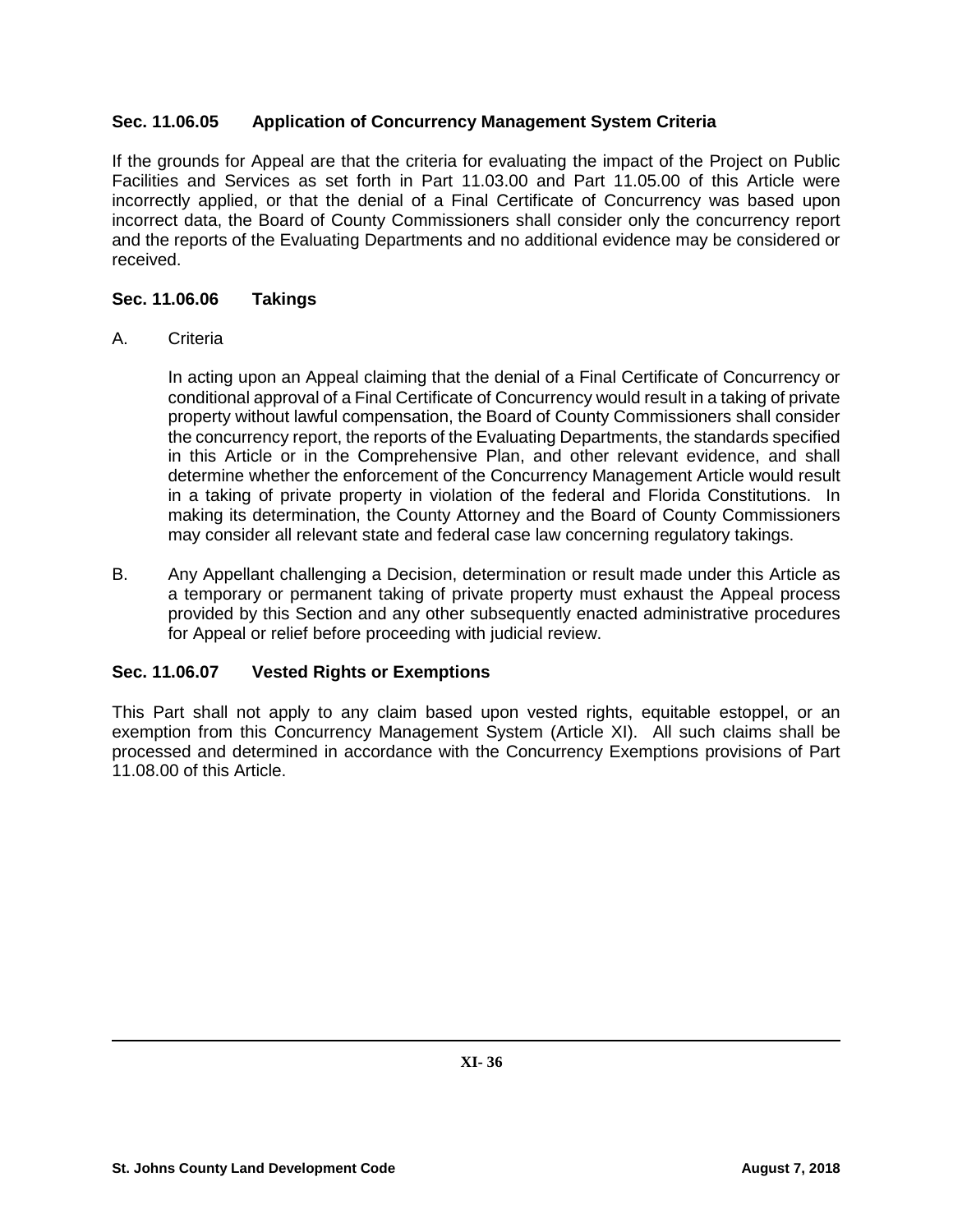# **PART 11.07.00 DEVELOPMENT AGREEMENTS**

The County may, but under no circumstances is it required to, enter into a Development Agreement as authorized by Sections 163.3220 through 163.3243 F.S., as amended, which ensure that adequate Public Facilities and Services will be available concurrent with the impacts of a proposed development. The County Administrator shall, with the consultation of the Appropriate Departments, review and recommend approval, approval with changes, or denial to the Board of County Commissioners. No Development Agreement may be entered into by the County unless the Public Facilities and Services to be constructed by the Developer pursuant thereto are secured and guaranteed by such security as approved by the County Administrator and the Clerk of Courts as appropriate. Any funds or contributions received by the County pursuant to a Development Agreement shall be applied towards or spent solely on the Projects specified in the Development Agreement. Notwithstanding anything to the contrary contained in this Article, a Development Agreement may allow development to proceed notwithstanding failure of the developer to satisfy transportation concurrency when all of the requirements of Section 11.03.06.C.6. of this Article are met.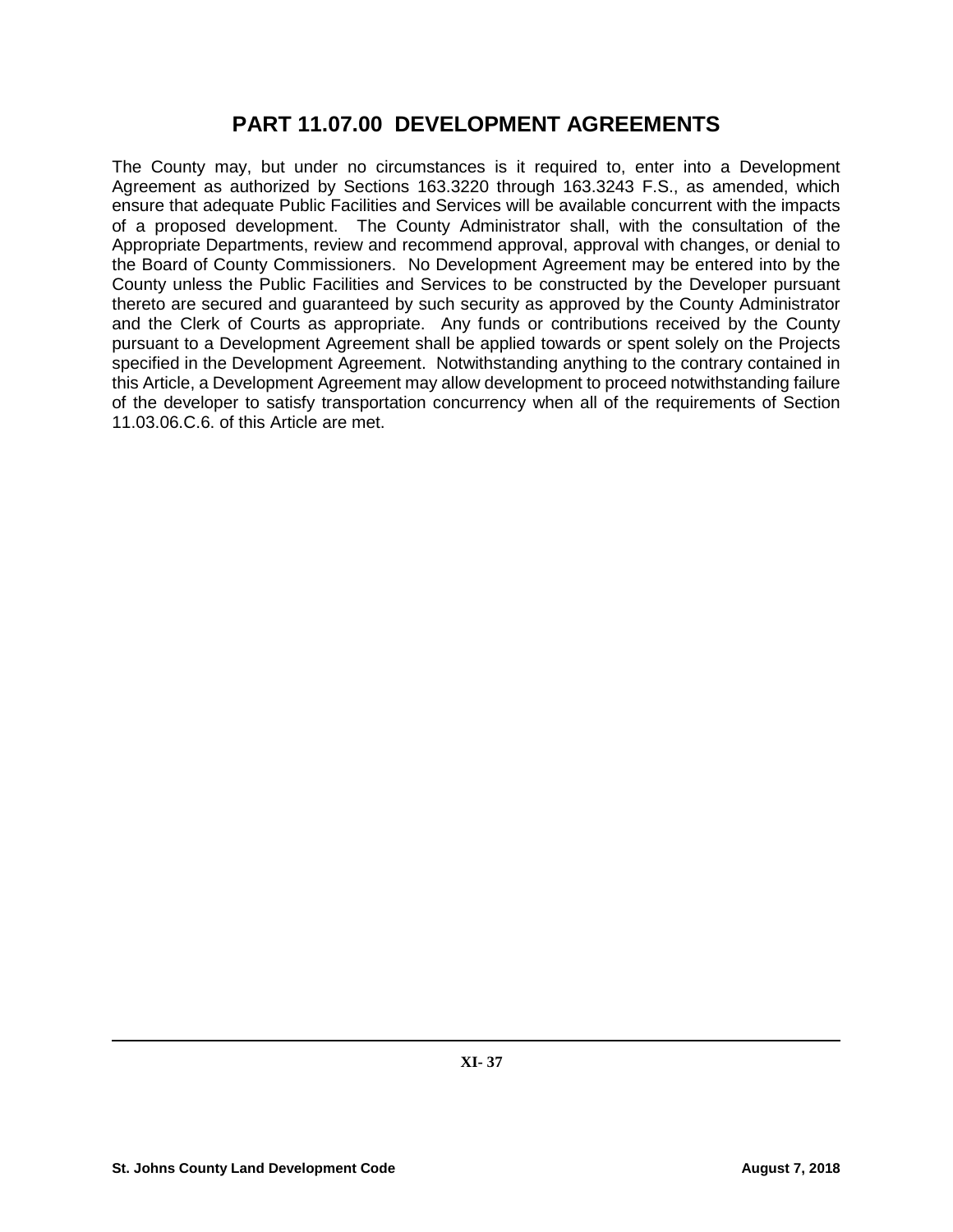# **PART 11.08.00 CONCURRENCY EXEMPTIONS**

## **Sec. 11.08.01 Applicability**

This Part shall apply to all claims of exemption from, or vested rights or equitable estoppel as to ordinances and regulations adopted pursuant to the Objectives of the Capital Improvements Element of the Comprehensive Plan. This Part shall apply to the unincorporated area of St. Johns County only. This Part is not intended to apply to claims by property owners that the Comprehensive Plan or Land Development Regulations constitute a taking of property for which compensation is due. However, if a property owner bases a taking claim in part or completely on facts that relate to the administrative process for or standards applicable to a Concurrency Exemption Determination, the owner must avail himself of the procedures set forth in this Part prior to bringing any claim for an unconstitutional taking.

#### **Sec. 11.08.02 Purpose**

The purposes of this Part are: (1) to expedite the process of concurrency review by identifying types of Development which shall be categorically exempt from the concurrency requirements of the St. Johns County Comprehensive Plan and implementing Parts; (2) to prevent the waste of public resources that would result from processing applications for Certificates of Concurrency for Projects with vested rights and for Projects as to which the County is equitably estopped from applying the provisions of Part 11.00.00 through Part 11.07.00; and (3) to provide a procedure for identifying, processing and estimating the impacts of exempt Projects on the capacity of public facilities and services.

## **Sec. 11.08.03** School Concurrency Exemptions

The following residential development shall be considered exempt from the school concurrency requirements of this Article:

- A. Developments of Regional Impact (DRIs) for which a development order has been issued prior to the effective date of SB 360 or for which a development of regional impact application was submitted prior to May 1, 2005.
- B. Single family lots of record existing prior to the effective date of the Public School Facilities Element of the St. Johns County Comprehensive Plan (PSFE).
- C. Any residential development that has site plan, final subdivision approval, or the functional equivalent prior to the effective date of the PSFE, but only to the extent of the number of residential units that had such approval prior to the effective date of the PSFE.
- D. Amendments to residential development approvals, which have received site plan, final subdivision approval, or the functional equivalent prior to the effective date of the PSFE, and which do not increase the number of residential units or change the type of residential units proposed.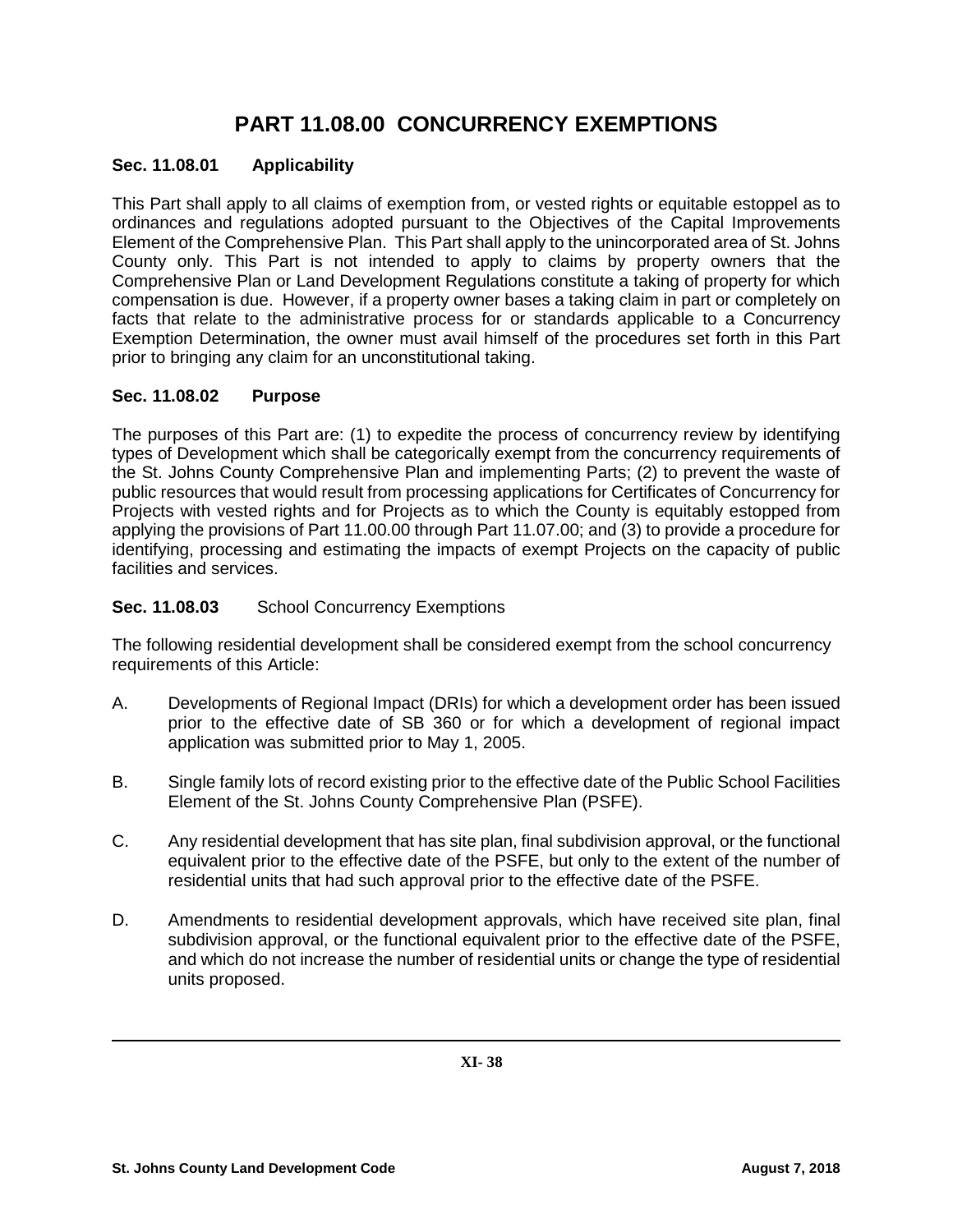- E. Age restricted development that are subject to deed restrictions prohibiting the permanent occupancy of residents under the age of eighteen (18). Such deed restrictions must be recorded and must be irrevocable for a period of at least thirty (30) years.
- F. Group quarters including residential type of facilities such as local jails, prisons, hospitals, nursing homes, bed and breakfast, motels and hotels, temporary emergency shelters for the homeless, adult halfway houses, firehouse dorms, college dorms exclusive of married student housing, and religious non-youth facilities.

## **Sec. 11.08.04 Categorical Exemptions**

Upon request, the County Administrator will issue a Concurrency Exemption Determination for categorically exempt Projects. The following are categorically exempt from Part 11.00.00 through Part 11.07.00 of this Article:

- A. Subdivisions that have been approved by the Board of County Commissioners and recorded prior to June 19, 1978, as defined in Article XVI, the grandfather clause of the Residential Subdivision Regulations for St. Johns County, Florida, Ordinance No. 78-38, as amended.
- B. Subdivisions that have received final plat approval by the Board of County Commissioners pursuant to Section 72.0 of the Residential Subdivision Regulations for St. Johns County, Florida, Ordinance No. 78-38, prior to March 4, 1991, the effective date of the Concurrency Management Ordinance.
- C. Planned Special Developments and portions of Planned Unit Developments that have received Final Development Plan approval by the Board of County Commissioners prior to March 4, 1991.
- D. Projects with Final Local Development Permits issued prior to March 4, 1991.
- E. Projects or parts of Projects within and consistent with current valid Development Orders for Developments of Regional Impact issued pursuant to Section 380.06, F.S., prior to September 14, 1990 including:
	- 1. Projects with binding letters of interpretation from the Florida Department of Community Affairs pursuant to Section 380.06(20), F.S., specifying that the Project has vested rights.
	- 2. Projects for which Development has been authorized by a preliminary Development Agreement entered into pursuant to Section 380.06(8), F.S.
	- 3. Projects with local government Development Orders issued pursuant to Section 380.06(6), F.S.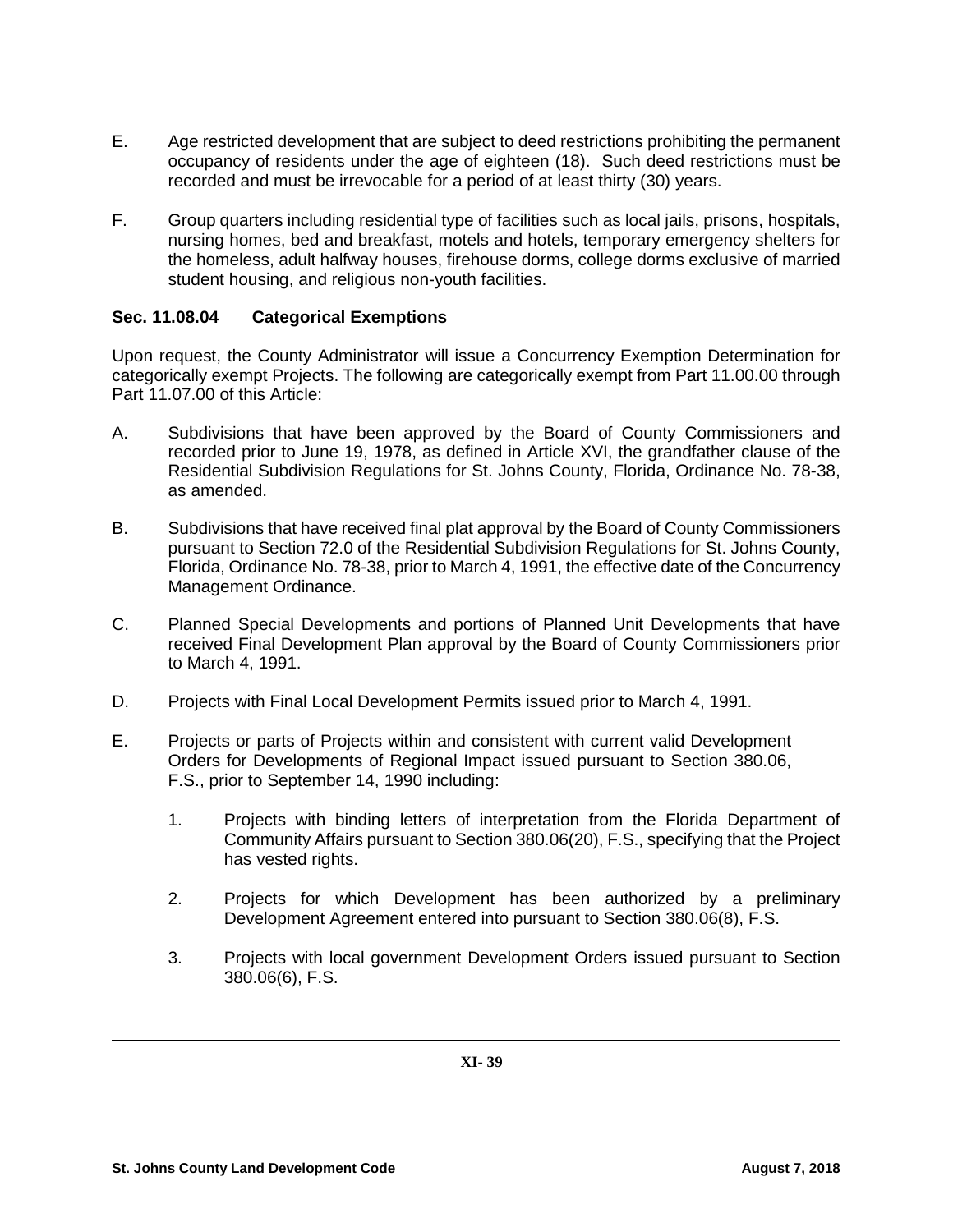- 4. Projects with incremental Development Orders issued pursuant to Section 380.06 (21)(b), F.S., and within a Master Development Order.
- 5. Development of Regional Impact Projects or parts of DRI Projects with only the following authorizations **shall not be categorically exempt:** a written agreement with the Northeast Florida Regional Council entered into pursuant to a preapplication conference; a recommendation and regional report submitted by the Northeast Florida Regional Council, including the recommendations submitted by other agencies as a part of the regional report during the local government review process under Section 380.06, F.S.; or a master Development Order issued pursuant to Section 380.06(21), F.S., without incremental Development Orders.

# **Sec. 11.08.05 Concurrency Exemption Determination**

## Necessity for Application

All Projects other than those previously granted a Concurrency Exemption Determination or which are categorically exempt shall be subject Part 11.00.00 through Part 11.07.00 of this Article.

## **Sec. 11.08.06 Criteria for Issuance of Concurrency Exemption Determination**

A. Modification of Exempt Projects

A Concurrency Exemption Determination may be granted for Projects or parts of Projects which are modifications of Categorically Exempt Projects or Projects with existing Concurrency Exemption Determinations regardless of whether the modifications are minor, major, or substantial deviations so long as the modification does not increase the impacts of the Project on Public Facilities and Services or alter the location or timing of those impacts in a way that would result in the projected operating Levels of Service being reduced below the projected operating Level of Service without the modification, or in any way that would impact on any Public Facility or Service that was not previously impacted.

B. Other Grounds for Concurrency Exemption

A Concurrency Exemption Determination may be granted, absent a determination of vested rights and/or equitable estoppel pursuant to Section 11.08.06.A, above, if the Applicant demonstrates:

- 1. Prior Development approvals granted by the County were subject to a thorough analysis of the impacts of the proposed Project on the applicable public facilities.
- 2. Public facility conditions have not changed substantially since the issuance of the prior Development approvals, or that the impacts on applicable public facilities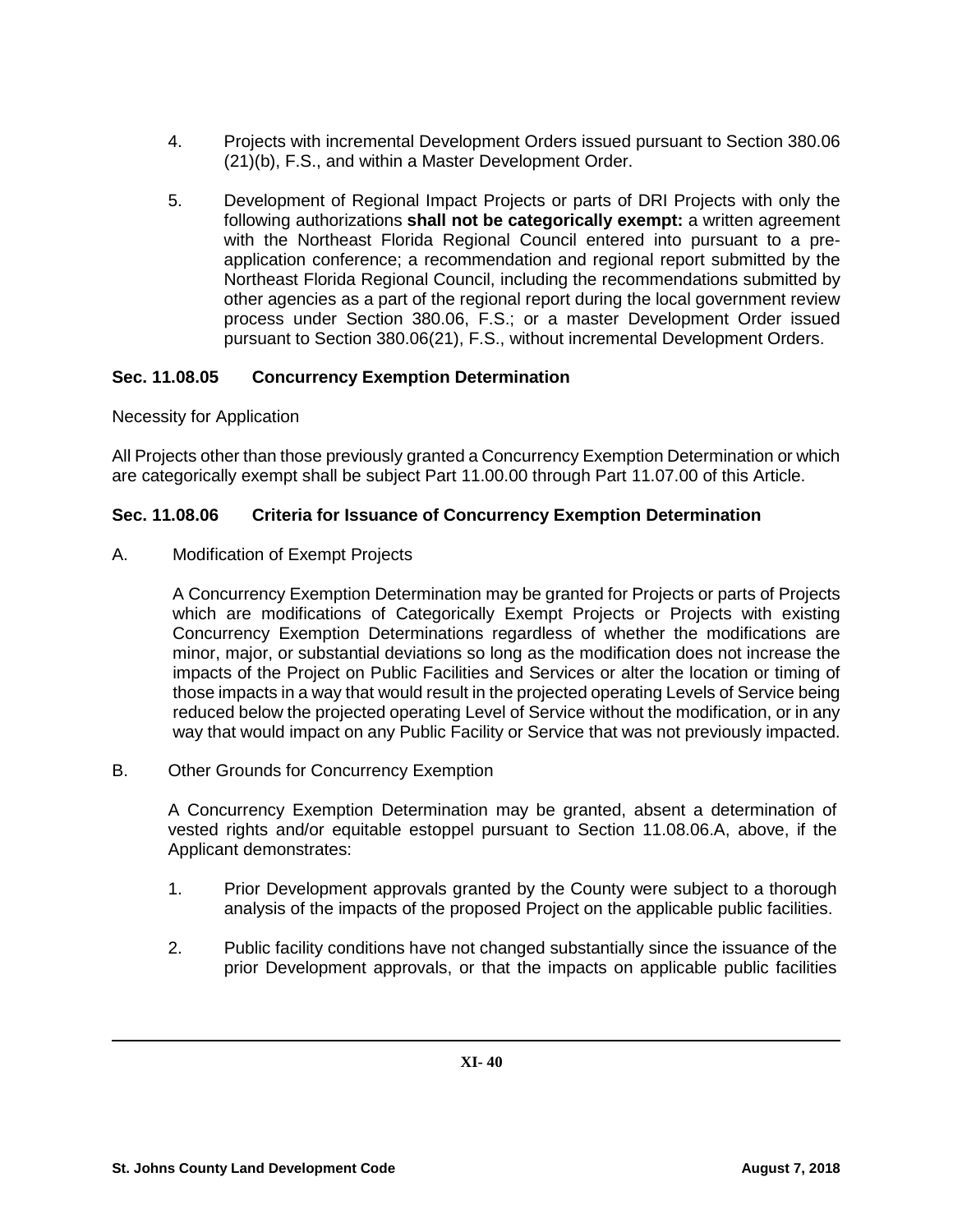have been specifically addressed in the Comprehensive Plan and the Five Year Capital Improvements Program or that the prior Development approvals have been expressly conditioned upon assuring concurrency.

3. Such conditions make it unnecessary or unreasonable to apply Part 11.00.00 through Part 11.07.00 of this Article.

## **Sec. 11.08.07 Effect of Concurrency Exemption Determinations**

- A. Issuance of a Concurrency Exemption Determination shall relieve the Applicant from being subject to the provisions of Part 11.00.00 through Part 11.07.00 of this Article provided, however, that the proposed Project shall be subject to all governmental requirements relating to availability and adequacy of public facilities which were in effect prior to March 4, 1991, the effective date of the Concurrency Management Ordinance.
- B. A Concurrency Exemption Determination shall have no effect on other applicable governmental requirements.
- C. Duration
	- 1. Categorical Exemptions.
		- a. Subdivisions that were recorded prior to June 19, 1978 shall not be subject to Part 11.00.00 through Part 11.07.00 of this Article.
		- b. Subdivisions that have received final plat approval by the Board of County Commissioners prior to March 4, 1991, shall not be subject to Part 11.00.00 through Part 11.07.00 of this Article.
		- c. The categorical exemptions for Planned Special Developments and portions of Planned Unit Developments that have received Final Development Plan Approval by the Board of County Commissioners prior to March 4, 1991 shall be extended for one additional year through October 30, 1997. A Construction status report shall be submitted by May 1, 1997 and annually thereafter through build out. The report shall be examined to determine whether that Development has commenced and is continuing in good faith and is consistent with its phasing schedule. Those Developments or portions of Developments which have not commenced, or continued physical Construction in the reporting year, or have failed to receive a Final Development Plan, plat, or Building Permit, or are not developing in good faith and according to the phasing schedule shall be subject to Part 11.00.00 through Part 11.07.00 of this Article.
		- d. Projects with Final Local Development Orders issued prior to March 4,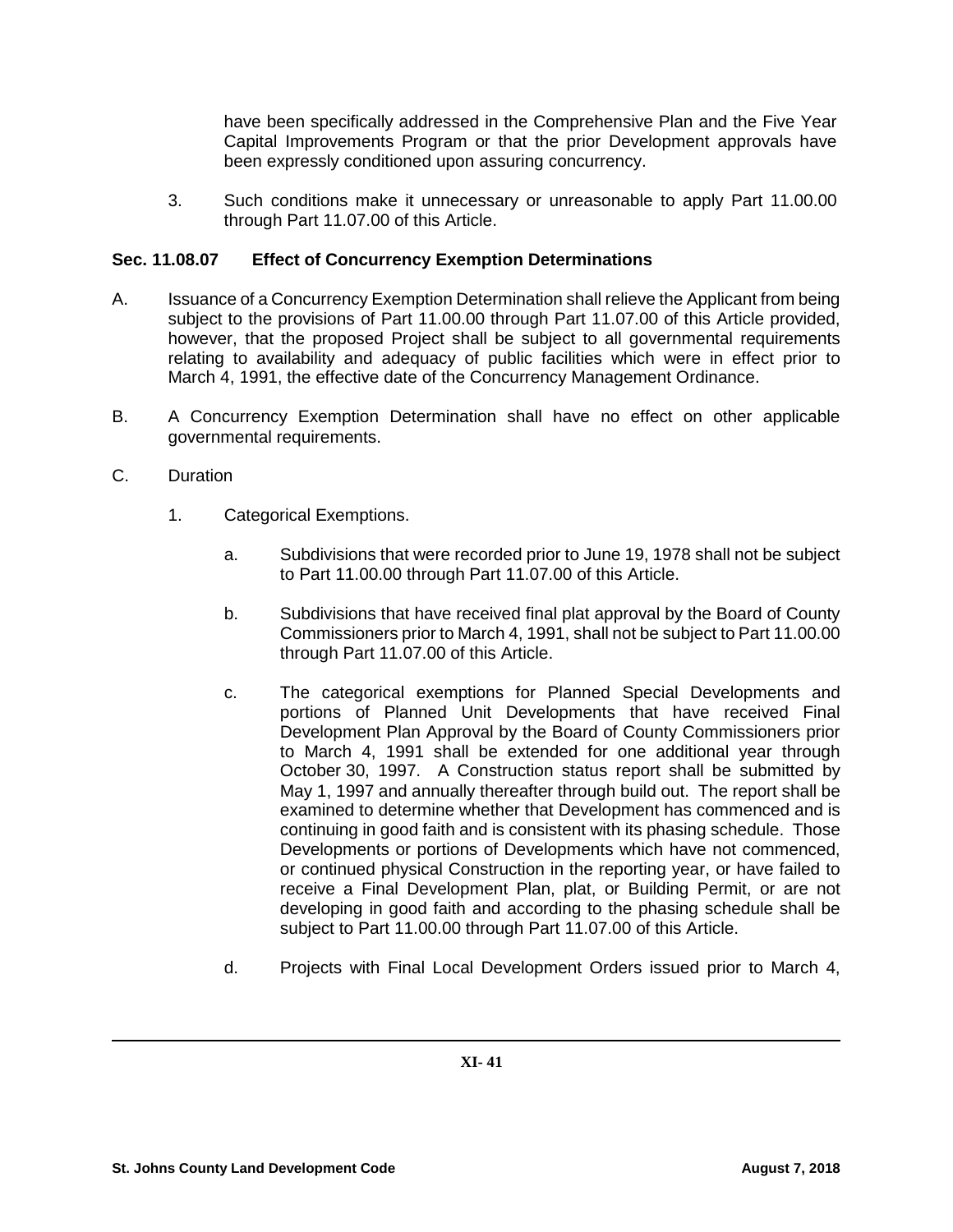1991 shall not be subject Part 11.00.00 through Part 11.01.00 of this Article unless physical Construction has not commenced. If physical Construction has not commenced, the Project shall be subject to Part 11.00.00 through Part 11.07.00 of this Article. (Final Local Development Order is defined as a currently valid Building Permit issued by the County Building Department).

- e. Projects or parts of Projects within and consistent with current valid Development Orders for Developments of Regional Impact issued prior to September 14, 1990 shall not be subject to Part 11.00.00 through Part 11.07.00 of this Article except as otherwise allowed by Florida law and County ordinance. Substantial Deviations as defined by 380.06(19) F.S. shall be subject to Part 11.00.00 through Part 11.07.00 of this Article to the extent allowed by Florida law and County ordinance.
- f. Appeal

A determination by the Growth Management Director of a Development's failure to otherwise obtain vesting in order to continue Development without meeting the requirements of concurrency may be Appealed to the County Administrator. The County Administrator may grant such vesting upon a determination that the Project qualifies for an exemption under this Article or the Project qualified for common law vesting. The County Administrator may grant an extension of time to file the required annual report upon a showing by the Applicant, or successor, that strict enforcement would cause undue hardship because of circumstances beyond the Applicant's or successor's control. Requests for extension shall be submitted to the Growth Management Director thirty (30) days prior to the due date for the annual report.

- 2. Concurrency Exemption Determinations
	- a. The exemptions for Projects which have received Concurrency Exemption Determinations through December 31, 1995, and which have not built out, and which have been extended by the Board of County Commissioners through October 30, 1996 shall be extended through October 30, 1997. A Construction status report shall be submitted by May 1, 1997 and annually thereafter through build out. The report shall be examined to determine whether Development has commenced and is continuing in good faith and is consistent with its phasing schedule. Subject to this paragraph, after October 30, 1997 those Projects or portions of Projects which have not commenced physical Construction or have failed to receive a Final Development Plan, plat, or Building Permit, or are not developing in good faith and according to their phasing schedules, shall be subject to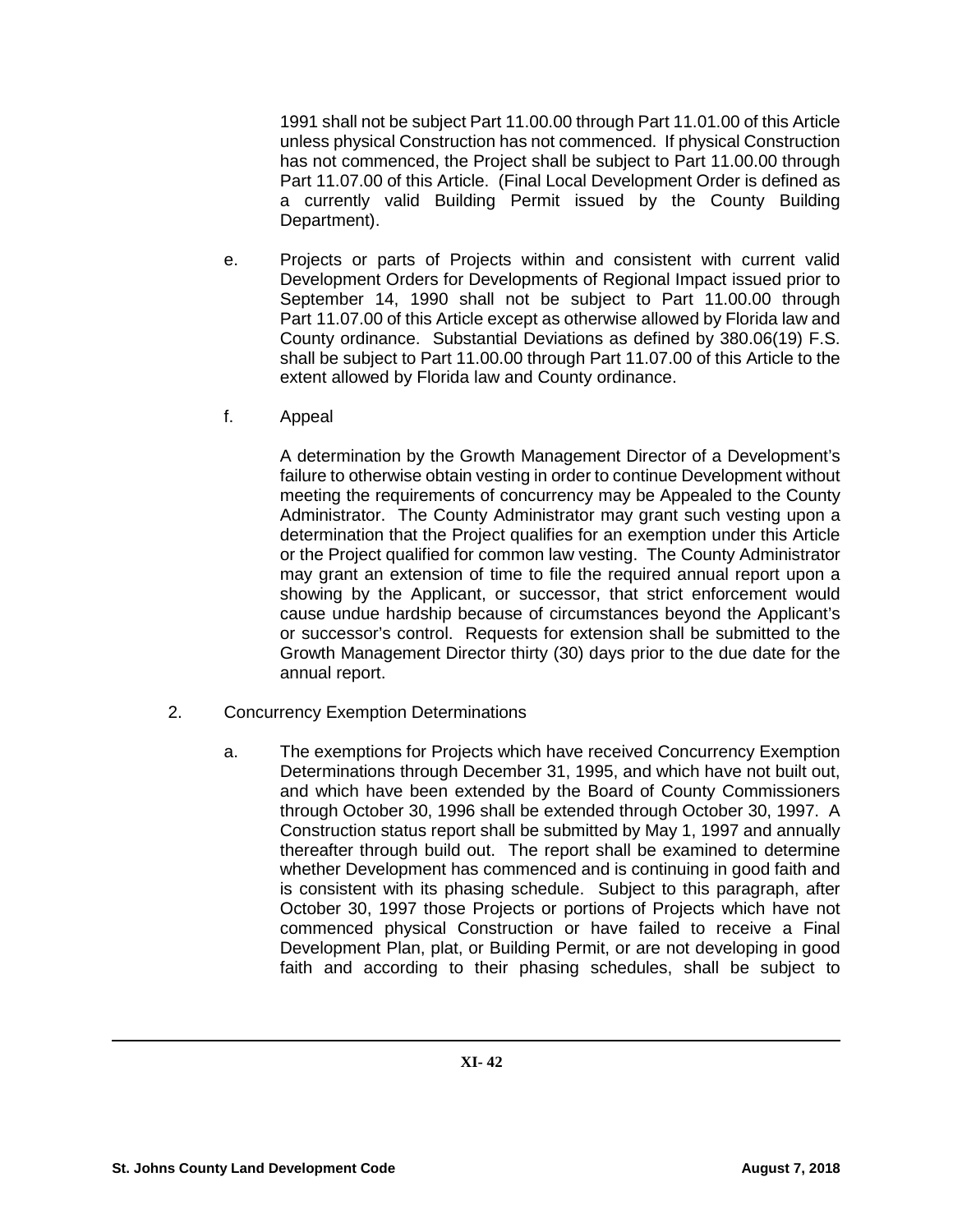Part 11.00.00 through Part 11.07.00 of this Article.

- b. For Projects which received Concurrency Exemption Determinations in 1996, a Construction status report shall be submitted by May 1, 1998 and annually thereafter until build out. The report shall be examined to determine whether Development has commenced and is continuing in good faith, and is consistent with its phasing schedule. Subject to this paragraph, after May 1, 1998, those Projects or portions of the Projects which have not commenced physical Construction or have failed to receive a Final Development Plan, plat, or Building Permit, or are not developing in good faith and according to their phasing schedules, shall be subject to Part 11.00.00 through Part 11.07.00 of this Article.
- c. Appeal

A determination by the Growth Management Director of a Development's failure to otherwise obtain vesting in order to continue Development without meeting the requirements of concurrency may be Appealed to the County Administrator. The County Administrator may grant such vesting upon a determination that the Project qualifies for an exemption under this Article or the Project qualified for common law vesting. In addition, the Growth Management Director may grant an extension of time to file the required annual report upon a showing by the Applicant, or successor, that strict enforcement would cause undue hardship because of circumstances beyond the Applicant's or successor's control. Requests for extensions shall be submitted to the Growth Management Director thirty (30) days prior to the due date for the annual report.

D. Sale of Lots or Parcels

Nothing herein shall preclude the sale of a Parcel with a Concurrency Exemption Determination. A successor in interest shall have all the rights and responsibilities resulting from, and shall be bound by, the Concurrency Exemption Determination.

E. Amendment of Development Orders

The Concurrency Exemption Determination shall not be construed as a limitation on the ability of the Owner or a successor in interest to seek an amendment of a Development Order; provided, however, that any increased impact resulting from such amendment may be subject to Part 11.00.00 through Part 11.07.00 of this Article.

F. Geographic Scope

The Concurrency Exemption Determination shall apply only to the particular Parcel(s) for which application was made. In the case of Developments of Regional Impact with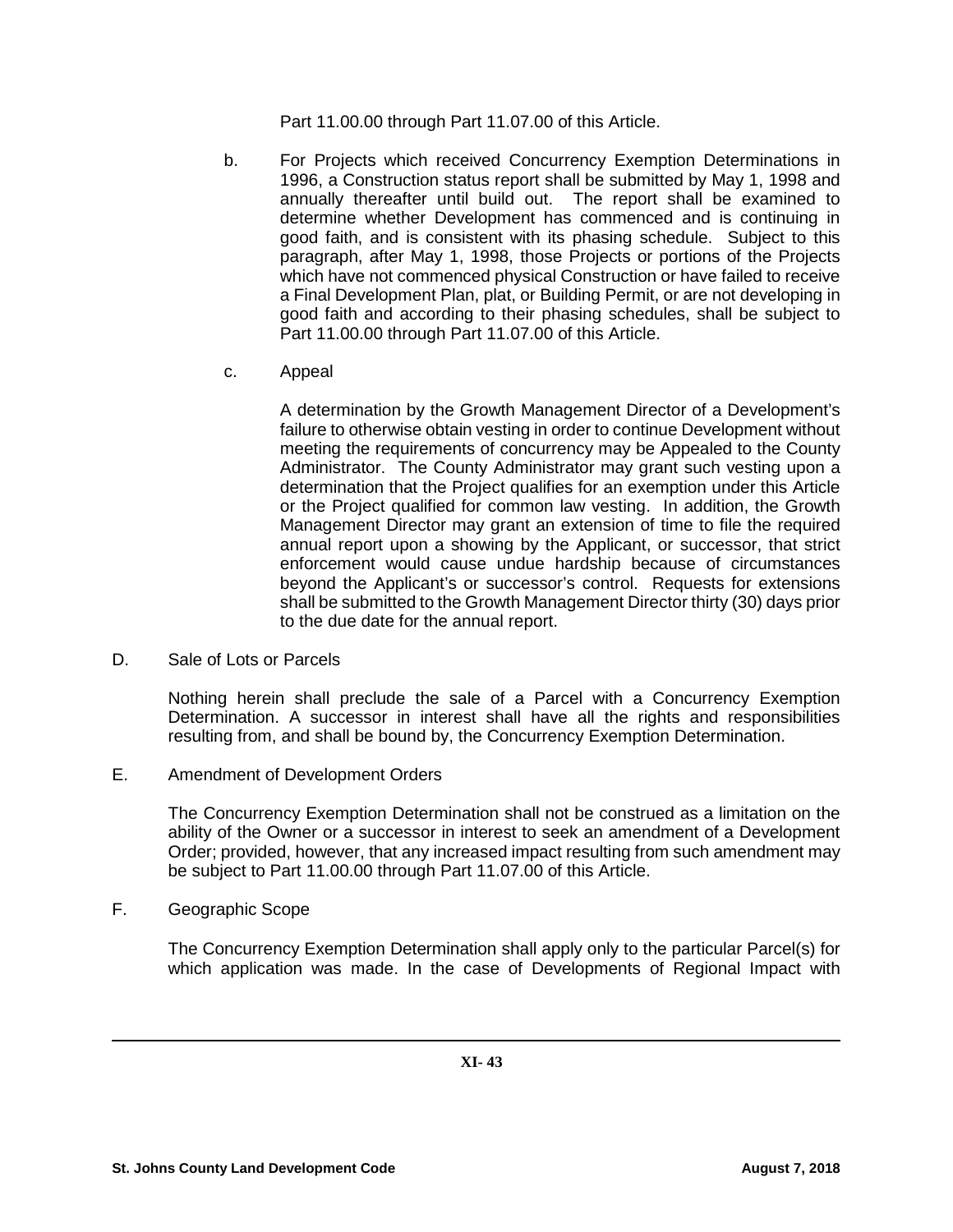preliminary Development Agreements, the exemption shall extend only to the preliminary Development area identified in the agreement, and shall not extend to areas that are not included within the preliminary Development area.

#### G. Reconsideration/Revocation of Concurrency Exemption Determination

A Concurrency Exemption Determination may be reconsidered and revoked by the County Administrator notwithstanding any other provision of this Part, if the County Administrator determines that the decision on the Concurrency Exemption Determination was based on materially inaccurate or incomplete information and that correct and complete information was reasonably obtainable by the Applicant.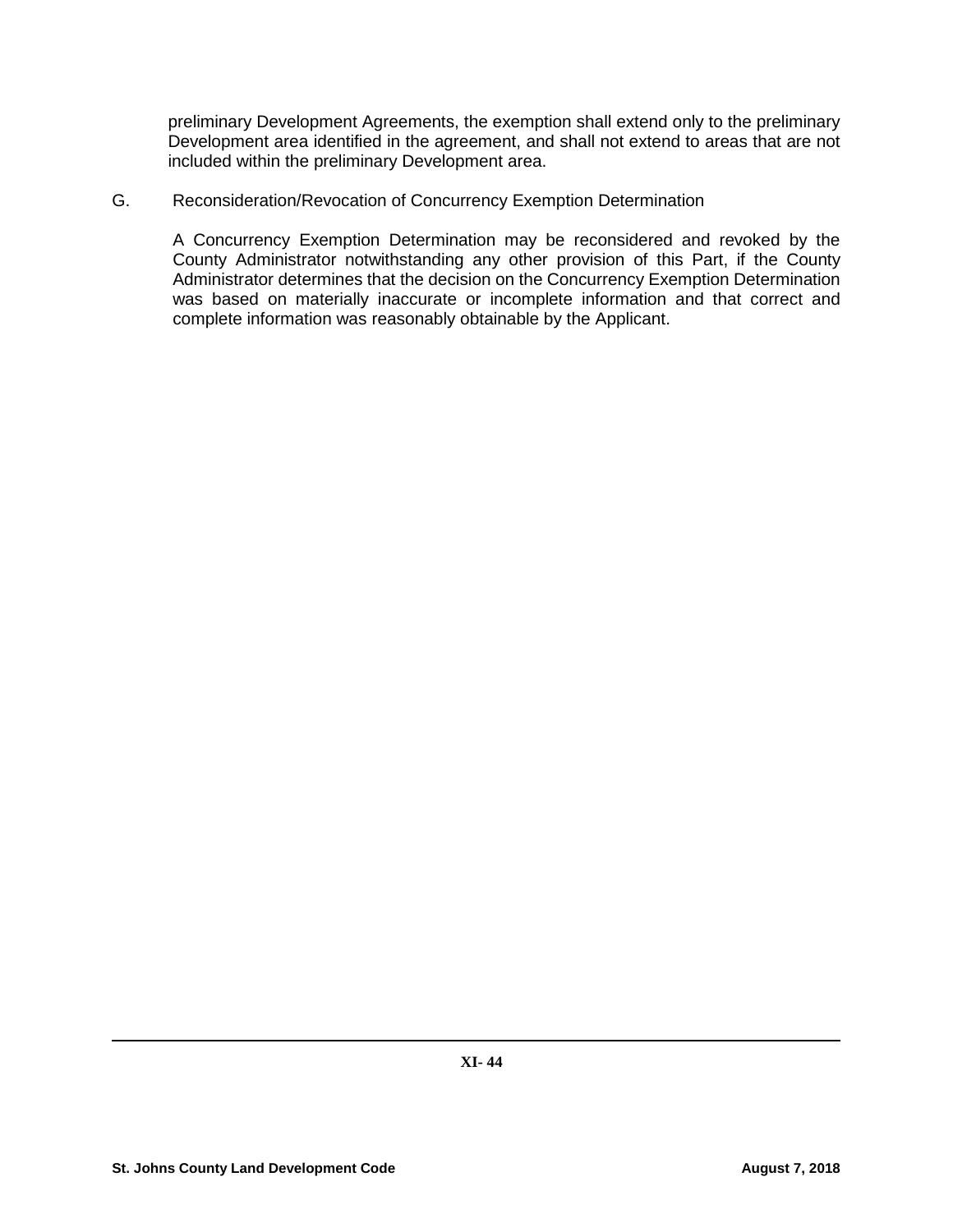# **PART 11.09.00 PROPORTIONATE FAIR SHARE PROGRAM**

## **Sec. 11.09.01 Purpose and Intent**

The purpose of this Part is to establish a method whereby the impacts of Development on transportation facilities can be mitigated by the cooperative efforts of the public and private sectors, to be known as the Proportionate Fair Share Program, as required by and in a manner consistent with Chapter 163.3180, F.S.

### **Sec. 11.09.02 Findings**

The Board of County Commissioners finds and determines that transportation capacity is a commodity that has a value to both the public and private sector and that the County's Proportionate Fair Share Program:

- A. Provides a method by which the impacts of development on transportation facilities can be mitigated by the cooperative efforts of the public and private sectors;
- B. Allows developers to proceed under certain conditions, notwithstanding the failure of transportation concurrency, by contributing their proportionate fair share of the cost of a transportation facility,
- C. Contributes to the provision of adequate public facilities for future growth and promotes a strong commitment to comprehensive facilities planning, thereby reducing the potential for moratoria or unacceptable levels of traffic congestion;
- D. Maximizes the use of both private and public funds for the provision of adequate transportation facilities to serve future growth. This may, in certain circumstances, allow the County to expedite transportation improvements by supplementing funds currently allocated for transportation improvements in the Capital Improvements Element,
- E. Is consistent with Chapter 163.3180, F.S. and supports the objectives and policies in the County's Comprehensive Plan.

#### **Sec. 11.09.03 Applicability**

The Proportionate Fair Share Program may apply to all residential Developments in the County that have been notified of a lack of capacity to satisfy transportation concurrency on a transportation facility in the County's Concurrency Management System, except for Developments of Regional Impact (DRI) using proportionate share under Chapter 163.3180, F.S., and Developments exempted from concurrency as provided in Part 11.08.00, Concurrency Exemptions.

The Proportionate Fair Share Program is intended to apply to roadway link deficiencies. If an intersection deficiency was identified in the concurrency denial determination and the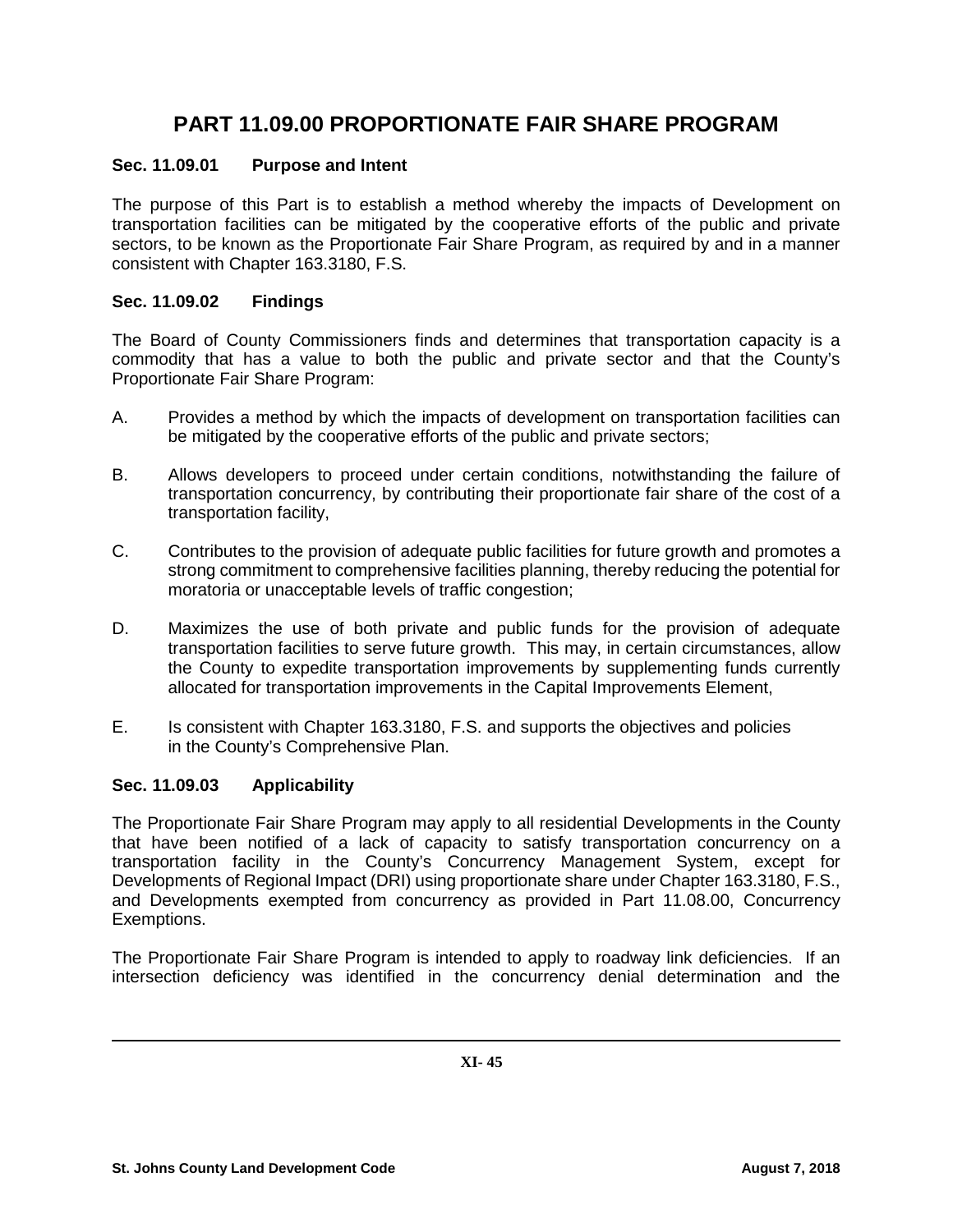improvements required to remedy that insufficiency can be incorporated into a link improvement for which a proportionate fair share is being calculated under Section 11.09.06, then the costs and proportionate fair share may be included in the link improvement and proportionate fair share calculation as defined in Section 11.09.06. The Proportionate Fair Share Program does not apply to minor intersection improvements such as signal retiming, installing traffic signals and constructing turn lanes required to remedy a deficiency that are not part of a roadway link proportionate fair share as defined in Section 11.09.06. The County Administrator may consider and approve major intersection improvements such as grade separations, interchanges and through movement capacity improvements as eligible for the Proportionate Fair Share Program.

## **Sec. 11.09.04 General Requirements**

- A. An Applicant whose project meets the criteria of Section 11.09.03 may choose to satisfy the transportation concurrency requirements of the County by making a proportionate fair share contribution, pursuant to the following requirements:
	- 1. The proposed Development is consistent with the comprehensive plan and applicable land development regulations.
		- a. For proposed Developments that are not consistent with the comprehensive plan and apply for a comprehensive plan amendment, Applicants may apply for the Proportionate Fair Share Program concurrent with the comprehensive plan amendment review process. The proportionate fair share agreement shall comply with the requirements as established herein. Applicants submitting proportionate fair share agreements with comprehensive plan amendments shall not pay the proportionate fair share amount until the comprehensive plan amendment is approved. The Applicant shall be required to finalize the proportionate fair share process as part of the actual application for concurrency and may be required to revise the proportionate fair share agreement based upon the final concurrency determination and review of the Proportionate Fair Share Program requirements.
	- 2. The County Administrator has determined that years four and five of the Five-Year Schedule of Capital Improvements in the County's Capital Improvements Element (CIE) or an adopted long-term schedule of capital improvements for a long-term concurrency management system includes funding through construction completion for one or more transportation improvements that, upon completion, will satisfy the requirements of the County transportation Concurrency Management System for those transportation facilities upon which the transportation concurrency denial was based.
	- 3. The proportionate fair share obligation shall be calculated according to the formula established in Chapter 163.3180, F.S. and Section 11.06.06. The County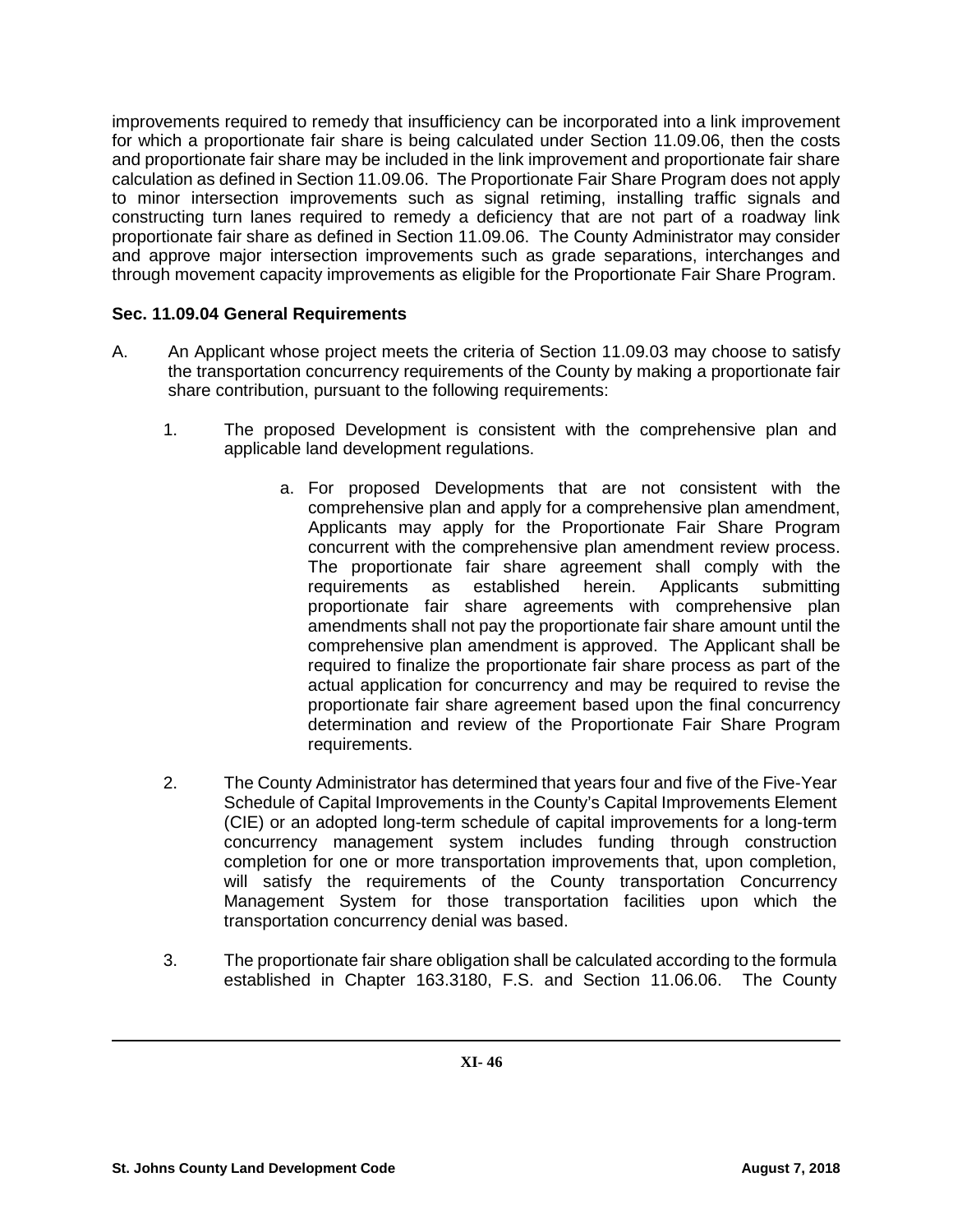Administrator shall exercise final approval of the improvement to which the fair share payment shall be applied.

Notwithstanding the above requirements, upon recommendation by the County Administrator and finding by the Board of County Commissioners that the proposed project compromises public health, safety or welfare, proportionate fair share eligibility may be denied.

- B. The County may choose to allow an Applicant to satisfy transportation concurrency deficiencies through the Proportionate Fair Share Program by the Developer contributing to an improvement or improvements that, upon completion, will create sufficient capacity to accommodate the additional traffic generated by the proposed Development if the required improvements are not contained in the Five-Year Schedule of Capital Improvements in the County's adopted CIE or an adopted long-term schedule of capital improvements for a long-term concurrency management system, providing that:
	- 1. The Board of County Commissioners holds an advertised public hearing to consider the proportionate fair share agreement and corresponding future changes to the adopted Five-Year Schedule of Capital Improvements in the County's CIE, and
	- 2. The County adopts, by Ordinance, a commitment to add the improvement(s) to the Five-Year Schedule of Capital Improvements in the County's CIE no later than the next regularly scheduled update and to complete the improvement(s) within a specified timeframe not to exceed ten years. To qualify for consideration under this section, the proposed improvement(s) must be reviewed by the County Administrator and determined to:
		- a. Either provide improvement(s) to each of the facilities upon which transportation concurrency was denied or to other facilities demonstrated to provide relief to the facilities upon which transportation concurrency was denied ; and
		- b. Be financially feasible pursuant to Chapter 163.3180, F.S., consistent with the Comprehensive Plan and in compliance with the provisions of this ordinance. Financial feasibility for this section means that additional contributions, payments or revenue sources to fund the improvement project(s) are reasonably anticipated during a period not to exceed 10 years.
		- c. The Five-Year Schedule of Capital Improvements shall be reviewed annually and updated as necessary to reflect proportionate fair share contributions.
		- d. The County is responsible for funding all capital improvements in the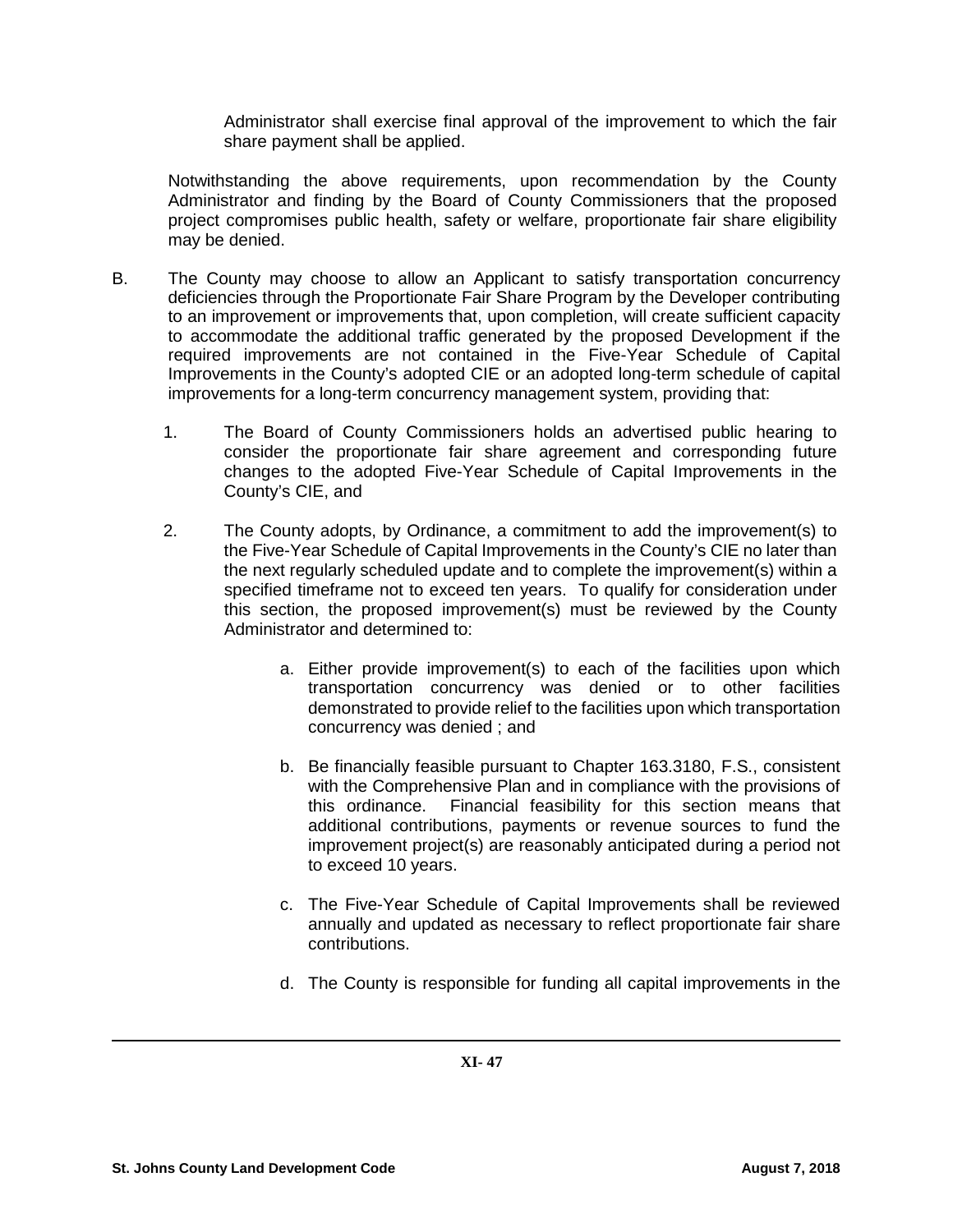adopted Five-Year Schedule of Capital Improvements for which proportionate fair share payments are collected for specific roadway capacity improvements.

- C. If the funds allocated for the adopted Five-Year Schedule of Capital Improvements in the County's CIE are insufficient to fully fund construction of a transportation improvement identified as needed to satisfy the deficiencies identified from the concurrency denial of the development, the County may still enter into a binding proportionate fair share agreement with the Applicant authorizing construction of that amount of development on which the proportionate fair share is calculated if the proportionate fair share amount in such agreement is sufficient to pay for one or more improvements which will, in the opinion of the governmental entity or entities maintaining the transportation facilities (County Administrator or FDOT District Secretary or his/her designee), significantly benefit the impacted transportation system, providing that:
	- 1. The Board of County Commissioners holds an advertised public hearing to consider the proportionate fair share agreement and corresponding future changes to the adopted Five-Year Schedule of Capital Improvements in the County's CIE; and
	- 2. The improvement or improvements funded by the proportionate fair share agreement must be adopted into the Five-Year Schedule of Capital Improvements of the CIE of the comprehensive plan at the next annual capital improvements element update; and
	- 3. The Applicant agrees to construct and/or fully fund all costs of the improvement(s) proposed as mitigation for the project impacts at the option of the County. The County may, but shall not be obligated to, accept funding of all costs of the improvement(s) proposed as mitigation for the project impacts. Any improvement project(s) proposed to meet an Applicant's proportionate fair share obligation must meet design standards of the County for locally maintained roadways or those of the Florida Department of Transportation (FDOT) for the State Highway System.

# **Sec. 11.09.05 Application Process**

- A. Upon notification of a failure to satisfy transportation concurrency, Applicants shall be notified in writing whether they may be eligible to satisfy transportation concurrency through a proportionate fair share contribution. Applicants shall submit to the County an Initial Determination request in writing within 30 days of the receipt of the denial determination indicating their desire to enter into a proportionate fair share agreement and requesting a pre-application meeting. The applicant may proceed to proportionate fair share mitigation bypassing the Initial Determination process after a denial determination is issued, and therefore, waive the right to appeal the denial determination.
- B. Prior to submitting an application for a proportionate fair share agreement, a pre-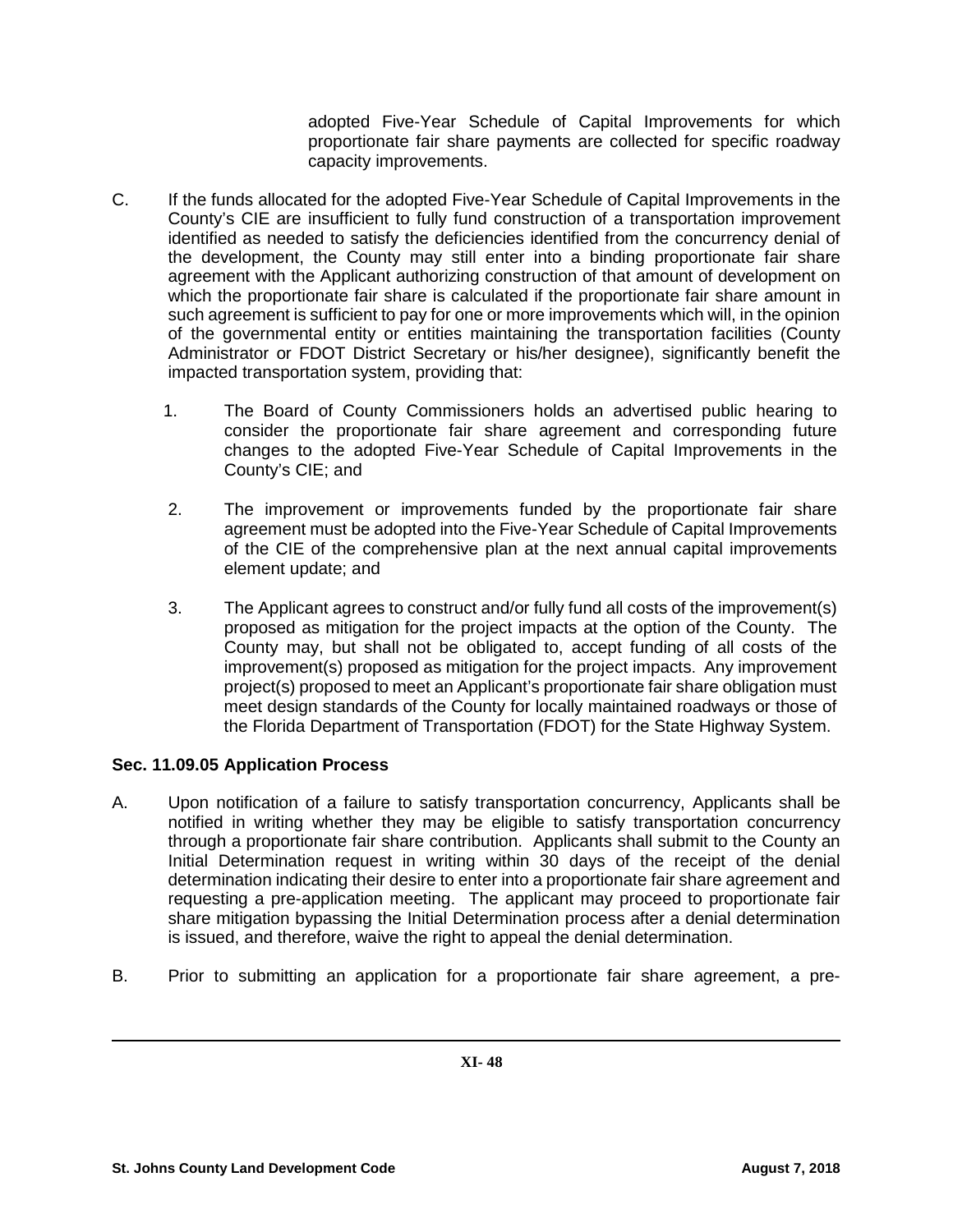application meeting shall be held to discuss eligibility, application submittal requirements, potential mitigation options, and related issues. If the impacted facility is on a State Road, then the Florida Department of Transportation (FDOT) may as appropriate be notified and invited to participate in the pre-application meeting or submit comments regarding the provisions of the proportionate fair share agreement.

C. Proportionate Fair Share Agreements shall follow the procedures in Section 3.10 Proportionate Fair Share Agreements of the St. Johns County Development Review Manual.

## **Sec. 11.09.06 Determining Proportionate Fair Share Obligation**

- A. Proportionate fair share mitigation for concurrency impacts may include, without limitation, separately or collectively, private funds, contributions of land, and construction and contribution of facilities.
- B. A development shall not be required to pay more than its proportionate fair share. The fair market value of the proportionate fair share mitigation for the impacted facilities shall not differ regardless of the method of mitigation.
- C. The proportionate fair-share mitigation that is payable by the Applicant shall be determined per segment for each improvement needed to achieve an acceptable level-of-service on facilities for which transportation concurrency was denied and calculated as provided for in 163.3180 F. S., as follows:

"The cumulative number of trips from the proposed development expected to reach roadways during peak hours from the complete buildout of a stage or phase being approved (including the cumulative impacts of prior approvals from the same development), divided by the change in the peak hour maximum service volume (MSV) of roadways resulting from construction of an improvement necessary to maintain the adopted level of service, multiplied by the construction cost, at the time of developer payment, of the improvement necessary to maintain the adopted level of service. " OR

Proportionate Share = ∑[[(Total Development Tripsi) / (SV Increasei)] x Costi ] (Note: This is the sum of all necessary improvements.)

#### Where:

Total Development Tripsi = Total PM peak hour trips from the development that are assigned to roadway segment i including cumulative impacts from prior phases of the same development.

The total development trips on a segment may exclude project trips for previous phases of a project if:

1. A Final Certificate of Concurrency was issued for that phase of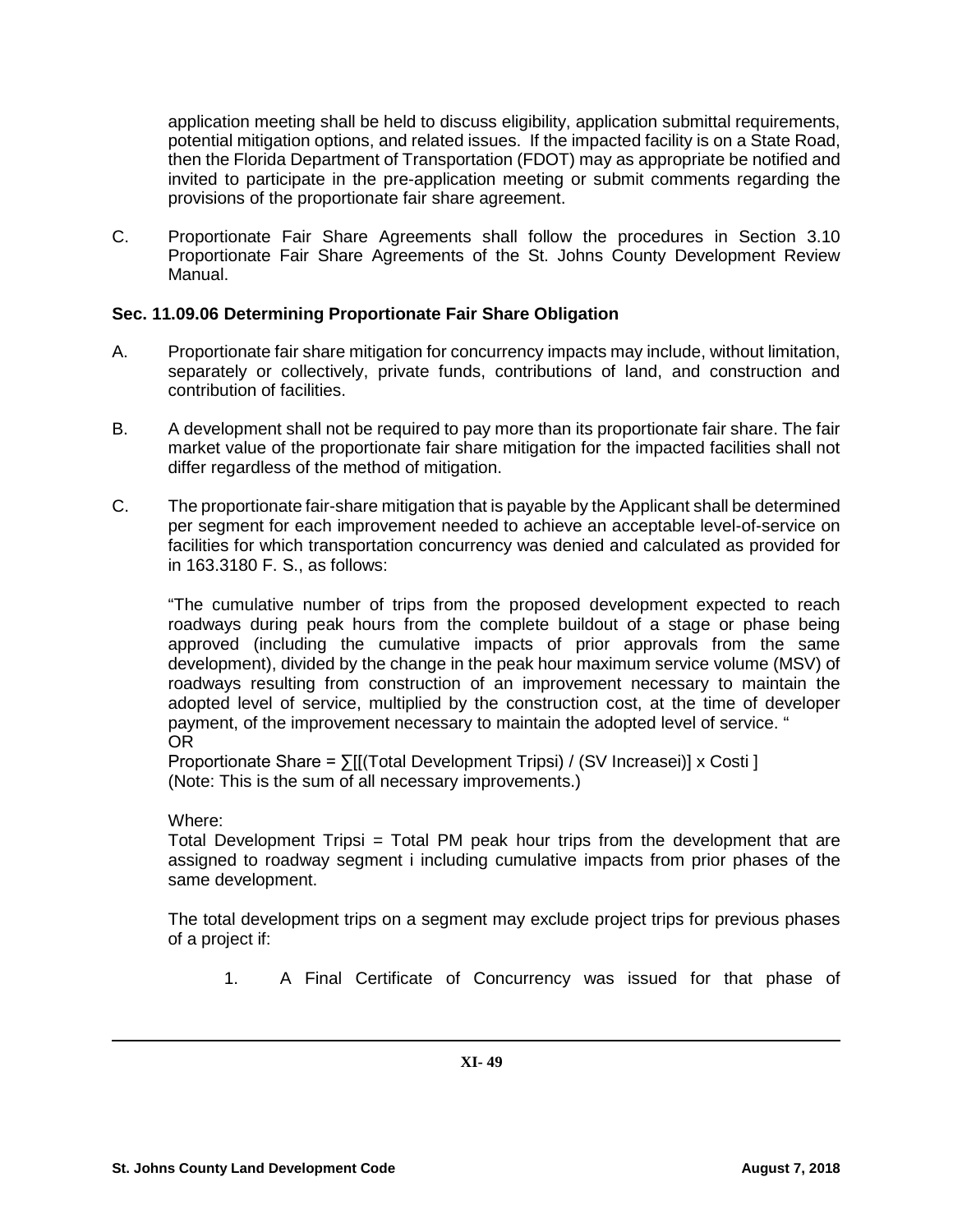development prior to the effective date of the Proportionate Fair Share Agreement, and

2. The project trips for the previously approved phase(s) significantly impacted the segment and were reserved in the concurrency management system on the roadway segment.

SV Increasei = Service volume increase provided by the improvement necessary to maintain the adopted level of service on roadway segment i. Service volume increase shall be determined using maximum services volumes at the level of service standard for before and after proposed improvement from the appropriate Generalized Peak Hour Two-Way Volume Tables from the most recent release of the FDOT *Quality/Level of Service Handbook* or an alternative methodology approved by the County Administrator. The service volume increase shall be based on interrupted flow service volumes unless the facility is a limited access facility or the County Administrator determines that the roadway presently and is projected to meet the uninterrupted flow definition in the most recent release of the FDOT *Quality/Level of Service Handbook*.

Costi = Adjusted cost of the improvement to segment i.

Cost shall include all improvements and associated costs, such as design, land acquisition, planning, engineering, permitting, inspection, associated physical development costs directly associated with construction including utilities and project financing. For the purposes of determining proportionate share obligations, the County shall determine improvement costs based upon the actual cost of the improvement as obtained from the County's Capital Improvements Program or Florida Department of Transportation Work Program. If a project is not included in the County's Capital Improvements Program or FDOT Work Program, then improvement costs may be determined using one of the following methods:

- 1. A cost estimate from a previously approved Proportionate Fair Share Agreement completed within the previous twelve months.
- 2. The Applicant shall prepare and submit with the application a certified and sealed engineer's cost estimate based on a preliminary design of the proposed improvements sufficient to quantify all costs as noted above and the amount of right-of-way required for the improvement including a statement of the number of residential structures and businesses anticipated to require relocation. The cost estimate for all costs exclusive of right-of-way shall be approved by the County Engineering Division prior to calculation of the proportionate fair share obligation. Right-of-way costs shall be approved by the County Real Estate Division prior to calculation of the proportionate fair share obligation. The final cost estimate shall then be adjusted to the projected construction year based on the following formula using growth rates calculated from the most recent three years Annual Average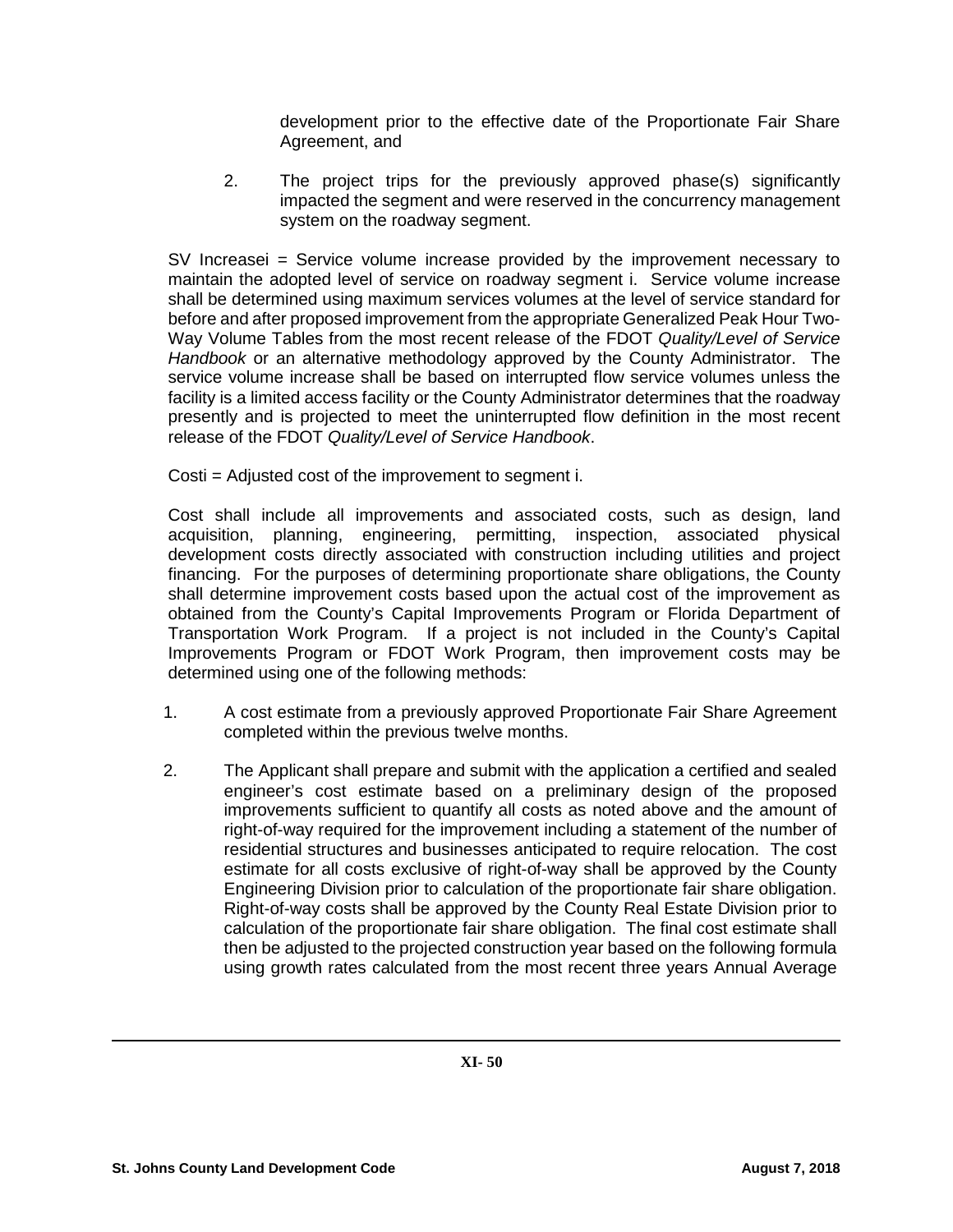Construction Cost Index as published by the Engineering News-Record or other inflation adjustment procedure approved by the County Administrator:

Costn = Cost0 x (Cost\_growth3yr)<sup>n</sup>

Where:

Costn  $=$  The cost of the improvements in year n;  $Cost0 = The cost of the improvement in the current year;$ Cost growth3yr = The growth rate of costs over the last 3 years; n = The number of years until the improvement is constructed. The three-year growth rate is determined by the following formula:

Cost\_growth3yr = [Cost\_growth-1 + Cost\_growth-2 + Cost\_growth-3]/3

Where:

Cost\_growth3yr = The growth rate of costs over the last 3 years; Cost\_growth-1 = The growth rate of costs in the previous year; Cost growth-2 = The growth rate of costs two years prior; Cost  $arrows - 3$  = The growth rate of costs three years prior.

If through the approval of a previous phase of a Development, a proportionate fair share obligation pursuant to this program was required on a roadway segment and that obligation was satisfied, the trips mitigated by that phase of Development may be subtracted from the total trips on the same roadway segment for future phases of the same development.

- D. If the County has accepted an improvement project proposed by the applicant, then the value of the improvement shall be determined using the methods provided in Section 11.09.06 C.
	- 1. If the estimated value of a proportionate fair share improvement proposed by the applicant is less than the County's estimated total proportionate fair share obligation for that development, then the applicant must also pay the difference in the form of a Monetary Payment or an equivalent improvement. Monetary Payment is the equivalent of cash, check, money order, or certified check.
	- 2. Where an Applicant constructs a transportation facility that exceeds the Applicant's proportionate fair share obligation calculated under Section 11.09.06 C, then the County may reimburse the Applicant for the excess contribution using proportionate fair share payments from other future Applicants for that specific scheduled CIE improvement and/or through some other means acceptable to the County and the Applicant. The refund shall not be conveyed until after construction of the transportation facility is completed and accepted by the County or State, whichever is applicable. In order to be eligible for a refund utilizing state-generated revenue, such as, but not limited to, gas tax proceeds, the Applicant's acquisition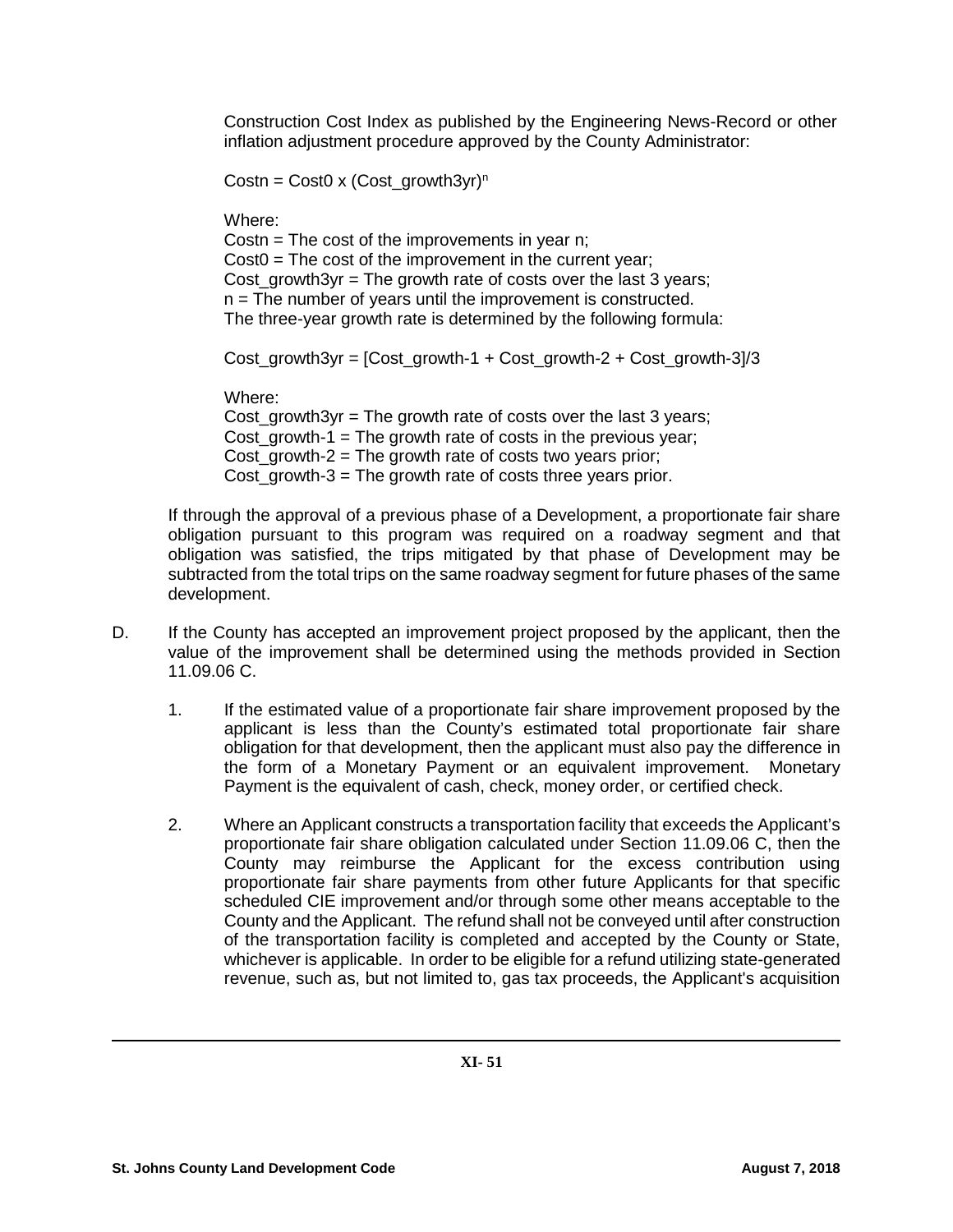of consulting and contractor services for the design, permitting and construction of the transportation improvement must comply with state law requirements. Eligibility for a refund utilizing local sources of revenue, including but not limited to, impact fee credits and payments by future Applicants, shall be as determined by the County in negotiation with the Applicant. The Applicant must also provide the County with sufficient documentation (i.e. contract documents, invoices, etc.) to demonstrate the actual construction cost of the transportation improvement to the satisfaction of the County Administrator in order to receive a refund. This agreement may include a time limit for reimbursement. The service volume increase provided by the improvement shall not be added to the concurrency management system until the reimbursement amount is received or the reimbursement period ends, whichever comes first, and shall only be available to Applicants contributing a proportionate fair share payment toward the improvement during the reimbursement period.

- E. If the County has accepted right-of-way dedication for all or part of the proportionate fair share payment, credit for the dedication of the non-site related right-of-way shall be established by an independent appraisal report prepared by an appraiser with an MAI designation at no expense to the County. If the value of the proposed right-of-way dedication is \$500,000 or more, a second appraisal will be required at no expense to the County. The appraisal report(s) must be accepted and approved by the Land Management Systems Department. Alternatively, the Just (Market) Value contained in the St. Johns County Property Appraisers Valuation Report may be used. The applicant shall supply a drawing and legal description of the land and a certificate of title or title search of the land at no expense to the County.
	- 1. If the estimated value of the right-of-way dedication proposed by the applicant is less than the County's estimated total proportionate fair share obligation for that development, then the applicant must also pay the difference. If the right-of-way dedication is included in the proportionate fair share calculations, then the final proportionate fair share obligation shall reflect the appraised right-of-way value.
	- 2. If the estimated value of the right-of-way dedication proposed by the applicant is more than the County's estimated total proportionate fair share obligation for that development, then the County may reimburse the Applicant for the excess contribution using proportionate fair share payments from other future Applicants for that specific scheduled CIE improvement and/or through some other means acceptable to the County and the Applicant. If the right-of-way dedication is included in the proportionate fair share calculations, then the final proportionate fair share obligation shall reflect the appraised right-of-way value. The refund shall be conveyed after the land is conveyed to and accepted by the County or State, whichever is applicable.
- F. Proportionate Fair Share contributions shall be applied as a credit toward the road impact fees for the development project. The road impact fee credit shall be reduced by up to 20% based on the projects percentage utilization of the additional capacity provided by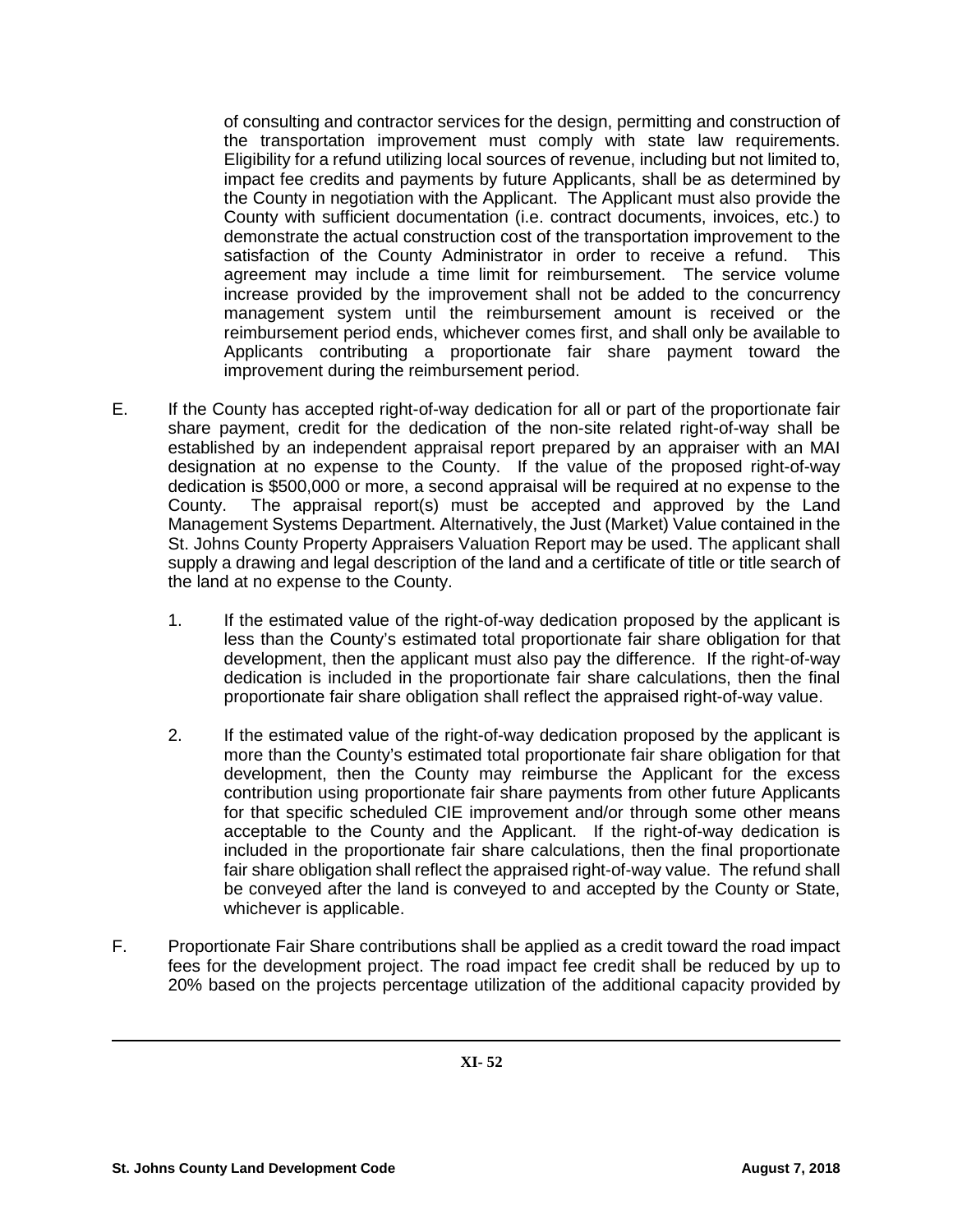the improvement(s) for which the proportionate share was calculated. Because the proportionate fair share obligation is intended to mitigate the transportation impacts of a proposed development at a specific location, any impact fee credit provided pursuant to this Section shall not be eligible for transfer to any other location.

## **Sec. 11.09.07 Proportionate Fair Share Agreements**

- A. Upon execution of a Proportionate Fair Share Agreement (Agreement) the Applicant shall receive a certificate of concurrency approval and all trips attributable to the development shall be considered vested and shall be added to the concurrency management tracking system for the impacted facilities.
- B. If the proportionate fair share mitigation is in the form of a Monetary Payment or construction of a transportation improvement(s), then payment of the proportionate share contribution is due in full as follows:
	- 1. For proposed Developments that are not consistent with the comprehensive plan and apply for a comprehensive plan amendment, the proportionate fair share Monetary Payment will not be required until the agreement is finalized upon application for a rezoning and a Final Certificate of Concurrency as applicable under sub-section 2 following.
	- 2. For projects that are consistent with the Comprehensive Plan, the proportionate fair share Monetary Payment shall be due in full or a security instrument committing the financial obligation to construct the required transportation improvement(s) shall be provided to the County no later than the amendment to the County Five-Year Schedule of Capital Improvements or two (2) years from the approval of the Proportionate Fair Share Agreement, whichever comes first. Provided however, prior to construction plan approval for non-residential or final plat approval for residential, a proportionate fair share payment based on the percentage of development proposed on construction plan or final plat is required.

If the proportionate fair share payment is not received as required in this section and/or the approved proportionate fair share agreement, then the Agreement shall be considered null and void, the trips shall be removed from the concurrency management tracking system, and the applicant shall be required to reapply. Proportionate fair share payments shall be nonrefundable and the improvements to be contributed by the applicant as mitigation under the terms of the Agreement shall not be incorporated into the Five-Year Schedule of Capital Improvements in the County's CIE until the payment has been received as required by this section.

C. The term of a Proportionate Fair Share Agreement shall not exceed the term of the companion Final Certificate(s) of Concurrency. A Proportionate Fair Share Agreement may be extended if the companion Final Certificate of Concurrency is extended pursuant to Sections 11.03.02.B and 11.03.04 of the Land Development Code. If applicable, the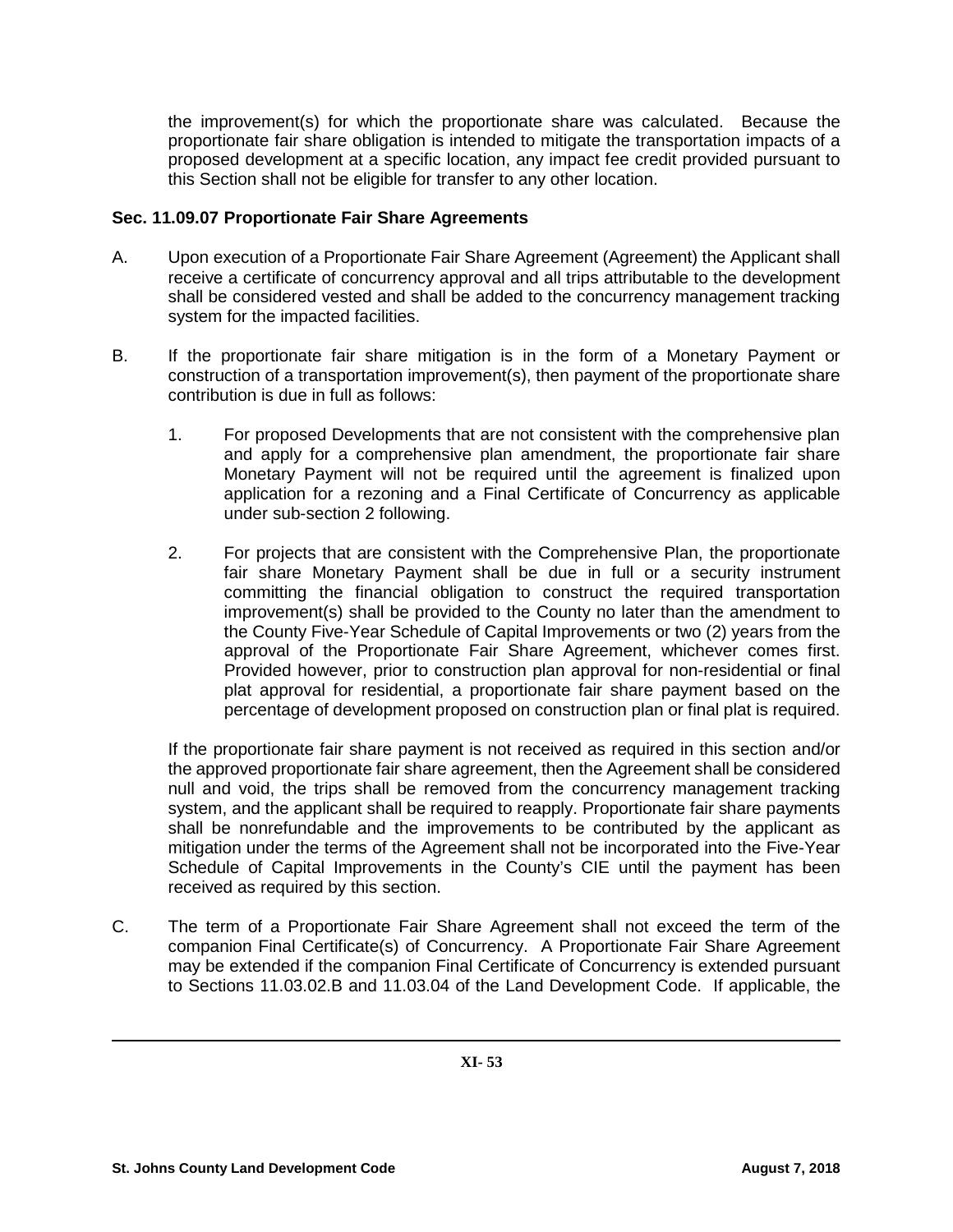proportionate fair share payment shall count as a credit toward the prepayment of transportation impact fees required to extend the Final Certificate of Concurrency.

- D. All developer improvements authorized under this program must be completed prior to issuance of a final development permit or construction plan approval, or as otherwise established in a binding agreement that is accompanied by a security instrument that is sufficient to ensure the completion of all required improvements.
- E. Dedication of necessary right-of-way for facility improvements pursuant to a Proportionate Fair Share Agreement must be completed prior to issuance of the final development permit or construction plan approval.
- F. Any requested modification to a Development Permit subject to a Proportionate Fair Share Agreement that would require a new Final Certificate of Concurrency as defined in Sec. 11.03.08 shall be subject to recalculation of both impacts to the transportation system and proportionate fair share obligation and may require additional proportionate fair share contributions.
- G. Applicants may submit a letter to withdraw from the Proportionate Fair Share Agreement at any time prior to the execution of the Agreement. The application fee and any associated advertising costs to the County will be nonrefundable.
- H. The County may establish multiparty Proportionate Fair Share Agreements for selected corridors to facilitate collaboration among multiple applicants on improvements to a mutually impacted transportation facility.

# **Sec. 11.09.08 Proportionate Fair Share Fund**

- A. There is hereby created a new special revenue fund called the Proportionate Fair Share Fund where individual projects will be established and to which proportionate fair share payments shall be made pursuant to this Program. Revenue from this fund shall be used toward funding of scheduled improvements in the Capital Improvements Element of the Comprehensive Plan, or as otherwise established in the terms of the Proportionate Fair Share Agreement(s).
- B. In the event a scheduled facility improvement is removed from the CIE, then the proportionate fair share revenues collected for its construction may be applied toward the implementation of one or more alternative improvement(s) that would mitigate the impacts to the transportation system pursuant to the requirements of Section 11.09.04.

# **Sec. 11.09.09 Cross Jurisdictional Impacts**

A. In the interest of intergovernmental coordination and to reflect the shared responsibilities for managing development and concurrency, the County may enter an agreement with